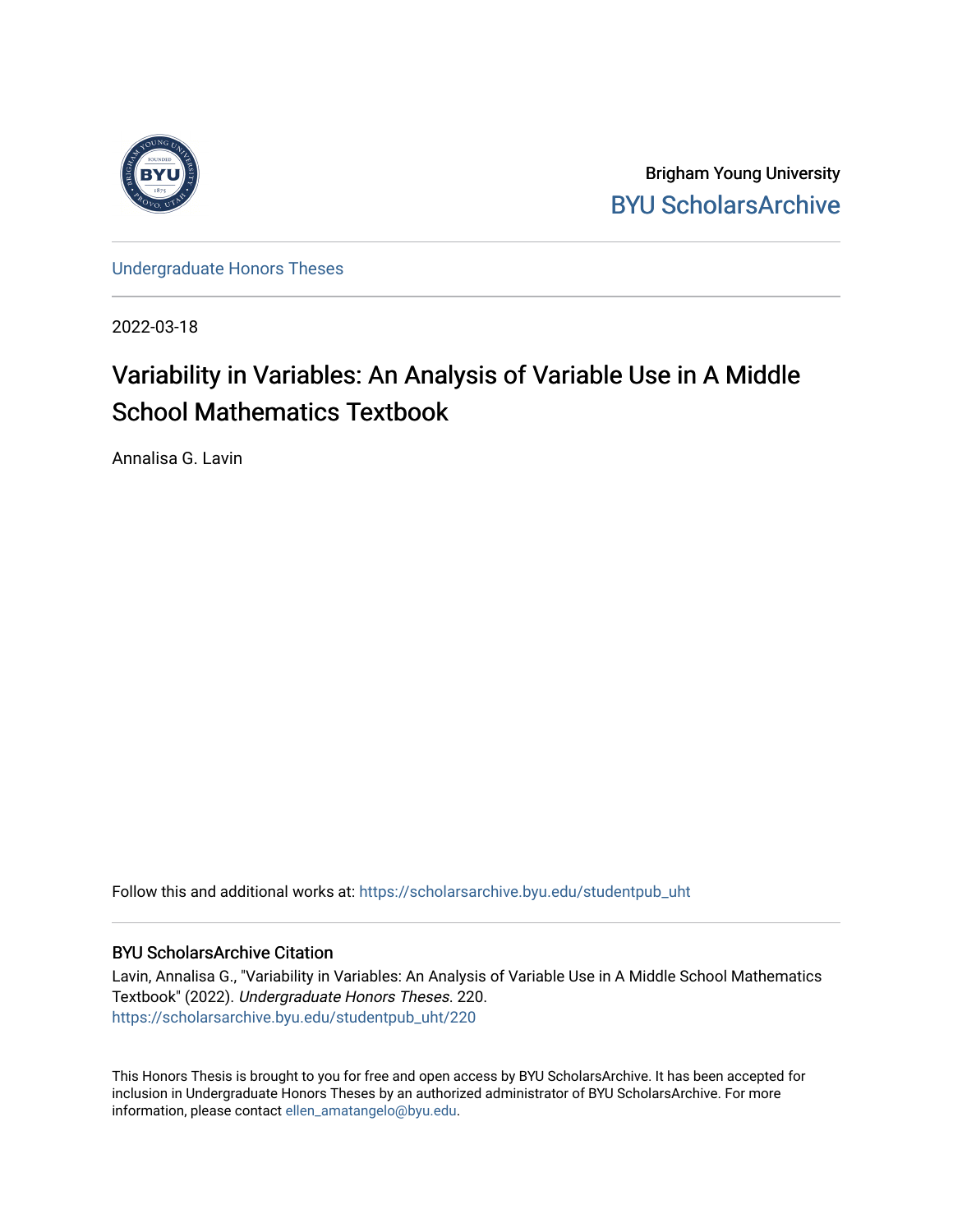Honors Thesis

# VARIABILITY IN VARIABLES: AN ANALYSIS OF VARIABLE USE IN A MIDDLE SCHOOL MATHEMATICS TEXTBOOK

by

Annalisa Lavin

Submitted to Brigham Young University in partial fulfillment of graduation requirements for University Honors

Mathematics Education Department

Brigham Young University

April 2022

Advisor: Daniel Siebert

Honors Coordinator: Keith Leatham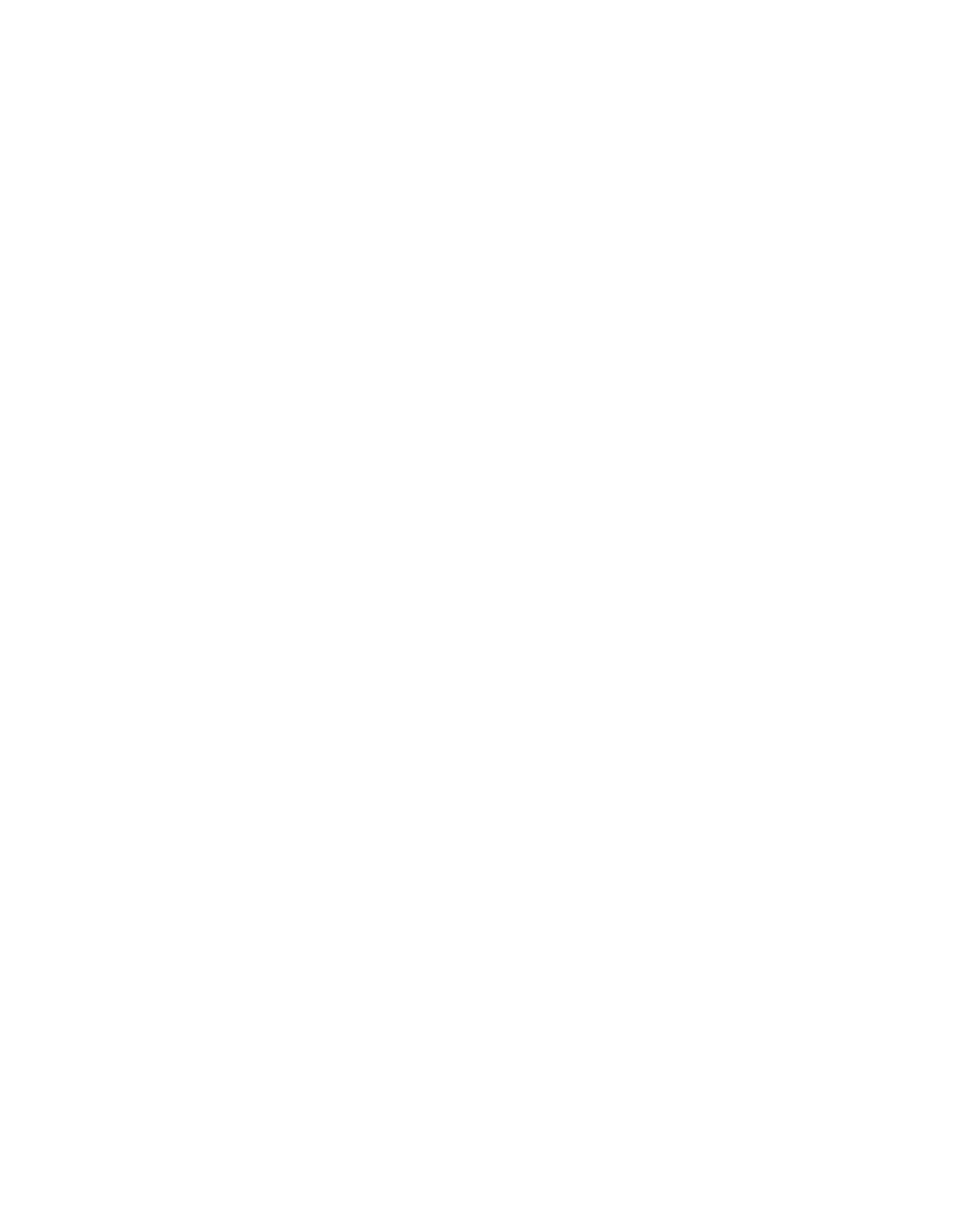## **ABSTRACT**

# VARIABILITY IN VARIABLES: AN ANALYSIS OF VARIABLE USE IN A MIDDLE SCHOOL MATHEMATICS TEXTBOOK

Annalisa Lavin Mathematics Education Department Bachelor of Science

Variables are an important part of mathematics as they allow mathematicians to generalize and more easily express mathematical ideas, however research has shown that students struggle with understanding variables. One way to study variable use is to classify variables into different types based on how they are used. This study uses variable types to investigate variable usage in a middle school mathematics textbook. This study identified 9 variable types and 3 algebraic processes that variable types are tied to. This analysis also found evidence of a growing complexity in variable use, starting with sophisticated variable use in grade 6 and growing from there.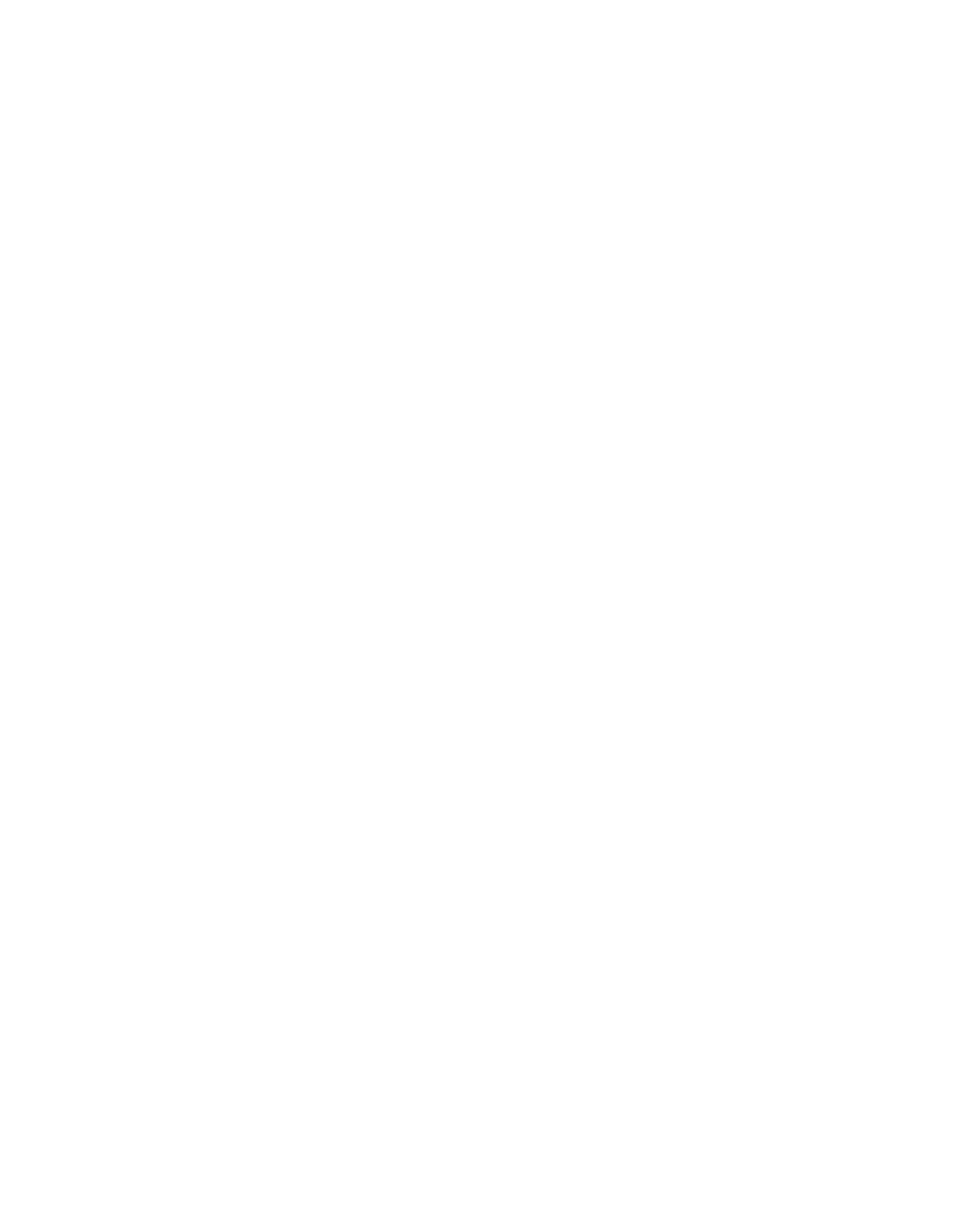## ACKNOWLEDGEMENTS

Dedicated to my ever-patient family, loving husband, and kind friends who supported and encouraged through this entire project. I wouldn't have made it through with you all.

Many thanks to Dr. Dan Siebert for his extensive help on this project and his tireless pursuit of making mathematics education better.

This project is also dedicated to all the educators who got me to where I am today. Thank you for inspiring me to keep learning every day.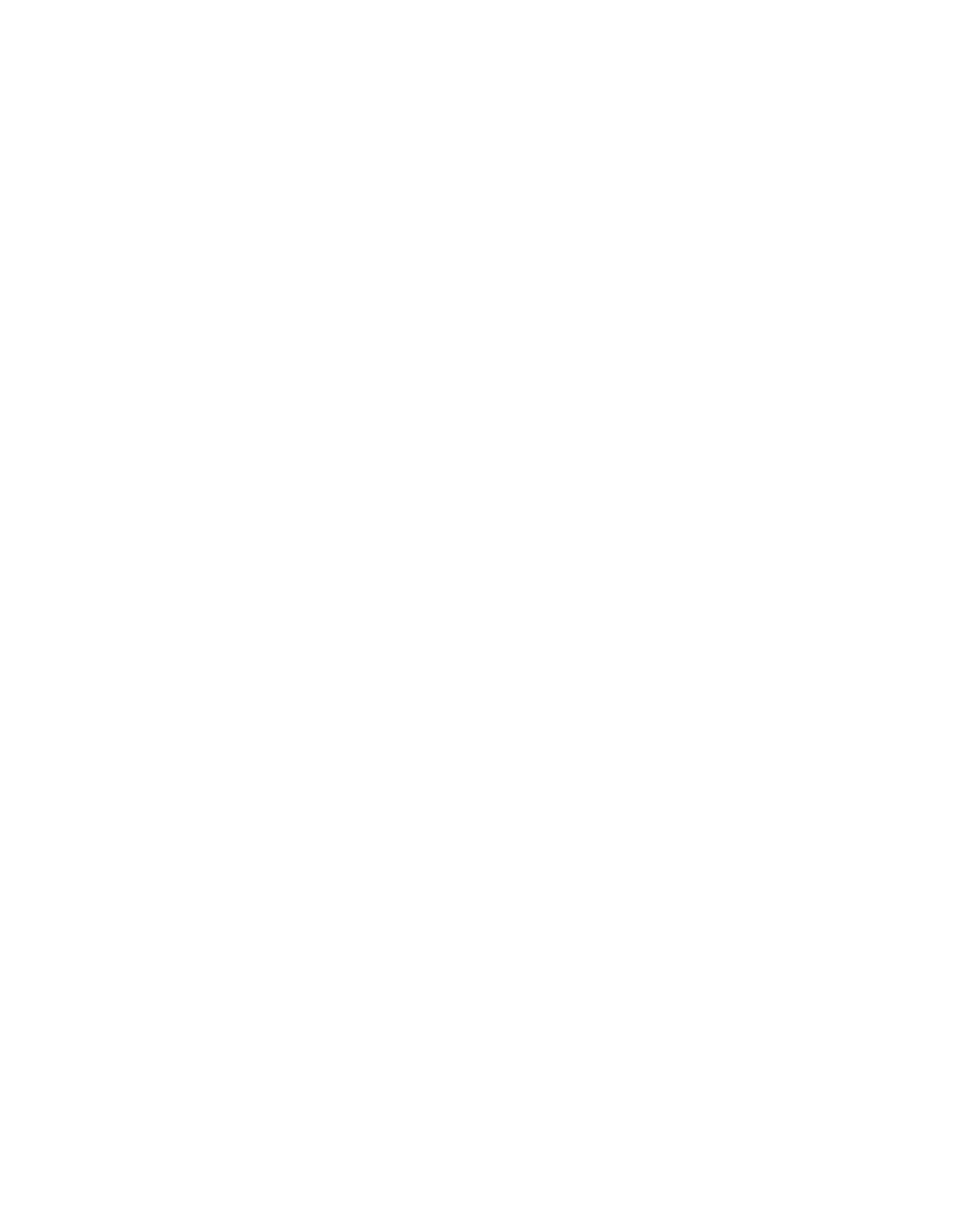## TABLE OF CONTENTS

| Works Cited manual manual contract and the contract of the works Cited manual manual manual 44 |
|------------------------------------------------------------------------------------------------|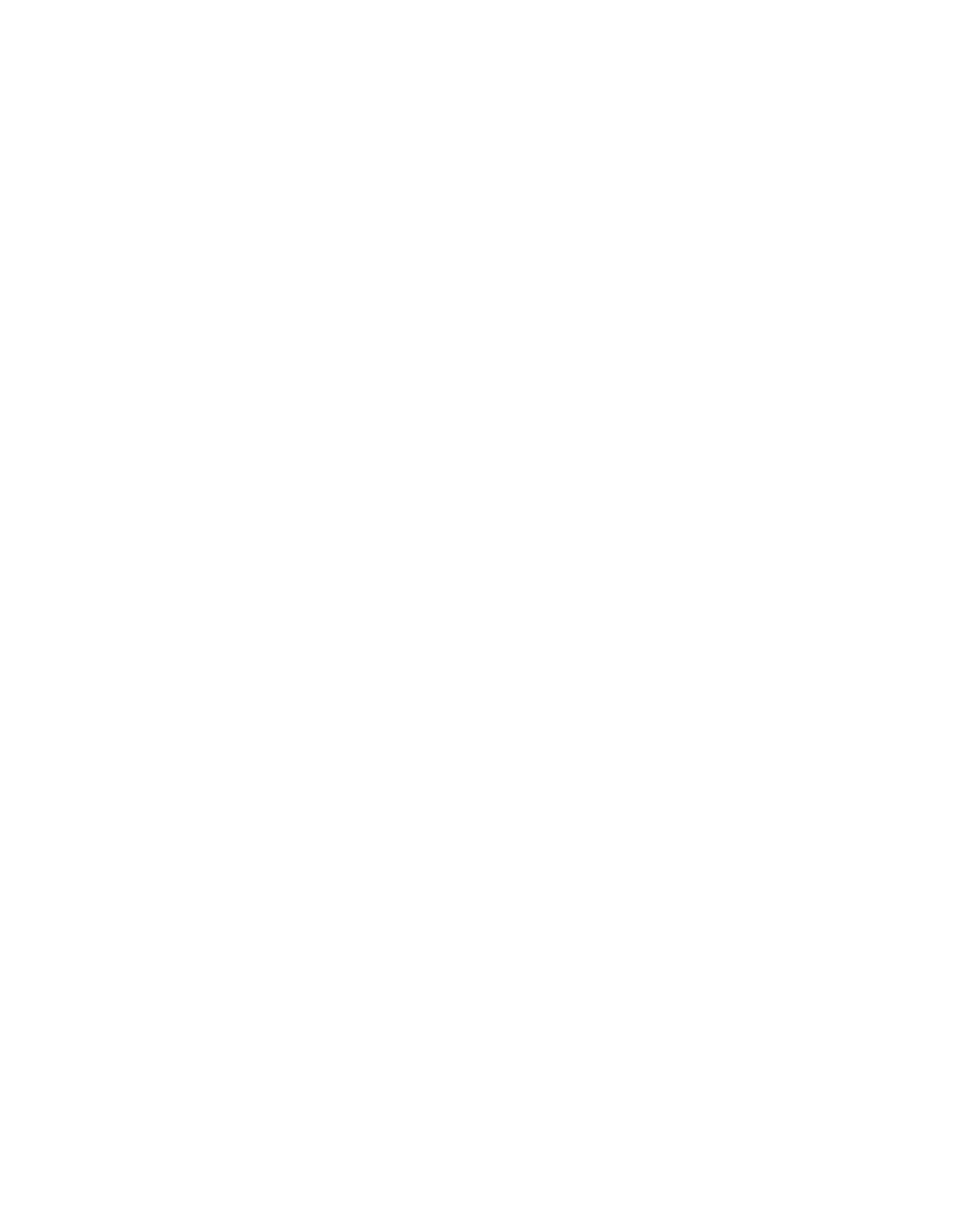## LIST OF FIGURES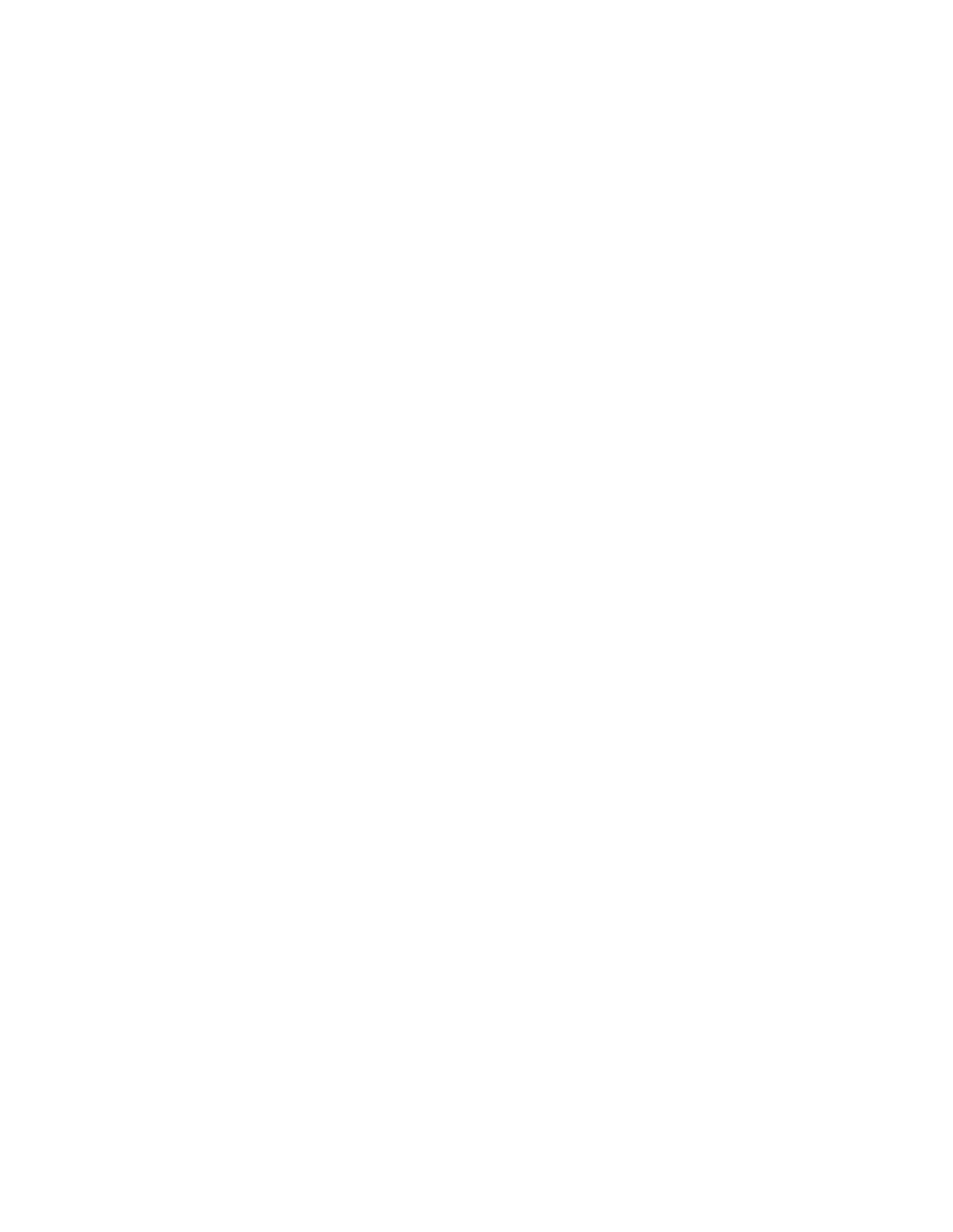#### I. Introduction

Middle school mathematics is an important transitionatory time for students. It is at this point that students begin to move away from basic arithmetic and focus on more complex algebraic topics. Understanding algebra and being confident in algebraic skills is essential to student success as they progress to high school and higher education. However, there are many facets of algebra which may impede student progression and success.

Algebra presents many unique challenges, one of which is the use of variables. Using symbols to represent values and performing operations on them is a different and new skill set for students. Students may struggle with variable use because there are many different reasons and ways that variables are used in algebra. The meaning of variables changes based on context and how the reader interprets how the variable is being used. For example, the variable  $x$  is being used very differently when an author asks for the reader to solve for  $x$  then when the author uses x to express a property like  $x + y = y + x$ . These differences are rarely, if ever, addressed when teaching algebra, so students are left to decode the differences on their own and create their own interpretations of variable types.

Despite the fact that variables have been identified by researchers as an area where middle school students struggle, variable usage remains understudied (Carpenter, Franke, & Levi, 2003; Usiskin, 1988). This lack of research puts both students and educators at a disadvantage. Variables give mathematicians the power to generalize, making them extremely important to use but also very difficult to understand. The abstract nature of variables can create a barrier between higher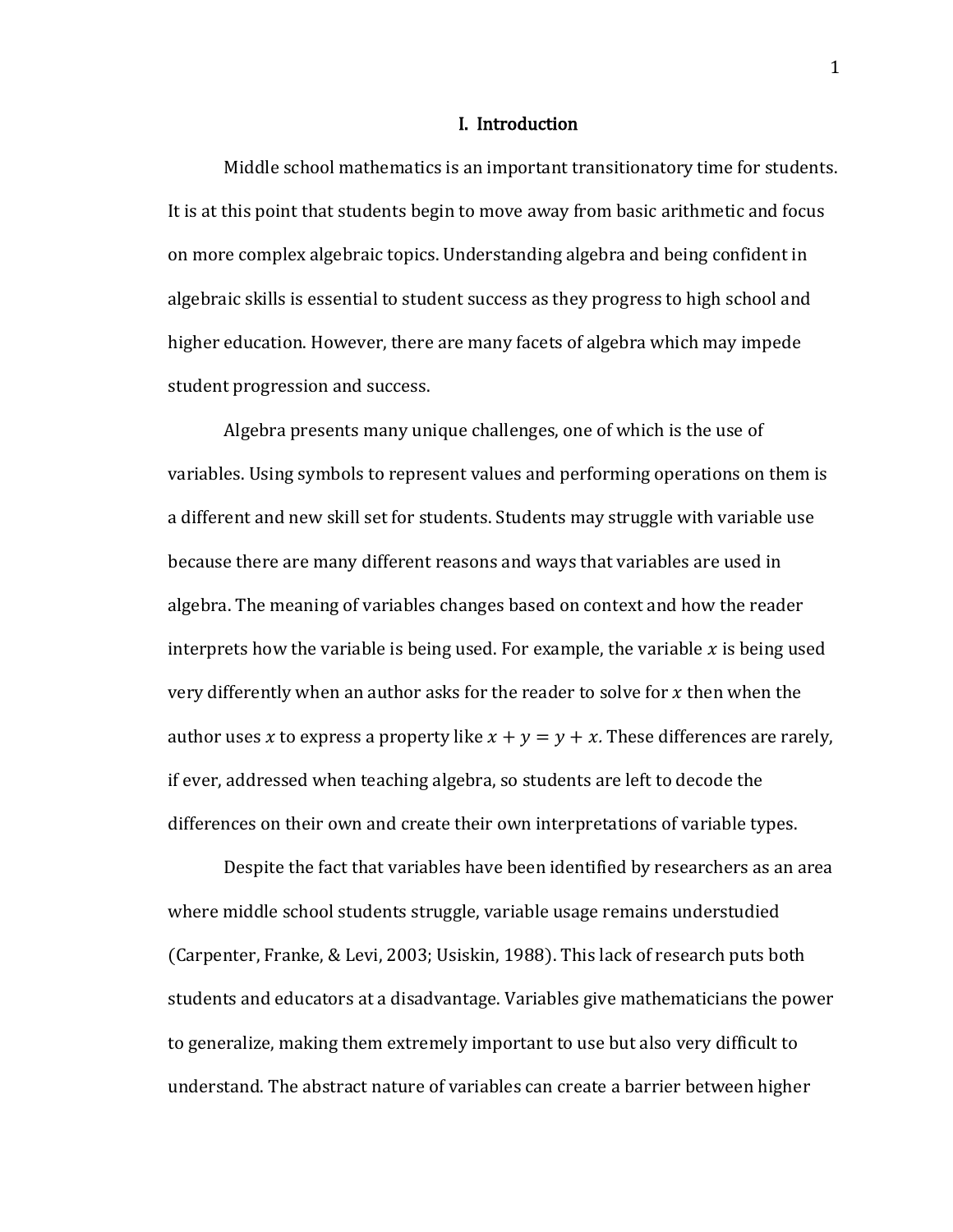mathematics and students who are developing fluency with mathematical symbols and expressions. Mathematics teachers know how and when to use different types of variables, but this knowledge may be mostly implicit. The different uses may not have been made explicit to them, so teachers do not think to make these uses explicit to students. Highlighting the different uses through research will assist teachers in making these important mathematical distinctions clear to their students.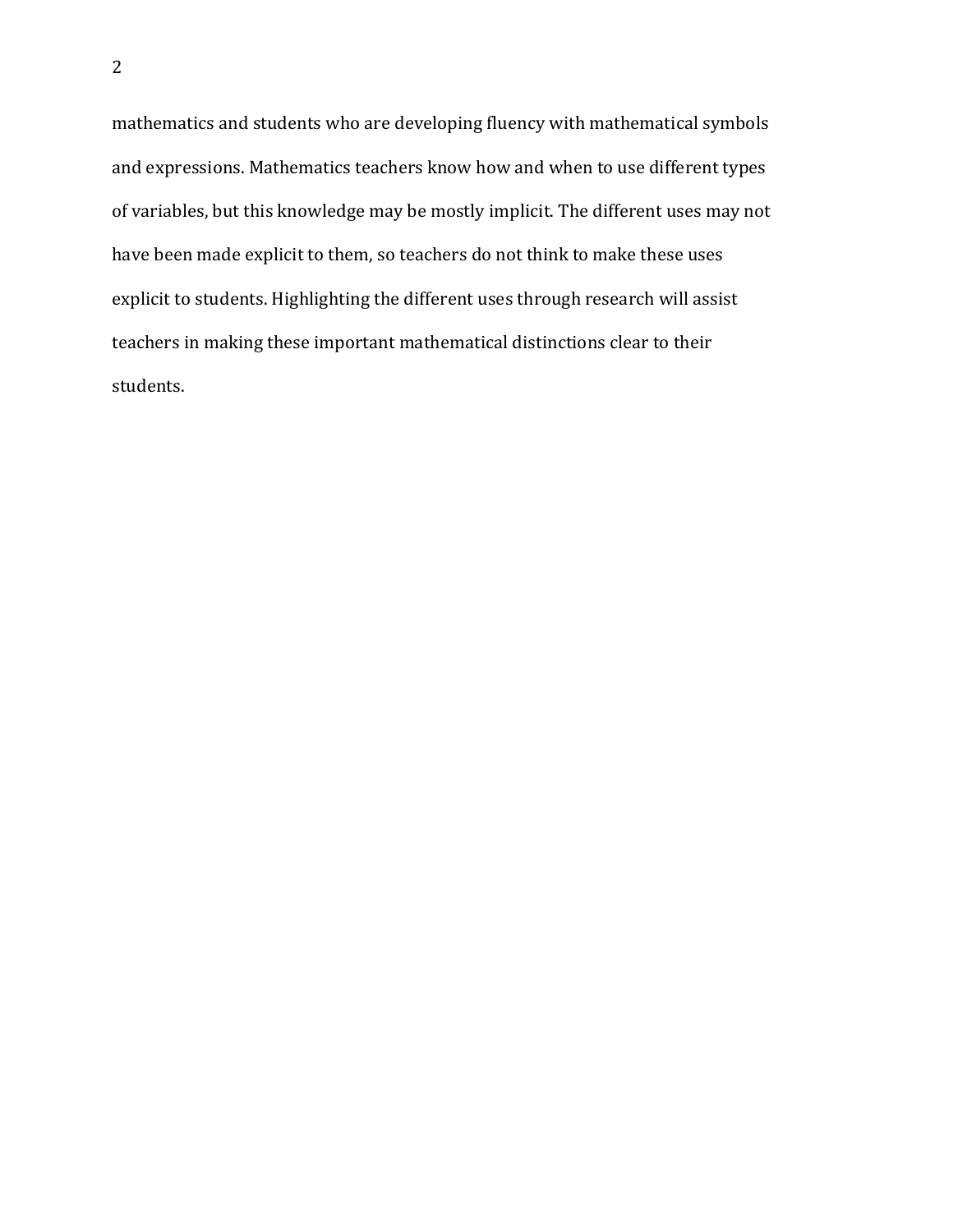#### II. Literature Review

Some of the most notable research done on variable types is by Usiskin (1988) in his article "Conceptions of School Algebra and Uses of Variables." This literature review outlines Usiskin's four conceptions of algebra and the variable types he and other researchers have identified, and an example of the complexity of variable usage.

## Different Algebra Conceptions

 Usiskin (1988) argued that algebra cannot be easily defined because there are several conceptions of algebra, each with its own purposes and set of relevant procedures, that make up algebra. These different conceptions impact the importance and use of variables.

The first conception is "algebra as a generalized arithmetic" (p. 11). In this conception of algebra, the focus is on generalizing patterns in mathematics and representing these patterns in terms of variables. Representing patterns can also be used in mathematical modeling. Here variables can be used to express a pattern that is observed in the real world and to predict future outcomes. Usiskin points out that the key instructions given to students when involved in this conception of algebra are to *translate* and *generalize*. For example, the pattern seen in  $-1 \cdot 5 = -5$  and  $-2 \cdot 5 = -10$  can be generalized as  $-x \cdot y = -xy$ . Competency with this conception allows learners to take sentences in English and express them in algebraic symbols in order to make patterns and quantitative relationships clearer and easier to follow.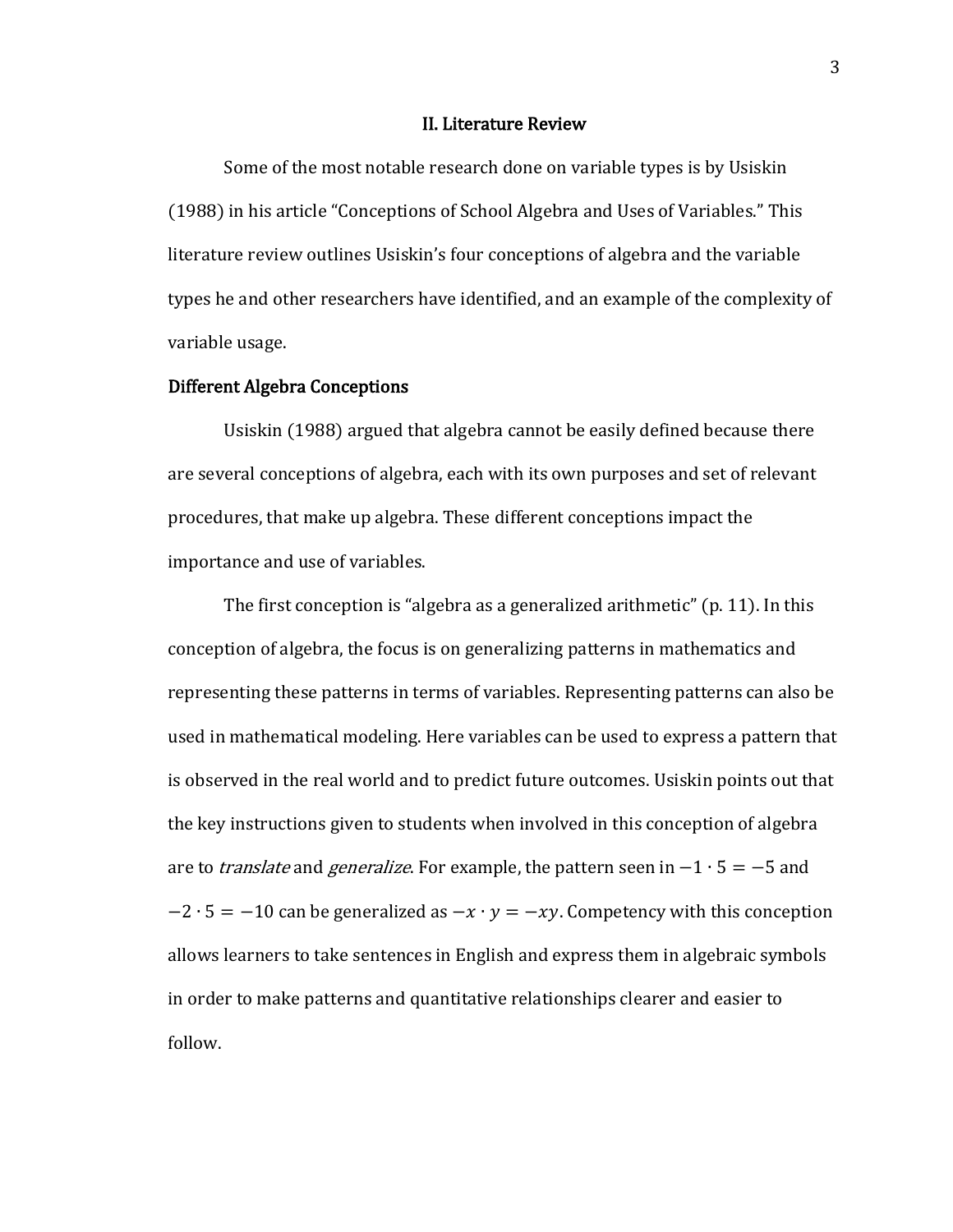The next conception that Usiskin identifies is "algebra as a study of procedures for solving certain kinds of problems" (p. 12). This conception of algebra is focused on taking algebraic equations involving an unknown quantity and arriving at a solution. The key instructions are to *simplify* and *solve*. An example of a typical problem seen in this conception is solving  $5x + 3 = 40$ . As learners engage in simplifying and solving, they create a series of equivalent equations or expressions until an answer or most simplified form is reached.

The third conception is "algebra as the study of relationships among quantities" (p. 13). With this conception of algebra, the emphasis is on describing relationships. An important distinction in this conception is that the value of variables can and will vary. For instance, questions like "what happens to the value of  $\frac{1}{x}$  as x gets larger and larger?" are investigated in this conception. The key instructions are to *relate* and *graph*. Usiskin argues that this is the only conception where independent and dependent variables exist.

The last conception identified by Usiskin is "algebra as the study of structures" (p. 15). This conception of algebra is most clearly seen in advanced college courses such as abstract algebra but can also be seen in high school algebra as well. This view of algebra is used when students are asked to analyze the structure of algebraic expressions to factor, expand, or simplify the expressions. These terms *factor, expand,* or *simplify* are also common instructions associated with this conception. For example, "factor  $3x^2 + 4ax - 132a^{2}$ " is a typical problem type. When using this conception of algebra, variables are often viewed as arbitrary symbols because the learner does not think about variables as representing numeric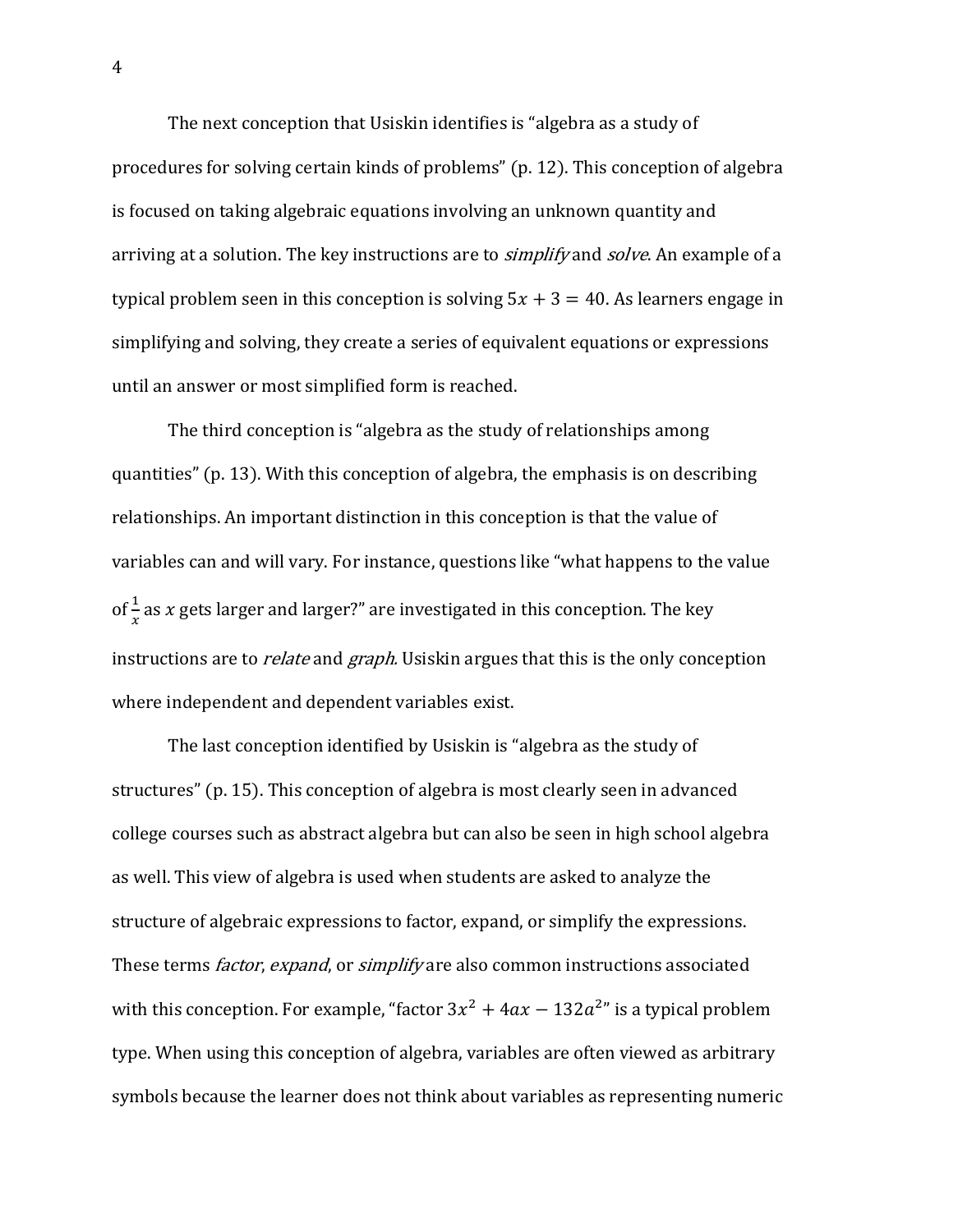values, but rather as "marks on paper" to be manipulated using a set of widely accepted procedures.

### Different Types of Variables

Usiskin (1988) identifies several types of variables, each tied to specific conceptions of algebra. Other researchers, such as Blanton et al. (2011), have also identified several types of variables, but have not connected these types to conceptions of algebra or purposes for using algebra as clearly as Usiskin. Moreover, the variable types identified by these other scholars have an equivalent in the types that Usiskin describes. Thus, as I describe variable types, I limit my discussion to Usiskin's work. The variable types identified by Usiskin appear in Table 1 along with descriptions and examples pulled from his paper.

The first type of variable Usiskin (1988) describes is a *pattern generalizer*, which is used under the first conception of algebra. This type of variable is used to express algebraic properties or patterns and is also used to translate numerical sentences from English to algebra. Usiskin considers variables used to represent real world quantities when mathematically modeling to also be pattern generalizers. This type of variable is similar to Blanton's et al.'s (2011) definition of variables representing numbers in generalized patterns. Blanton et al. agree that variables are used to express algebraic patterns and add that variables used in this way symbolize arbitrary numbers.

The next variable types that Usiskin identifies are *unknowns* and *constants*, both used in the second conception of algebra, which focuses on solving equations. Unknowns are variables that the reader is trying to solve for, and any other variable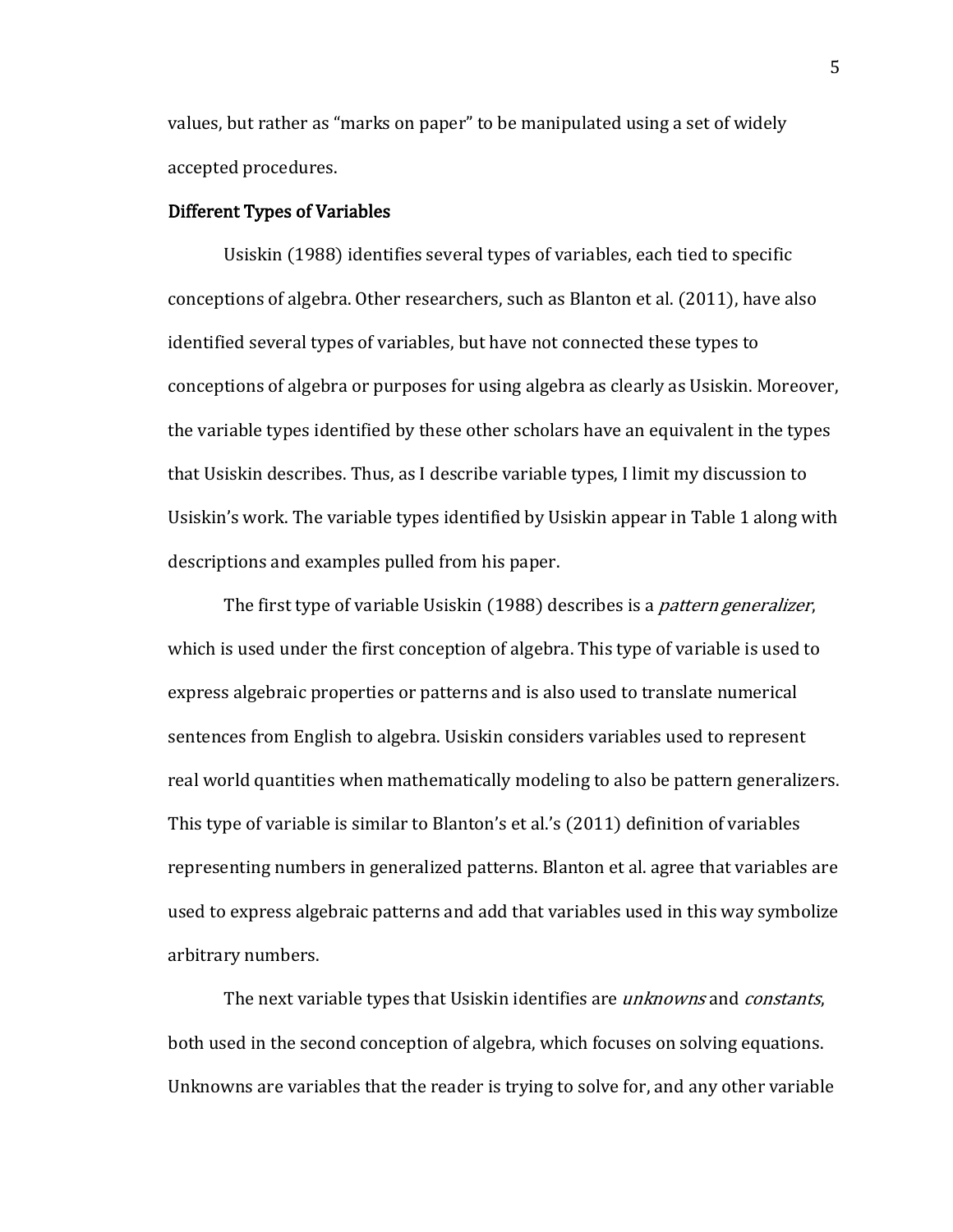involved is typically conceived of as a constant, which represents a known, fixed, but unspecified number. Blanton et al. describes unknowns as variables used to represent a fixed but unknown number. They emphasize that the value of these variables must be fixed and make the equation they appear in true.

In the third conception, where the focus is on functions and covariation, variables are referred to as either *arguments* or *parameters*. Arguments represent numeric values from the domain of a function. Usiskin describes parameters as numbers on which other numbers depend. Blanton et al. include arguments in their description of variable types but refer to them as *independent variables*. They also add an additional variable type, *dependent variables*, that refer to numeric values from the range of a function. They note that an important way of thinking about independent and dependent variables is considering how the dependent variable varies in relation to variation in the independent variable. Blanton et al. describe parameters as representing a quantity that, when varied, "determines the characteristics or behavior of other quantities" (p. 33), which is very similar to how Usiskin defined parameters.

The only type of variable Usiskin identified that is used in the last conception, where the focus is on the structure of algebraic objects, is variables used as *marks* on paper. Variables of this type are not thought of as numbers or having any value, but rather are thought of as arbitrary objects. Marks on paper are manipulated and used to explore or represent algebraic structures. This variable type connects to Blanton's idea of a variable that represents an arbitrary or abstract placeholder.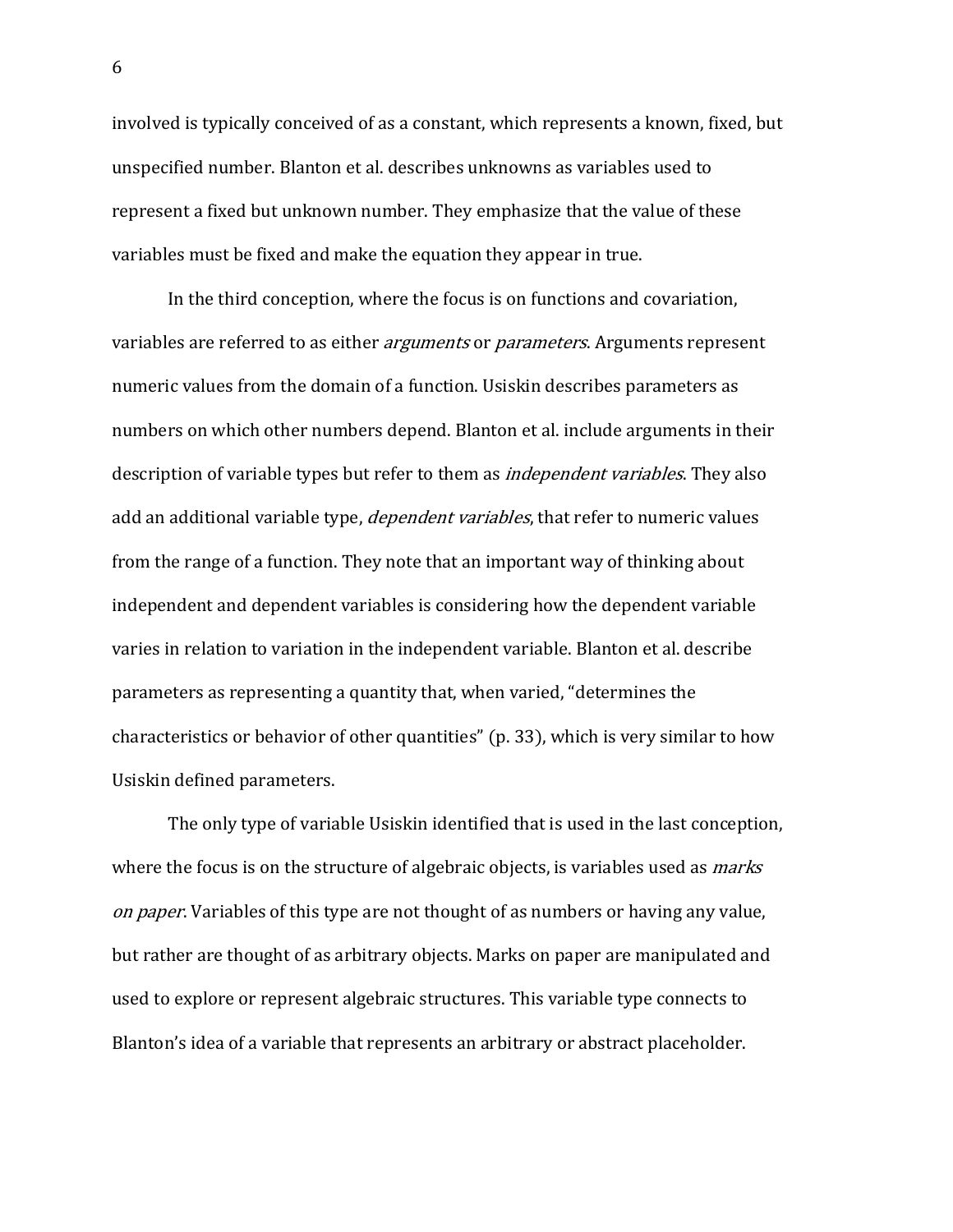Blanton et al. uses the example of factoring to illustrate this variable type, the same type of example that Usiskin uses to illustrate marks on paper.

## Table 1

|  |  |  |  |  | Usiskin's Variable Types |
|--|--|--|--|--|--------------------------|
|--|--|--|--|--|--------------------------|

| Variable type<br>name       | Description                                                                                                                                | Example                                                     |
|-----------------------------|--------------------------------------------------------------------------------------------------------------------------------------------|-------------------------------------------------------------|
| Pattern<br>generalizer      | These variables are used to express an<br>algebraic pattern or property, or a real-<br>world trend                                         | $a+b=b+a$<br>$T = -0.4Y + 1020$                             |
| Unknown                     | This variable is one the reader wants to<br>solve for and find the value for                                                               | $5x + 3 = 40$                                               |
| Constant                    | This variable is replaced by a specific<br>value and does not need to be solved for                                                        | $x = 7.4$                                                   |
| Argument                    | This variable stands for a domain value<br>of a function                                                                                   | The variable $x$ in the<br>function:<br>$f(x) = 3x + 5$     |
| Parameter                   | This variable stands for a number on<br>which other numbers depend                                                                         | The variables m and<br>$b$ in the equation:<br>$y = mx + b$ |
| Arbitrary marks<br>on paper | These variables are not thought of as<br>having a value. They are used when<br>performing operations and<br>manipulating algebra equations | Factor<br>$3x^2 + 4ax - 132a^2$                             |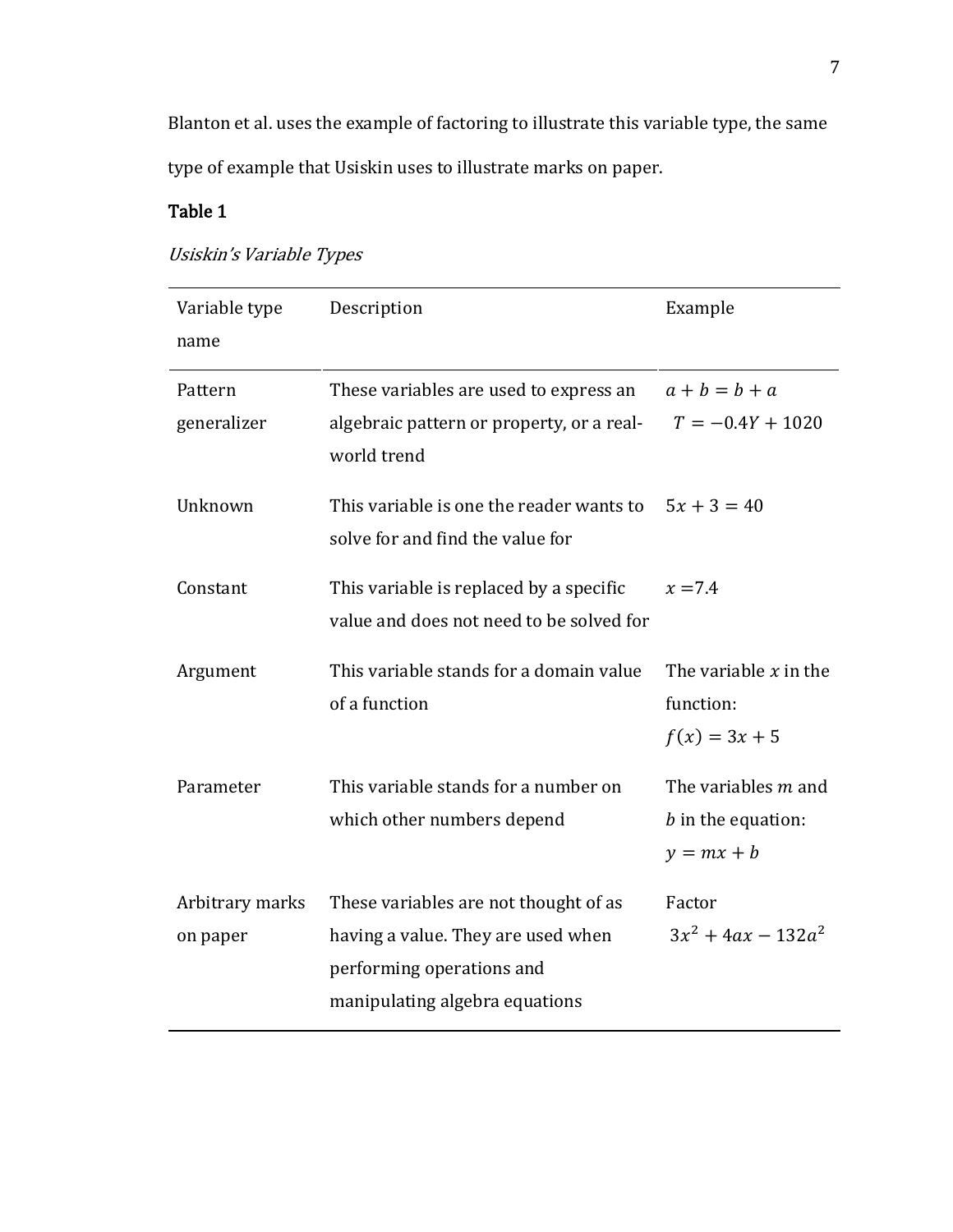## An Example of Complexity:  $y = mx + b$

Usiskin notes that often many variable types are involved in solving algebraic problems, and that variables might change type during the problem solution. This could explain why students struggle to understand and work with variables. To illustrate this complexity, he analyzes the solution to the problem, "Find an equation for the line through (6,2) with slope 11" (p. 14). He walks through the typical solution for this problem by using the equation  $y = mx + b$ , which is treated as both a pattern and a formula, so the variables could be considered pattern generalizers or parameters and arguments. In order to solve this problem, we start by substituting 11 into the equation for  $m$ , indicating that the variable m is being used as a constant, not a parameter. This results in the equation  $y = 11x + b$ . The next step is to solve for  $b$ , which changes the variable type of  $b$  from a parameter into an unknown, because we are interested in the value of the variable.

In order to solve for  $b$  we use the given ordered pair, which gives us a value for the argument  $x$  and the y that is related to the  $x$ . Usiskin points out that the reason we may substitute in values for x and y is because  $y = mx + b$  describes a general pattern. This means that  $x$  and  $y$  must be reconceptualized as pattern generalizers. Substituting in the given ordered pair we get the equation  $2 = 116 + b$ which simplifies to  $b = -64$ . We now substitute in the known value for b and reach our solution, which is  $y = 11x - 64$ .

In the course of this one problem and solution, variables were thought of as pattern generalizers, arguments, parameters, constants, and unknowns. Variables changed type throughout the problem based on what operations were being done or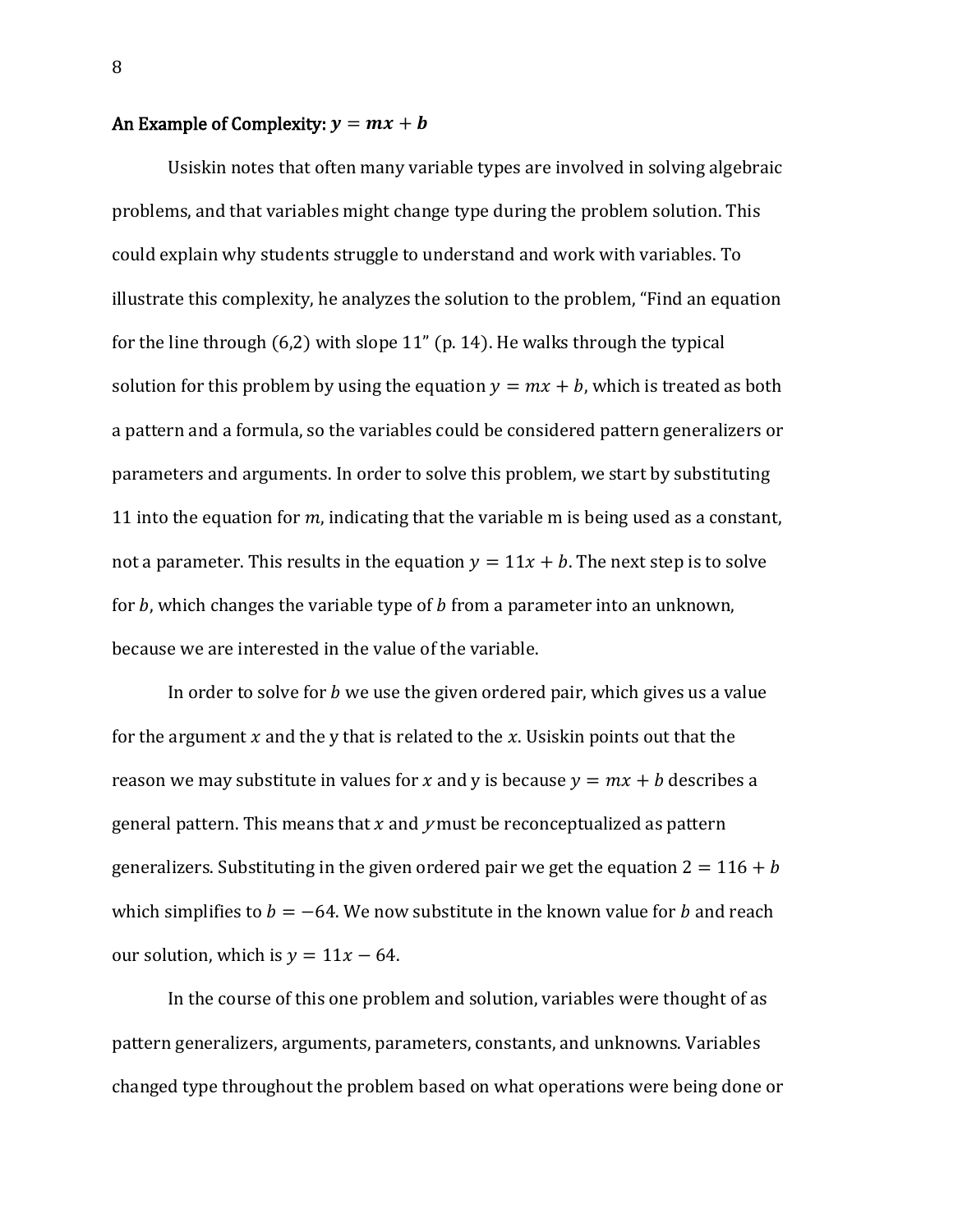what was needed to be done next. This demonstrates how complicated variable use can become.

## Role of the Reader

While working with variables it is important to note the role of the reader. "The reader" could be the writer, the user, the learner, the teacher—in other words, the person who is making sense of the variables. The meaning and type of variable is not embedded in the variable itself, but rather is constructed by the individual interacting with it. Both Usiskin and Blanton et al. seem to be aware of this dependency on the reader. This is particularly evident in the above section where Usiskin explored how the variables in one problem take on several meanings. However, neither article fully articulates this dependency on the reader or considers the role of the reader in variable use and type. My analysis will explicitly attend to the role of the reader in interpreting variable type and meaning. Because of the active role that the reader plays in interpreting variables there could be multiple ways to read a symbol. In order to decide which is the best interpretation, readers must carefully consider the context in which the variable is found and draw upon their understanding of mathematical norms for using and interpreting variables. Note that the "correctness" of a reader's interpretation of variables is not determined by whether the interpretation matches an inherent meaning in the symbols themselves, but rather by the degree to which other experts in the mathematical community would agree with the reader's interpretation.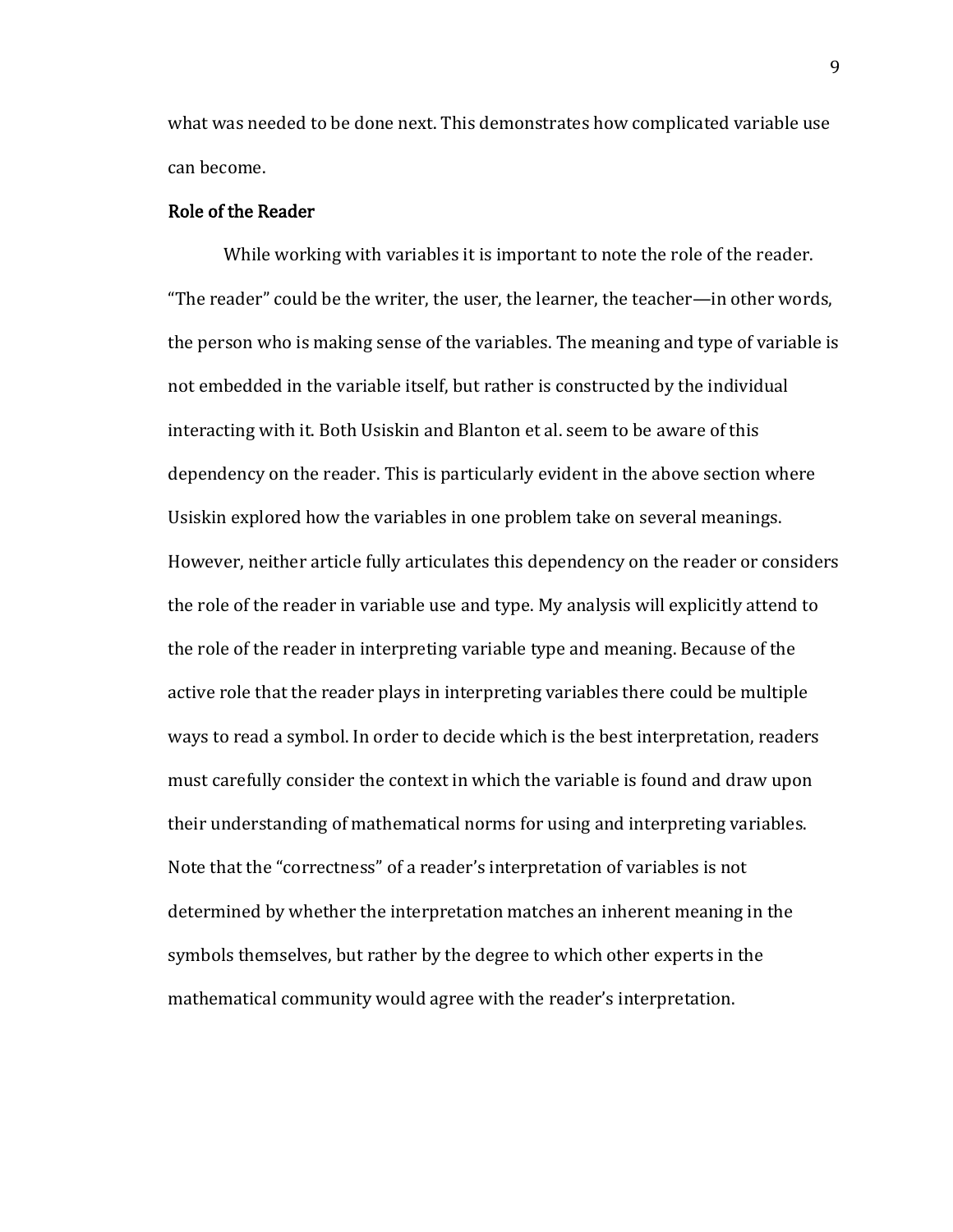## Research Question

 From the literature that exists, it is clear that there are different types of variables that are used in different ways. The literature also suggests this variety of types and the combination of variable types in a single problem contribute to student confusion when learning algebra. However, these papers do not specifically address which variable types are used in middle school, which is where students will first encounter the consistent use of variables. More work is needed to understand how variables are used in middle school because middle school is where students will form their initial understanding of variables. This understanding will be what students will draw on as they progress in their mathematics careers. If students' understanding of variables is not developed properly, they will struggle to succeed in mathematics.

One way to identify the variable types middle school students might encounter is through an examination of middle school mathematics textbooks. Since these textbooks reflect the mathematical content that students will likely study, they also provide insight into the types of variables students are likely to encounter. A review of the literature suggests that no studies have been conducted of middle school mathematics textbooks to identify how variables are used in middle school mathematics. There is a clear need for research to investigate how variables are being used in a critical time of students' mathematical learning. This leads to the research question: What are the different ways that variables are used in middle school mathematics textbooks?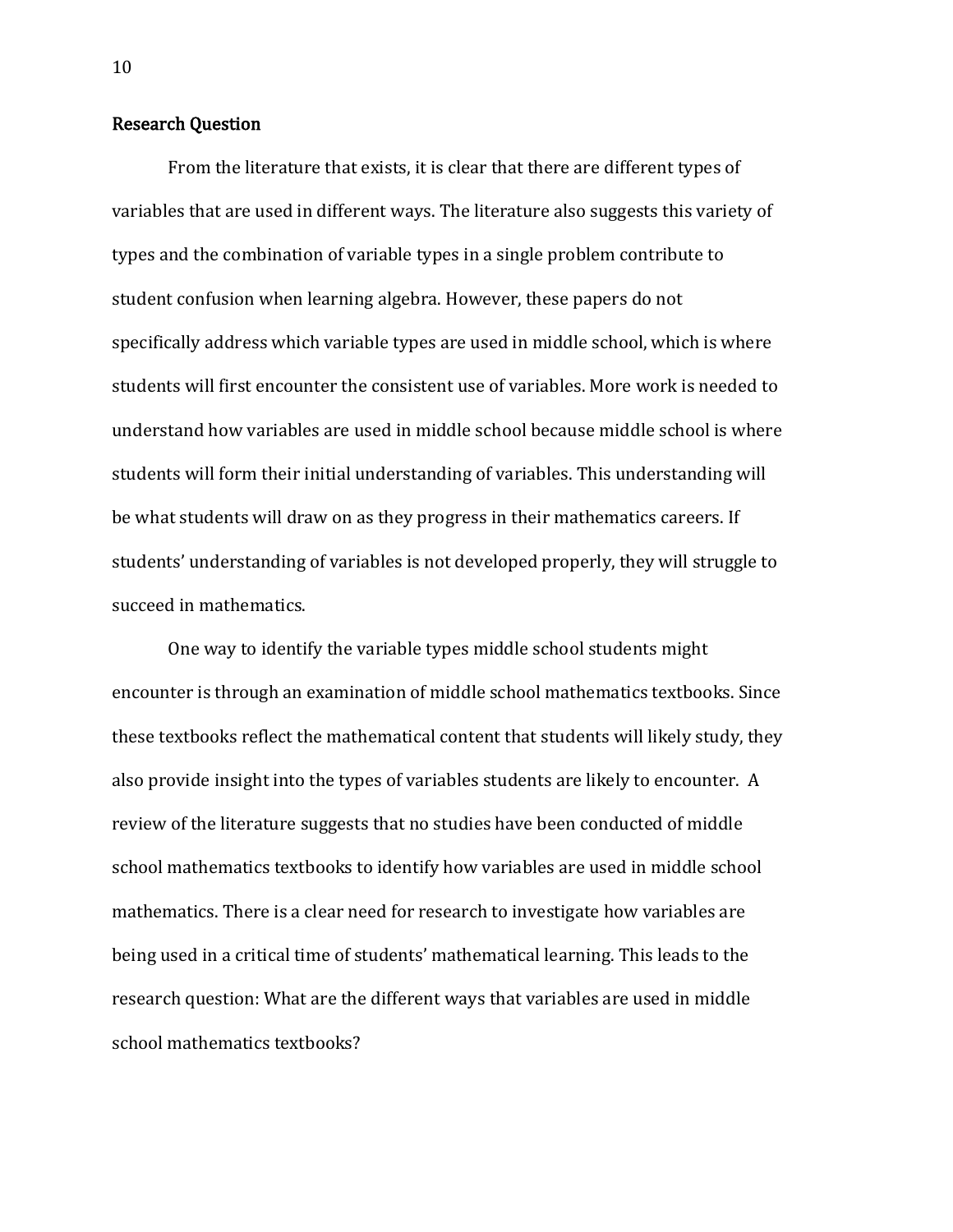#### III. Methods

## Data and Research Personnel

The curriculum used in this study is Eureka Math (2015), created by Great Minds, and accessed through EngageNY.org. This is a free, online mathematics curriculum for grades pre-kindergarten through grade 12 and is widely used across the United States. The authors note that the curriculum was designed to align with the Common Core State Standards (2010) and emphasize key concepts that build from year to year rather than procedural memorization. According to Great Minds, Eureka Math has been downloaded more than 13 million times. I selected this curriculum because of its popularity and ease of access.

I took samples from grade 6 module 4, grade 7 module 3, and grade 8 module 4. Grade 6 module 4 students extend their arithmetic understanding to working with variables that "stand-in" for numbers. Grade 7 module 3 expands on student understanding of equivalent expressions by using properties of operations. Grade 8 module 4 focuses on creating and solving linear equations. In each grade I selected the module that aligned with the Common Core topic of Expression and Equations, as this is where variables are used frequently. I sampled the first 6 lessons of each module. Grade 6 module 4 lesson 6 does not appear in the analysis as there were no variables used in the lesson.

The research team consisted of three researchers, myself included. I am a senior in mathematics education. Ashlyn Rounds is a research assistant and junior in mathematics education. Dan Siebert has a Ph.D. in mathematics education and 25 years of research experience.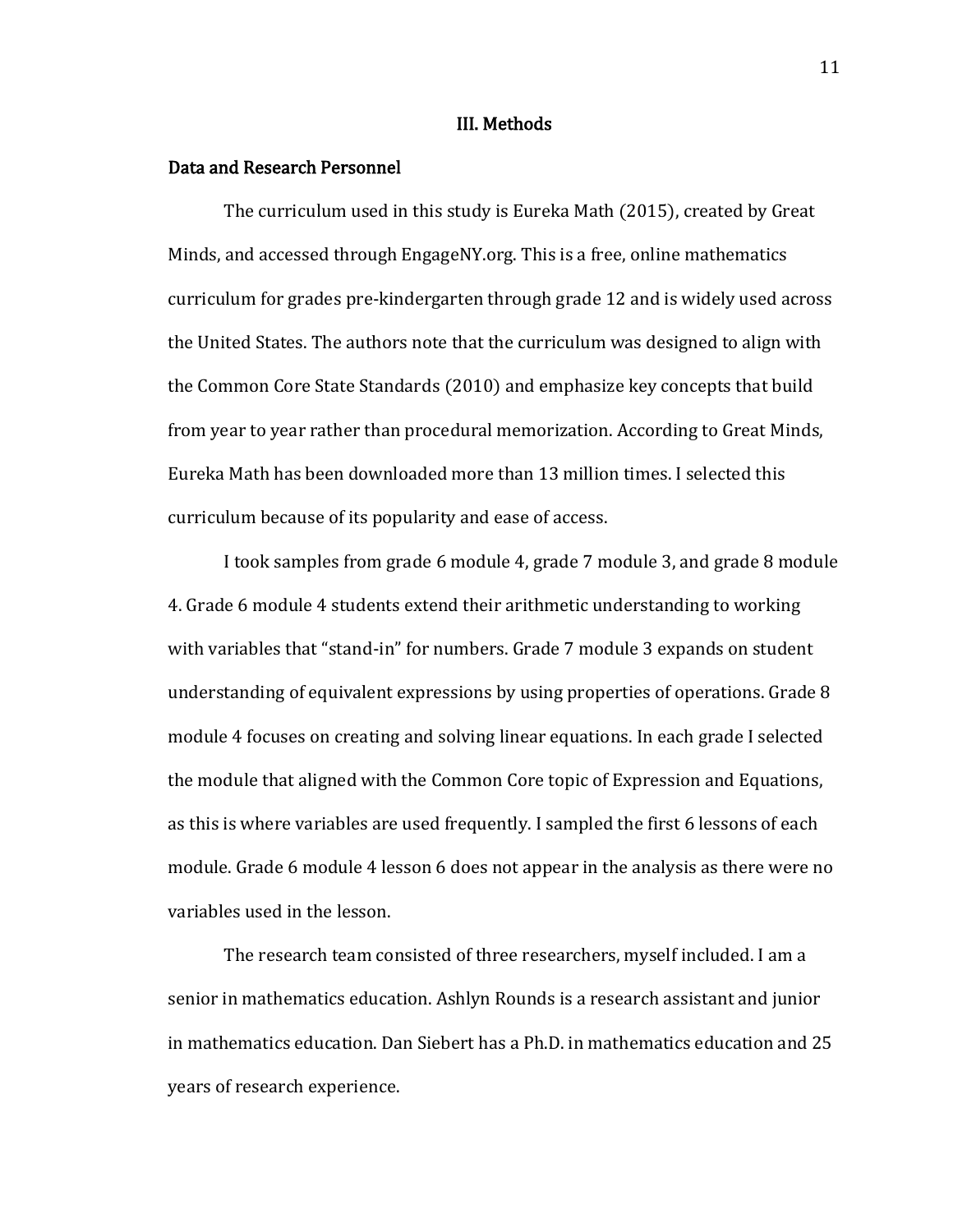## Data Analysis

We began data analysis by analyzing a small selection of the sample that spanned all three grades. We coded the data by highlighting every variable in the sample, identifying what variable type each use was by comparing it to the variable types I identified in the literature review (see Table 1), and writing the corresponding abbreviation by the variable. We took several lessons from our sample at a time to code. After we had each coded the section individually, we met together to compare and discuss the codes we assigned. During this meeting, we identified any disagreements we had and discussed possible reasons for the disagreements. We made modifications to the codes so that the descriptions fit the data better, and then individually recoded the same section of data in order to test the modifications made. We met again and compared our codes on the same data until we were in agreement and felt satisfied with our code descriptions.

We repeated this process of individual coding and comparing codes, adding a new small section of the sample data each time. Changes made to the coding scheme often required us to return to previously coded data and recode so that the codes were used consistently across all of the data. We continued to add small sections until we had coded the whole sample and were in agreement on all the codes.

Each meeting led to modifications of the codes. The most common modification made was adjusting the definitions of the variable types. This included adding distinguishing details based on examples we found in the sample or making note of keywords or phrases that typically accompanied a specific type of variable. The more of the sample we coded, the more specific and precise the definitions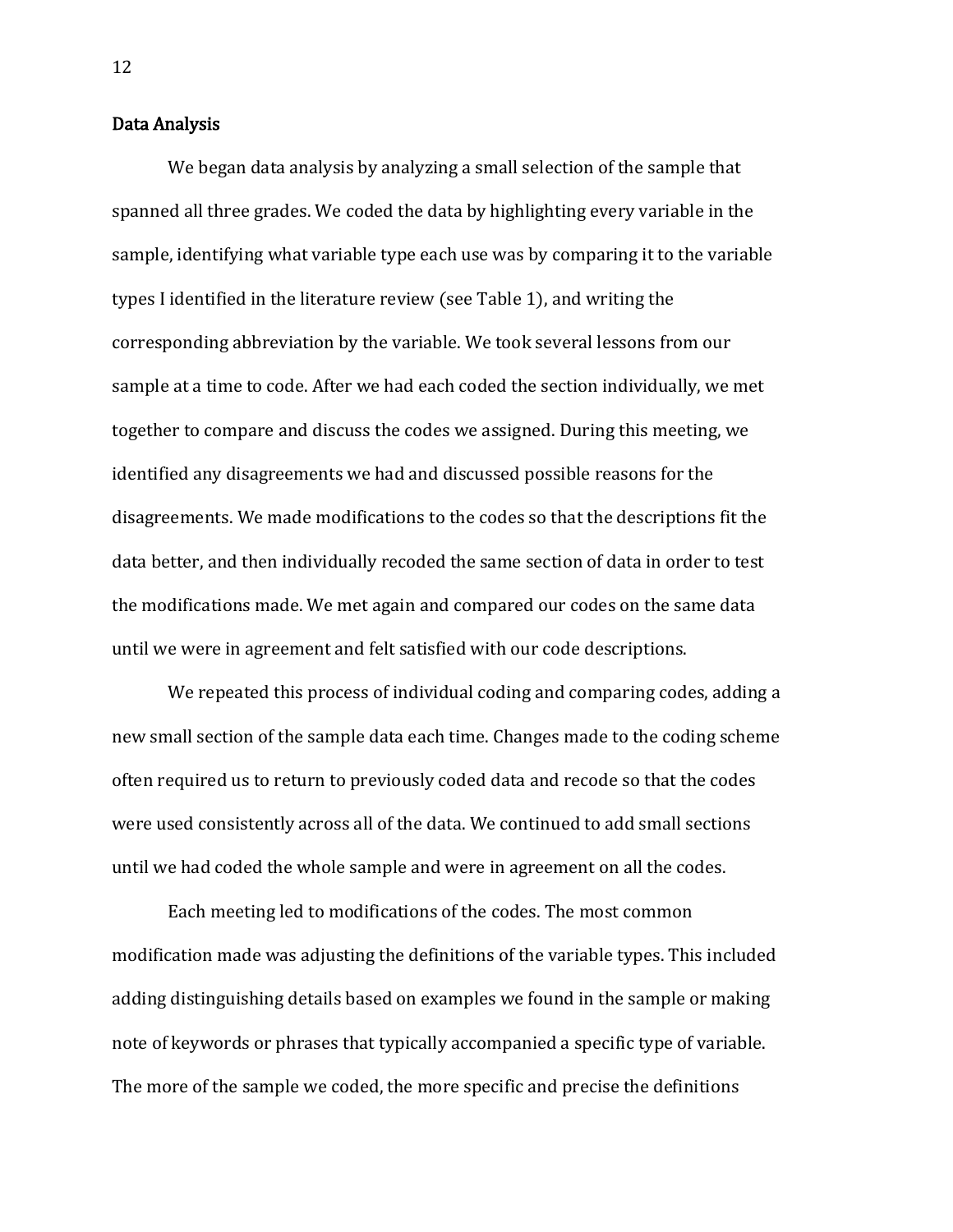became. Another modification that was made to the existing codes was the addition of new codes. These new codes were created to capture and match distinctions we observed in variable usage. As we coded the sample, we would also collect examples that illustrated the typical use of a variable type. These examples were added next to the definitions to be used as a reference.

After all the data in the sample had been coded, I counted all the variable uses and types and created a spreadsheet. I separated the uses by grade and lesson, so it was easier to see which lessons and grades used which variable types the most. I also created a tally for all the uses across all three grades so that I was able to see which types were most common. This made it so I could find patterns in the data and draw conclusions from the counts.

The last step in the data analysis process was to write descriptions of each of the codes with enough detail that readers would understand the defining features of each type of variable. I wrote these final descriptions by drawing from the definitions my team created and the examples I made note of earlier. The descriptions identified the most important features of each of the variable types, as well as information that would help the reader differentiate between variable types that were similar.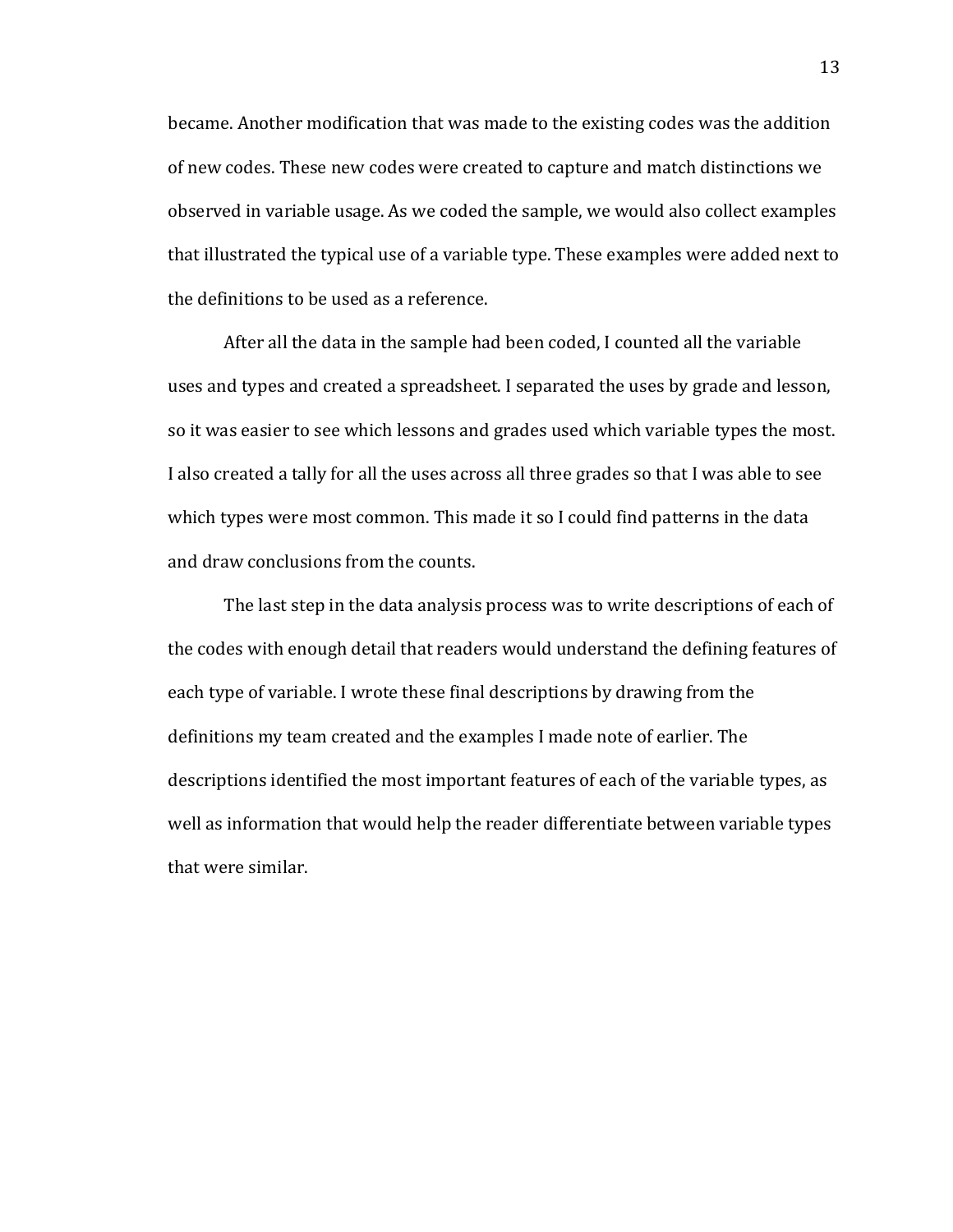#### IV. Results

As I coded types of variables in the textbooks, I noticed that the uses of variables were tightly connected to the type of algebraic processes in which they were situated. The different types of variables can be organized around three main algebraic processes: signify and operate, constrain and solve, and define or name. There is also a more localized process, reinterpreting symbols, which can happen within or across the main three processes. In this section, I first define the algebraic process and then discuss the variables associated with that process. As the different types of variables are sometimes hard to distinguish from one another, each section includes examples found in the text and justifications for why each variable was coded the way it was.

#### Signify and Operate

The *signify and operate* process focuses on representing numbers and performing operations on them for any purpose other than solving for an unknown. Numbers are represented by a variable in order to make it easier to perform operations. Sometimes the meanings for the numbers associated with the variables are temporarily ignored to reduce cognitive load and make computations easier. Note that finding the value associated with the variables is not the focus of the problem solving process in the signify and operate process; rather, the focus is on using variables to represent, explore, and simplify relationships between quantities. The types of variables that are most commonly used in this process are placeholders, objects, and specified numbers.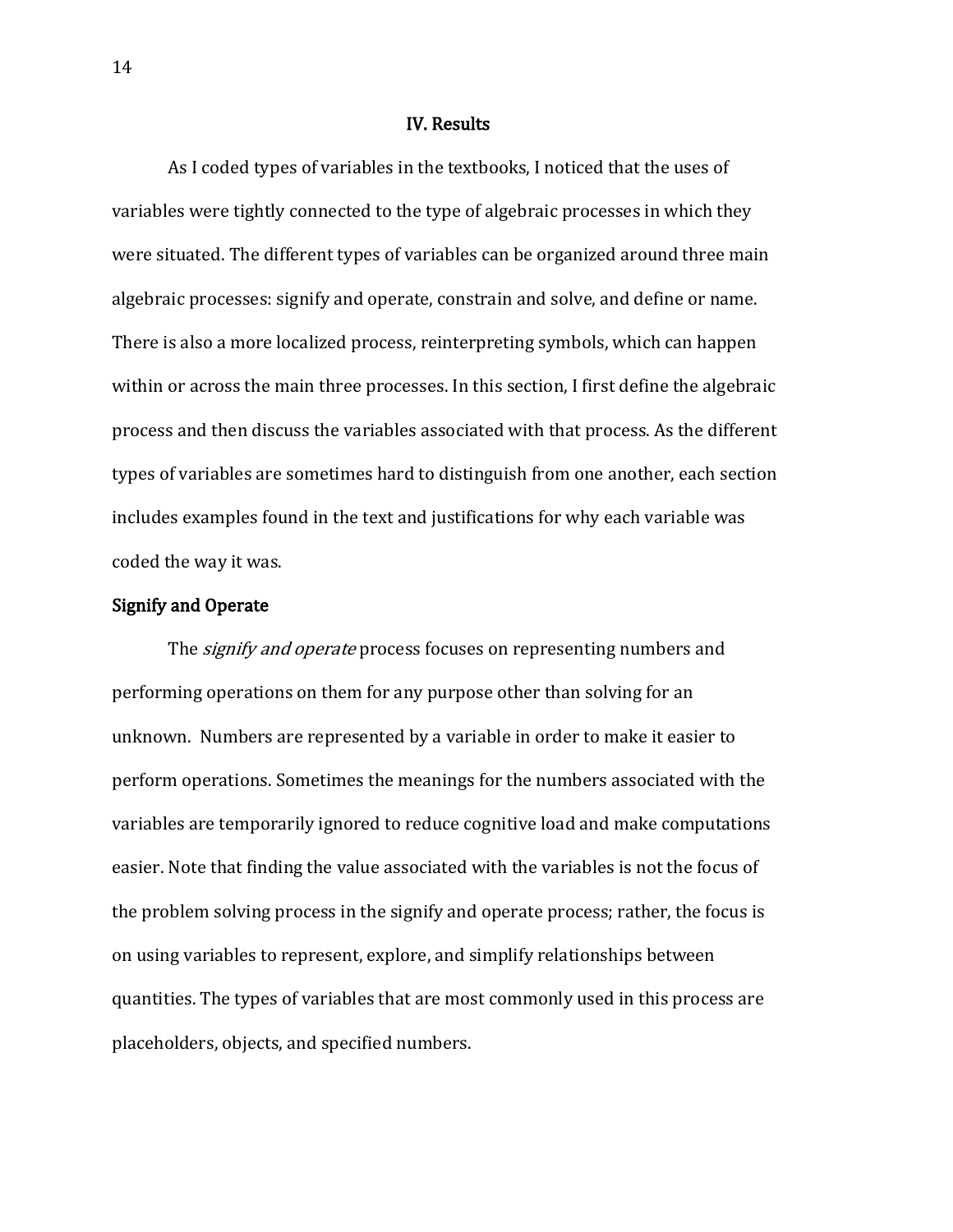## Placeholders

Placeholders are variables that represent unspecified values and are often used to show relationships between these unspecified quantities. The reader keeps in mind that the variable is representing a number and could be replaced with a specific number. In grade 7 lesson 1, the authors write "Let  $t$  represent the number of triangles, and let q represent the number of quadrilaterals" (p. 15). Here the reader sees that t and  $q$  are representing numbers, namely the number of triangles and quadrilaterals in a class activity. The variable is being directly tied to a value, and while this value is unspecified, it could be replaced with a specific number. It is important to note that the value of the placeholder is unspecified, not arbitrary. In grade 8 lesson 1, students are asked to translate phrases into symbolic expressions for the sole purpose of representing relationships between quantities. The following example in the lesson demonstrates what students are expected to do:

Problem: The sum of four consecutive even integers is –28.

Answer: Let x be the first even integer. Then,  $x + x + 2 + x + 4 + x + 6 =$ –28. (p. 17)

Here the value of x is not arbitrary, as replacing x with 2 makes the statement incorrect. So, while the value of x is not the focus of the problem, the value of x is important to how the variable is being used. In other cases, the value of a placeholder could have various different values. Grade 7 lesson 2 discusses an equation that "is true for every value of  $x$ " (p. 29). Here the variable can take on any value, but the reader is aware and acknowledges that the variable is representing a number.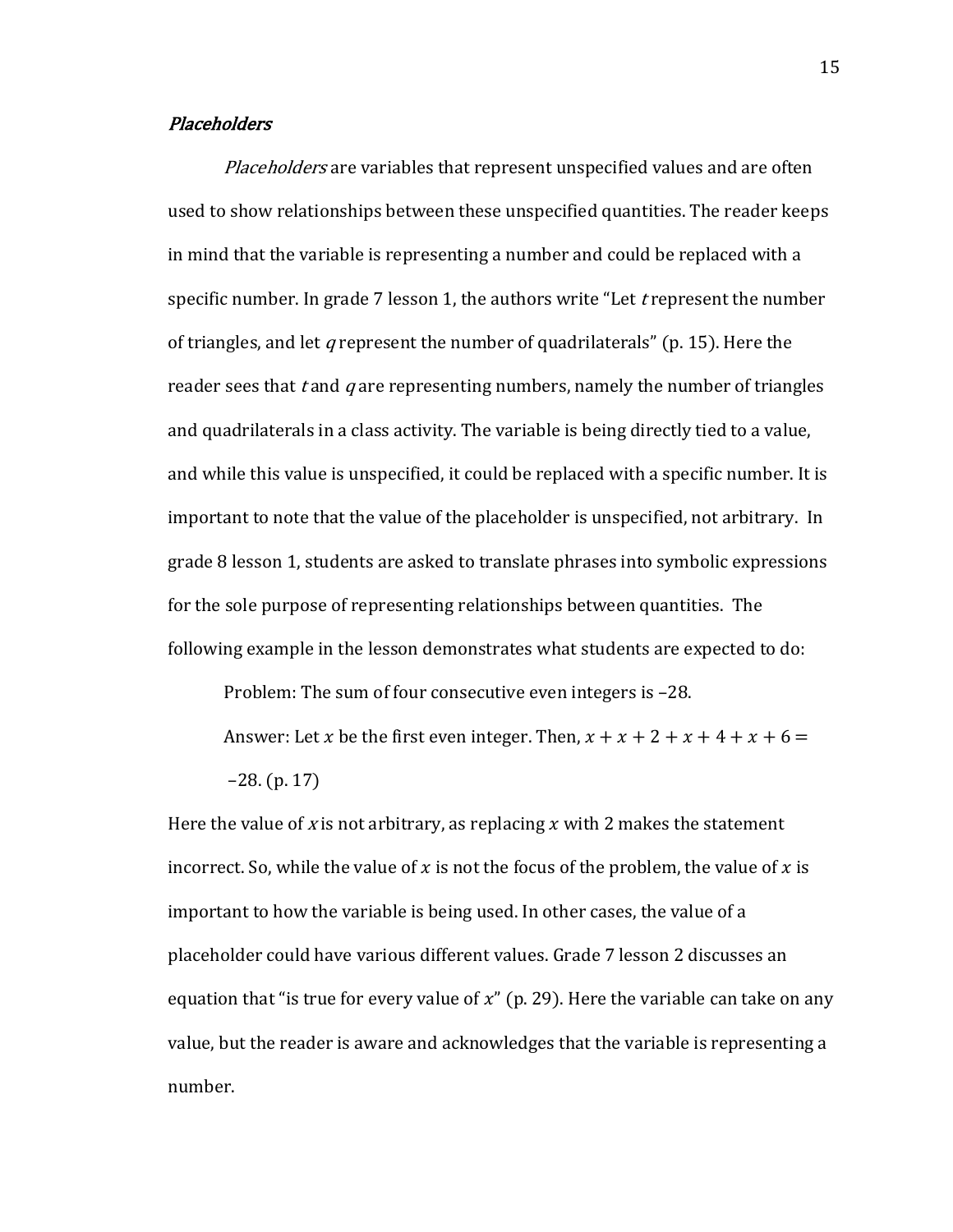## **Objects**

Objects are variables that can be thought of as "marks on the page" and are often used during symbolic manipulations. While these variables technically represent numbers, the reader temporarily thinks of them as objects with no meaning so that she can operate on them using symbolic manipulations. Objects often appear in the context of expressions where the expression is being acted on as a whole, without paying attention to the individual variable. For example, grade 7 lesson 2 has students "find the sum of -3  $x$  and 8  $x$ ." The solution given is "5  $x$ " (p. 41). Here the variable x is being manipulated without thought or mention of x representing a number. When variables are being used as objects, the focus is on the various algebraic manipulations and operations being done to the variable, not on what the value of the variable is or could be.

Placeholders and objects can be difficult to tell apart. The main reason for this confusion is that it can be difficult to know if the reader is thinking about the variable as a number or as a "mark on the page." This is further complicated by the fact that placeholders and objects are involved in the same algebraic process. The major difference between placeholders and objects is the implication of the variable having a value. In grade 7 lesson 4, the authors use variables in a rectangle to represent an area and ask students to find the side lengths as seen in Figure 1. This setup is used several times to the point that most readers would consider this a procedure and it would be easy to view the variables used as objects. However, the context of the rectangle implies that the variables represent an area, which means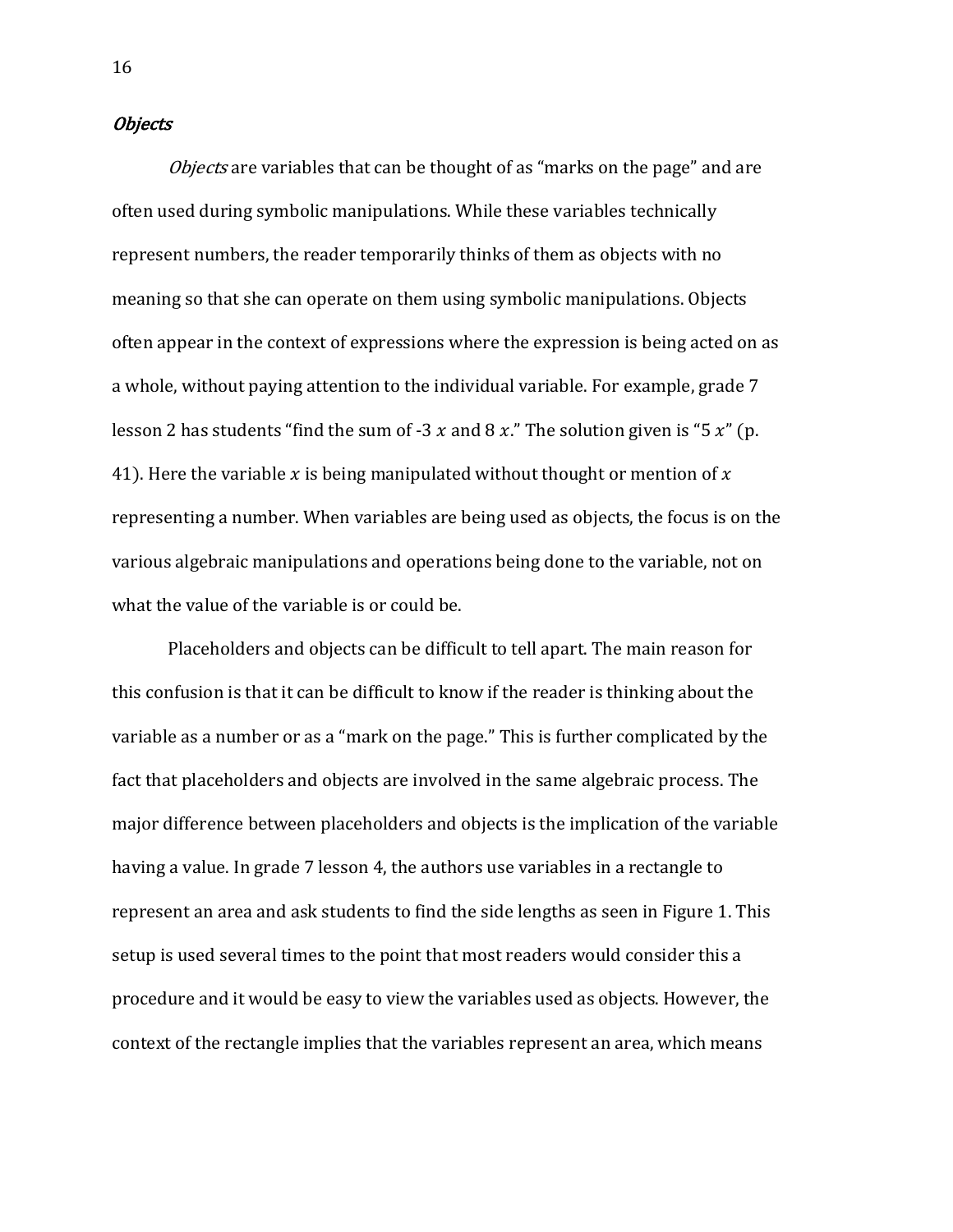that they have an unspecified value attached to them; thus, these variables are placeholders.

## Figure 1

Diagram Representing Area and Side Lengths

Fill in the missing information.



(7.3.4 p. 71)

Objects appear without reference to their value and there is no attempt to imply that the variable has a value. If the author instructs the reader to perform an operation on an expression or lists a string of operations done on expressions containing variables, then these variables are typically objects. Distinguishing placeholders from objects sometimes comes down to a judgment call made by the reader. The reader should pay careful attention to any attempt made by the authors to assign value to a variable.

Note that objects cannot be replaced directly by a number and need to be reconceptualized as a different type of variable before the reader can replace the variable with number. For example, in grade 7 lesson 4, the authors ask the reader to "rewrite the expressions as a product of two factors," then pose the expression "72t + 8" which is rewritten as "8(9t+1)" (p. 63). In this case the variable is being manipulated without thinking of it as a number, making it an object. A request to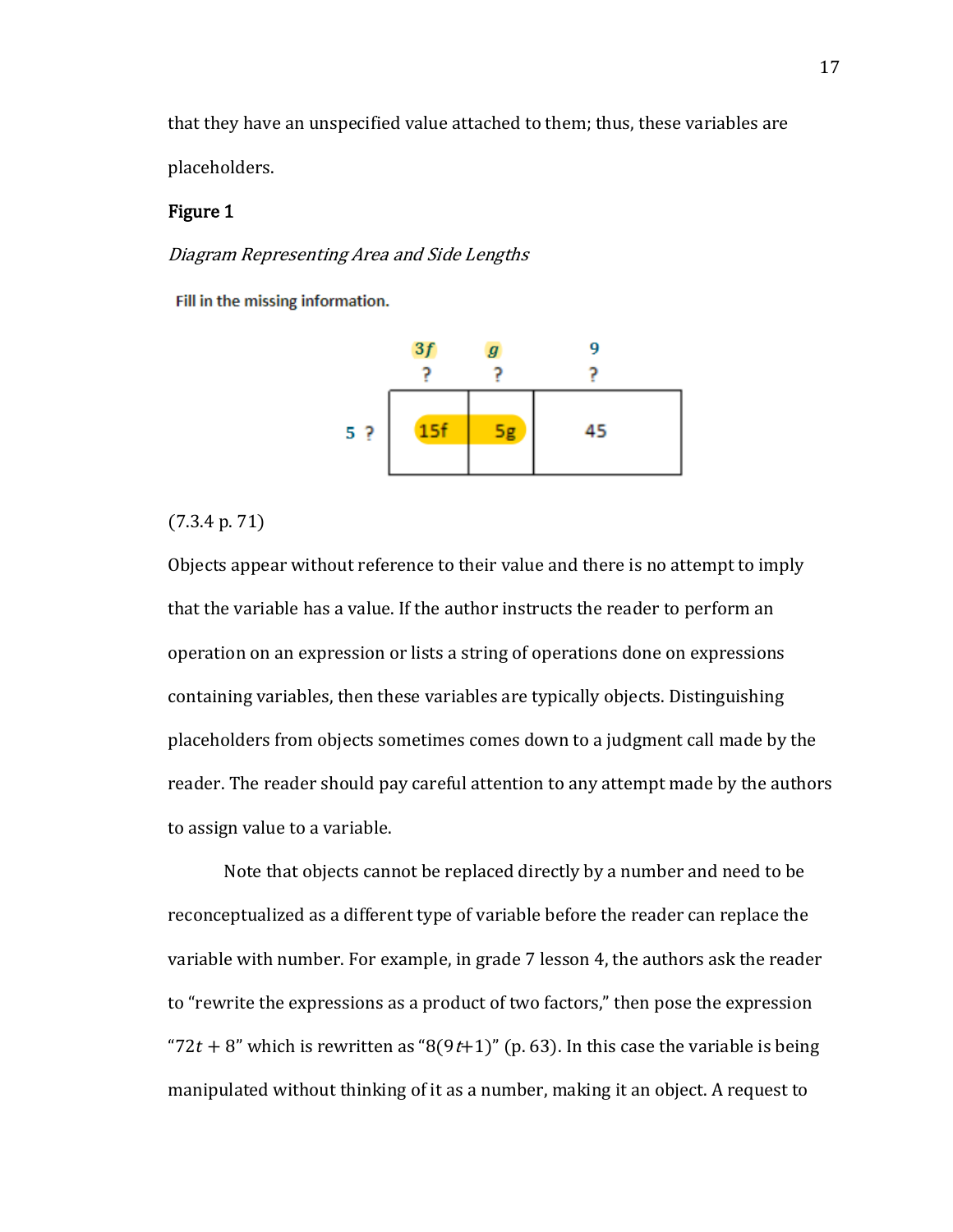substitute a value in for *t* would require the reader to reconceptualize the variable as representing a number, thus changing the variable type.

## Specified Numbers

Specified numbers are variables that are assigned a specific numerical value. Specified numbers are similar to placeholders as they represent a value, but they differ from placeholders as they represent a specified, rather than unspecified, numeric value. For example, in grade 6 lesson 5, readers are instructed to "evaluate both expressions when  $x = 2$ " (p. 60). The variable x is given a specific value for the sake of evaluating an expression. While specified numbers are often denoted by a variable with an equal sign, other key words can let the reader know that a variable is a specified number. In grade 7 lesson 2 the authors instruct, "Have students check the equivalency of the expressions by substituting 2 for x and 6 for  $y''$  (p. 30). Here the variables are being specified by the word "for." Another sign that these variables are specified numbers is the use of the word "substituting," as specified numbers can be replaced in expressions by a number. For example, in grade 7 lesson 2, after the instructions of "have students check the equivalency of the expressions by substituting 2 for x and 6 for y," there are two equations,  $(3x + 5y - 4) - (4x + 11)$ and  $-x + 5y - 15$  (p. 30). Both x and y are classified as specified numbers because these variables were assigned a specific value in the instructions above and are immediately replaced with those specific values in the next line. These variables are not classified as placeholders because the value has been decided and expressed.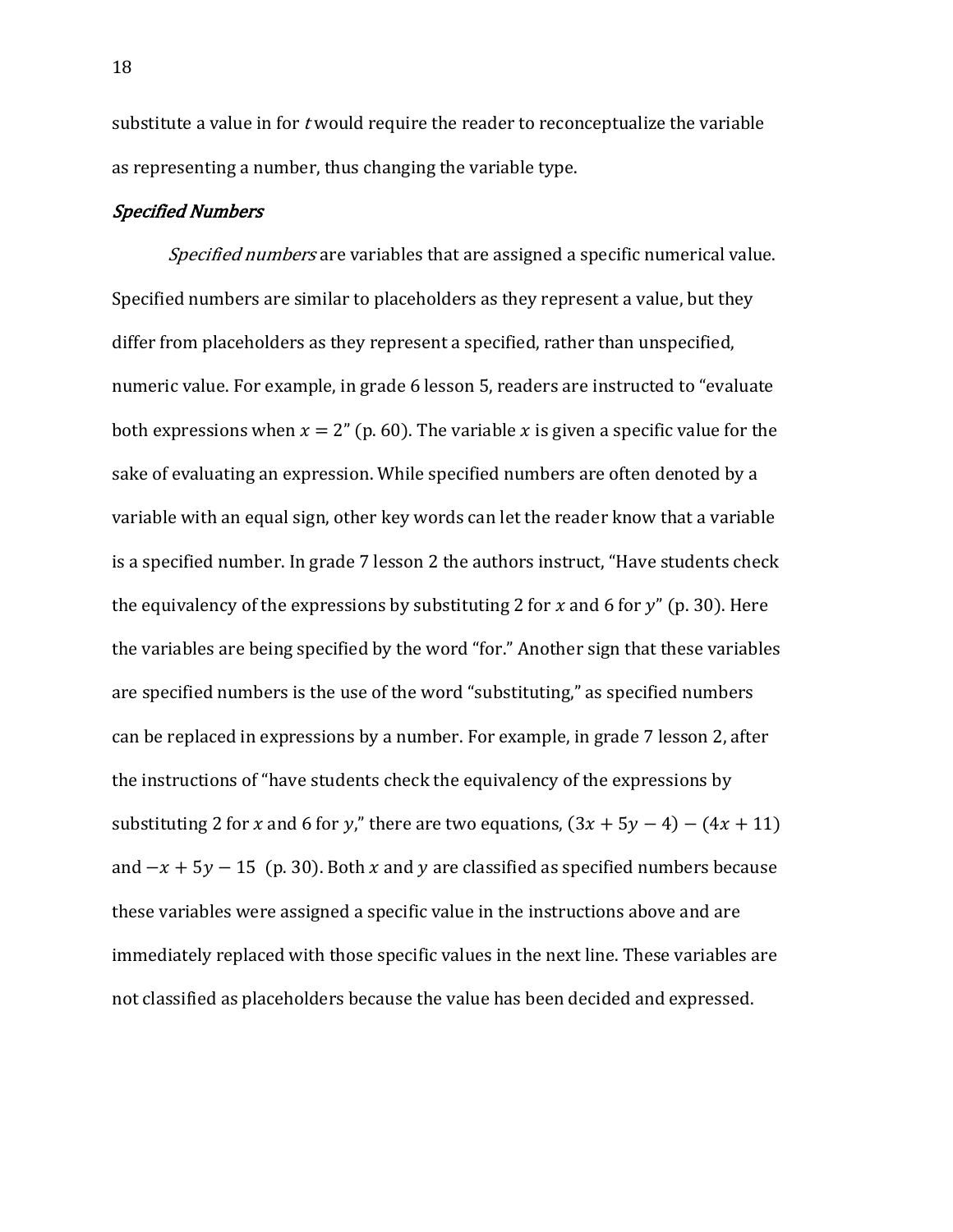## Table 2

## Signify and Operate Variables

| Variable name       | Definition                                                                   | Example                                                                  |
|---------------------|------------------------------------------------------------------------------|--------------------------------------------------------------------------|
| Placeholder         | Represent unspecified values and<br>show relationships between<br>quantities | Let <i>q</i> represent the<br>number of quadrilaterals<br>in an envelope |
| Object              | "Marks on the page" often used<br>during algebraic operations                | $3(x+2) = 3x + 6$                                                        |
| Specified<br>number | Variables that are assigned a<br>specific value                              | Let $x = 16$                                                             |

## Constrain and Solve

The purpose of the *constrain and solve* process is focused on finding values for unknowns. This process typically involves constructing equations that constrain the values of unknowns and then performing symbolic manipulations to transform the initial equation into one where the variable representing the unknown is on one side of the equal sign and a single number is on the other. The types of variables involved in the constrain and solve process are unknown number, unknown object, and solution.

## Unknown Numbers

Unknown numbers are variables that represent a value that the reader is interested in knowing but has not yet specified. These variables are similar to the placeholder variables used in the signify and operate process, but the main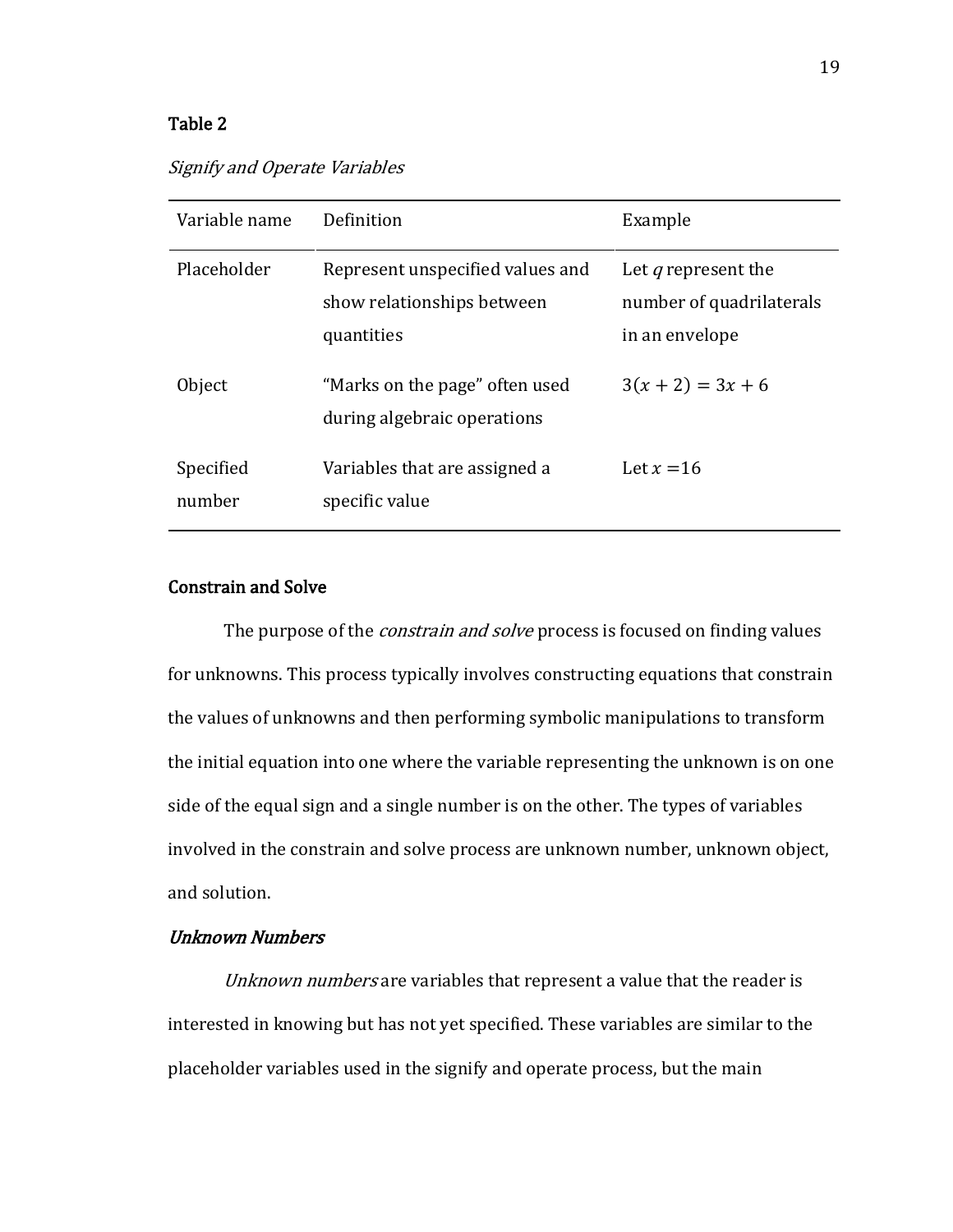difference is that the reader wants to know the value of the variable rather than merely express relationships between quantities. This desire to know the value may be indicated by the framing of the problem. For example, in grade 6 lesson 4 the question is posed, "What is  $x, y, z$ " (6.4.4 p. 43). This example demonstrates that the variables are being used in a way where the reader knows that they represent unknown values, and that finding the values is the focus of the problem. The value of the unknown number is not yet specified, but the value that replaces the unknown number must satisfy the given equation or context. This could be one specific value, like seen in the earlier example, but it could also be multiple values, like in grade 8 lesson 3 when the question asks, "What number(s) x satisfy the equation?" (8.4.3 p. 30). Here, there could be multiple values that could replace  $x$ , and the reader is interested in all of them.

Identifying unknown numbers often requires the reader to attend to the entire context surrounding variables. For example, in grade 8 lesson 6, the following example appears: "The equation in this example can be modified to  $2x + 1 = -(5x +$ 9) to meet the needs of diverse learners" (8.4.6 p. 67). At first glance,  $x$  could be considered an object or unknown object as the focus does not seem to be on the value of  $x$  or the fact that  $x$  is representing a value. However, this example appears as a modification for the original question "What value of  $x$  would make the following linear equation true:  $12(4x + 6) - 2 = -(5x + 9)$ ?" (8.4.6 p. 67). In this passage, it is clear that x is an unknown number, so the use of x in the modification is also part of the constrain and solve process, making it an unknown number.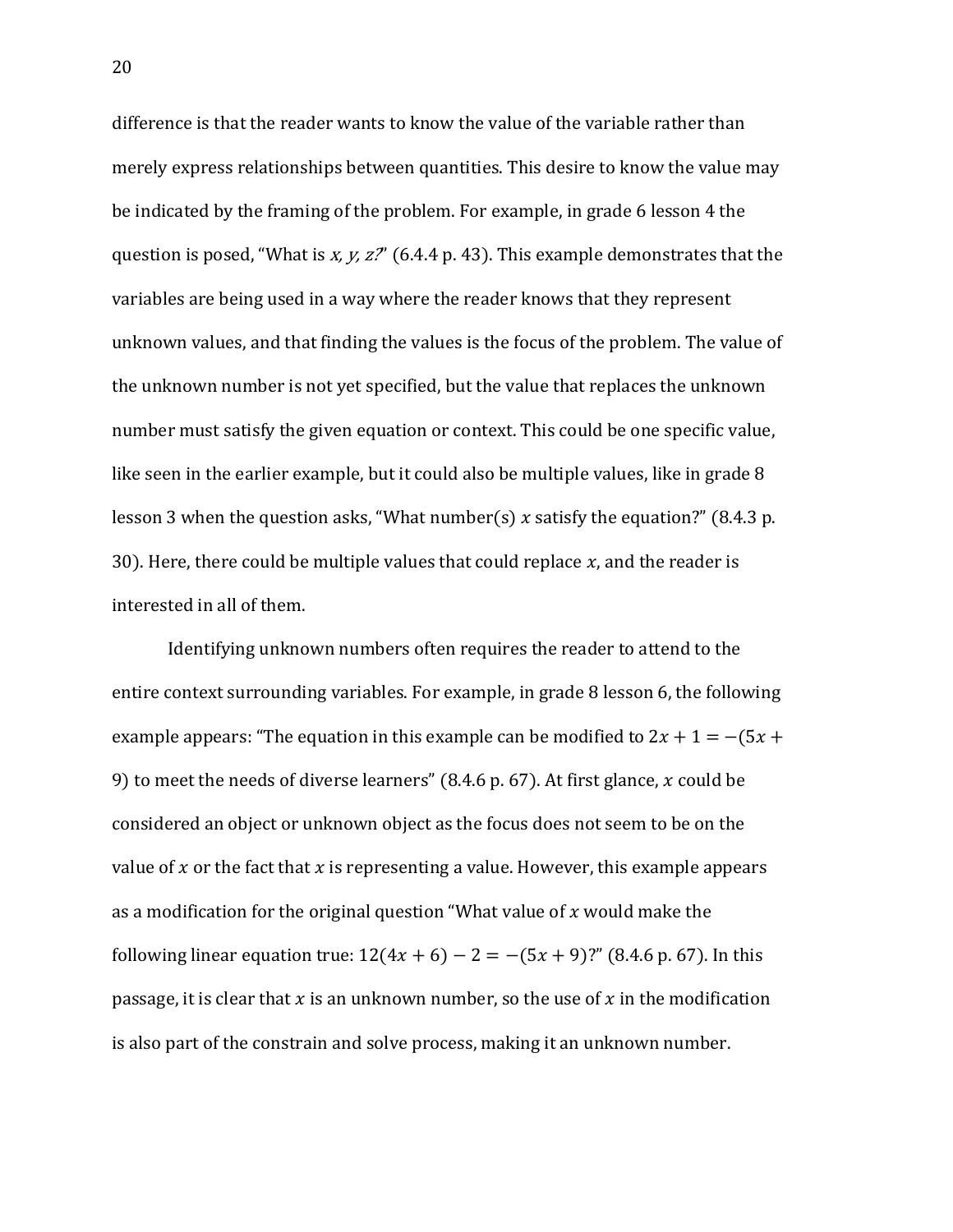## Unknown Object

Unknown objects are variables that are treated as objects during the constrain and solve process. Unknown objects appear when the reader temporarily thinks of the variables as having no meaning other than being "marks on paper" during the process of solving an equation. When using unknown objects, the emphasis is on using algebraic manipulations to reduce the equation to the form of having the variable on one side of the equal sign and a single number on the other. In grade 8 lesson 4, unknown objects are used when the authors are outlining the operations done on linear equations as follows:

$$
x - 9 = \frac{3}{5}x
$$
  
\n
$$
x - x - 9 = \frac{3}{5}x - x
$$
  
\n
$$
(1 - 1)x - 9 = \left(\frac{3}{5} - 1\right)x
$$
  
\n
$$
-9 = -\frac{2}{5}x
$$
  
\n
$$
-\frac{5}{2} \cdot (-9) = -\frac{5}{2} \cdot -\frac{2}{5}x
$$
  
\n(8.4.4 p. 46)

Every use of  $x$  in this example is an unknown object, as the reader does not treat  $x$ as a number, but rather as a symbol to manipulate. Unknown objects are also used to give instructions, as seen in the same lesson, where the authors instruct "solve the linear equation  $x - 9 = \frac{3}{5}$  $\frac{5}{5}x''$  (8.4.4 p. 46). The use of x here is classified as an unknown object because the reader is not required to think of  $x$  as having a numeric value, but can instead immediately begin performing algebraic manipulations.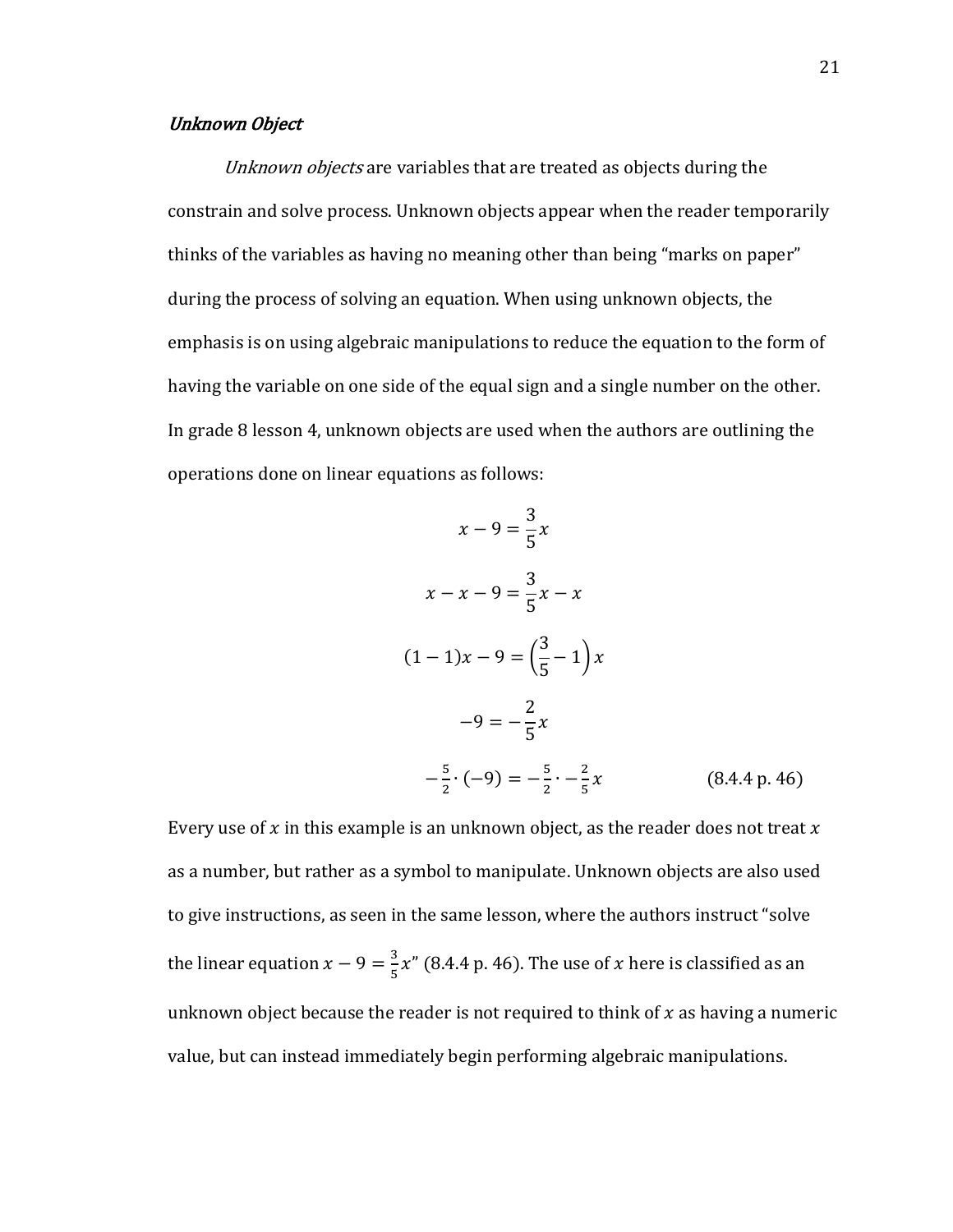## Solution

Solutions are variables that have a specific value attached to them, and that value has been deduced through the constrain and solving process. Solutions satisfy an equation. In grade 8 lesson 4, the reader is asked to solve a linear equation. After going through a series of algebraic operations, they are left with  $x = -10$ . The authors point out that "since the left side is equal to the right side, then  $x = -10$  is the solution to the equation" (8.4.4 p. 45). The variable  $x$  is a solution as it is attached to a specific value which was found by solving, and it satisfies the equation. Solutions are similar to specified numbers as the variable is representing a specific and known value. The value of solutions can also be proposed, then tested. An example of this can be found in grade 8 lesson 3 where the question is posed "Is the number 3 a solution to the equation? That is, is this equation a true statement when  $x=3$ ?" (8.4.3 p. 31). This use of x is classified as a specified number because the reader does not yet know if 3 would satisfy the equation. However, once this specified number has been tested, and it is seen that "the left side of the equation equals the right side of the equation" it is confirmed that "we can say that  $x = 3$  is a solution to the equation" (8.4.3 p. 31).

Occasionally students were required to check a value that did not satisfy an equation. Students were shown that they should report a negative result using the variable for the unknown number, an unequal sign, and the number that was not a solution (i.e.,  $x \neq -1$ ). We referred to this type of variable as a *non-solution*. For example, in grade 8 lesson 3, the authors ask the students to check whether  $x = 5$  is a solution for the linear equation  $8x - 19 = -4 - 7x$ . After substituting 5 in for x,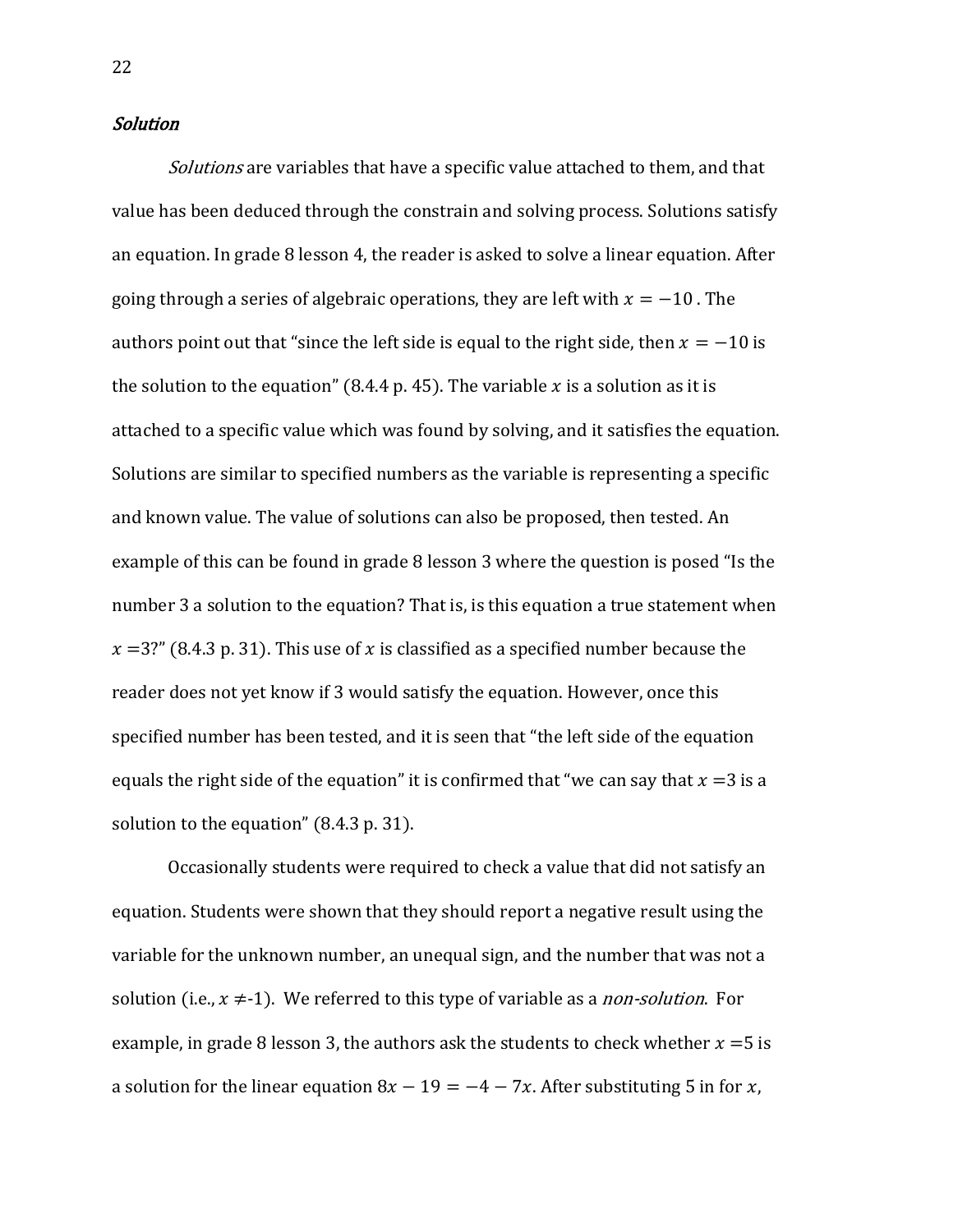the reader is left with 21=39. The authors conclude "since  $21\neq-39$ , then  $x\neq5$ " (8.4.3 p. 31). The correct value of x is still unknown, but the reader knows that a proposed value is not a solution.

## Table 3

| Variable name     | Definition                                                                                   | Example                                           |
|-------------------|----------------------------------------------------------------------------------------------|---------------------------------------------------|
| Unknown<br>number | Represent a value that the reader is interested<br>in knowing but has not been specified yet | What number $x$ will<br>satisfy the equation?     |
| Unknown<br>object | "Marks on the paper" used when the reader is<br>performing operations to solve an equation   | Solve the linear<br>equation<br>$5x + 3 = 6x - 2$ |
| Solution          | Variables with specific values that are<br>obtained through solving an equation              | $x = 5$ satisfies the above<br>equation           |

## Constrain and Solve Variables

## Define or Name

The *define or name process* involves using variables to define properties and operations, or to distinguish mathematical objects from each other quickly and concisely. The define or name process happens when the reader wants to illustrate a pattern or assign a name to an object in order to reference it later. This process does not involve solving for variables or performing operations. The most common variables used in this process are generalized numbers, parameters, and mathematical objects.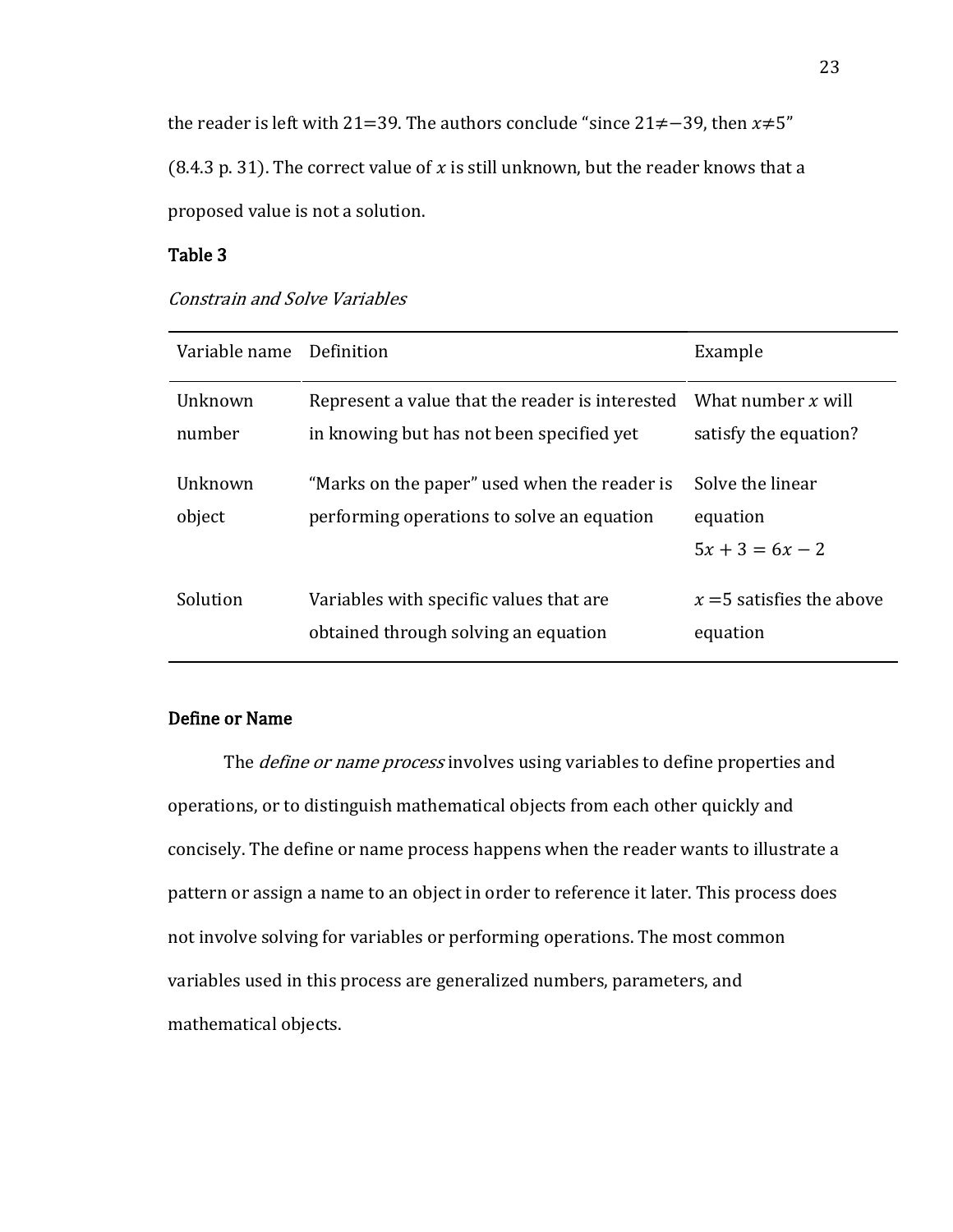## Generalized Numbers

Generalized numbers are variables that are placeholders in an identity or definition for numbers that come from a common number set, like the integers or natural numbers. An example of generalized numbers is given in the identity  $w$  $x + x = w$  (6.4.1 p. 15). The property or identity being described with these variables must be true for every number in the set that is being operated on. The variable is thought of as representing a number (as opposed to being thought of as merely a "mark on paper"). Generalized numbers can be replaced by any number in the defined set, but there is no "correct" number that the variable can be replaced by.

Generalized numbers are sometimes difficult to distinguish from placeholders. While generalized numbers represent an unspecified value, like placeholders do, generalized numbers are used to define properties or identities, while placeholders are used to represent relationships between numbers in specific cases. For example, grade 6 lesson 5, both  $x$  and  $n$  are generalized numbers in the equation

$$
x^n = (x \cdot x \cdots x)
$$

as they are being used to provide a definition of what a number raised to a power means (6.4.5 p. 55). However, in the subsequent equation

$$
4^n = (4 \cdot 4 \cdots 4) \} n \text{ times}
$$

*n* is being used as a placeholder because this equation is a more specific case  $(6.4.5$ p. 56).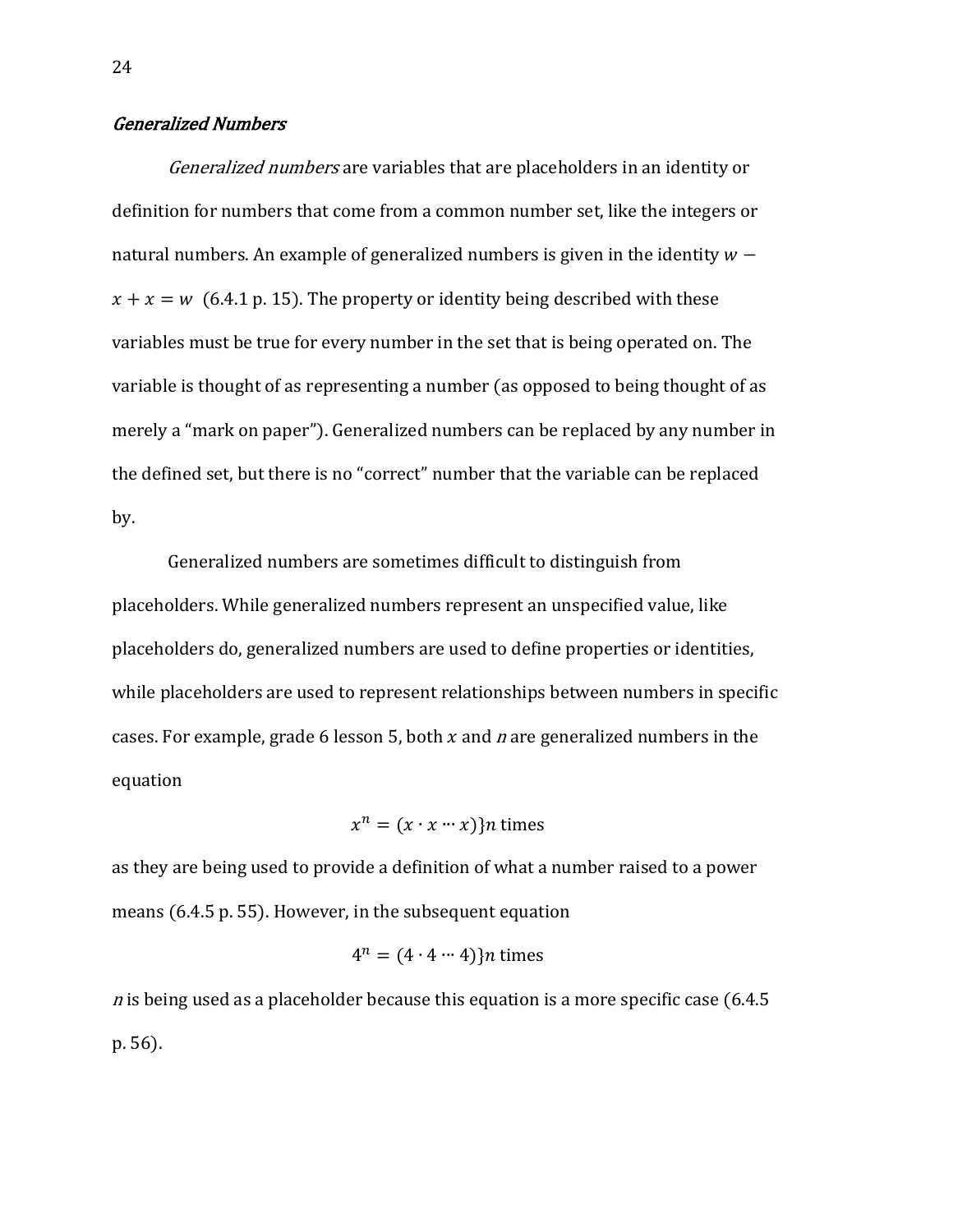#### **Parameters**

Parameters are variables that represent constants in equations or expressions that also have unknown numbers. Parameters allow the reader to express a general description for functions or problem types. In the equations  $x +$  $p = q$  and  $px = q$ , both p and q are parameters (8.4.1 p. 13). The reader understands that both  $p$  and  $q$  could be replaced with any number, but the focus of these equations is not on the value of p or  $q_i$  instead, the focus is on understanding the structure of the equations to identify the set of functions and problem types the equations are being used to model. For example, the equation  $px = q$ , where  $p \neq 0$ , can be used to describe a family of equations that can all be solved using the same strategy, namely dividing both sides of the equation by the coefficient of the unknown.

## Mathematical Object

Mathematical objects are variables that act as names for objects that the reader wants to refer back to. These objects could be angles, points, axes, sets, and functions. In grade 8 lesson 5 a problem describes a triangle where "∠A is the largest angle; its measure is twice the measure of ∠B" (8.4.5 p. 63). Here both A and B are being used as names for the angles of the proposed triangle. By assigning names to the angles, the reader is able to easily track which angle has what measure and what their relationship is to the other angles. Mathematical objects help keep other algebraic processes organized and easy to read and follow.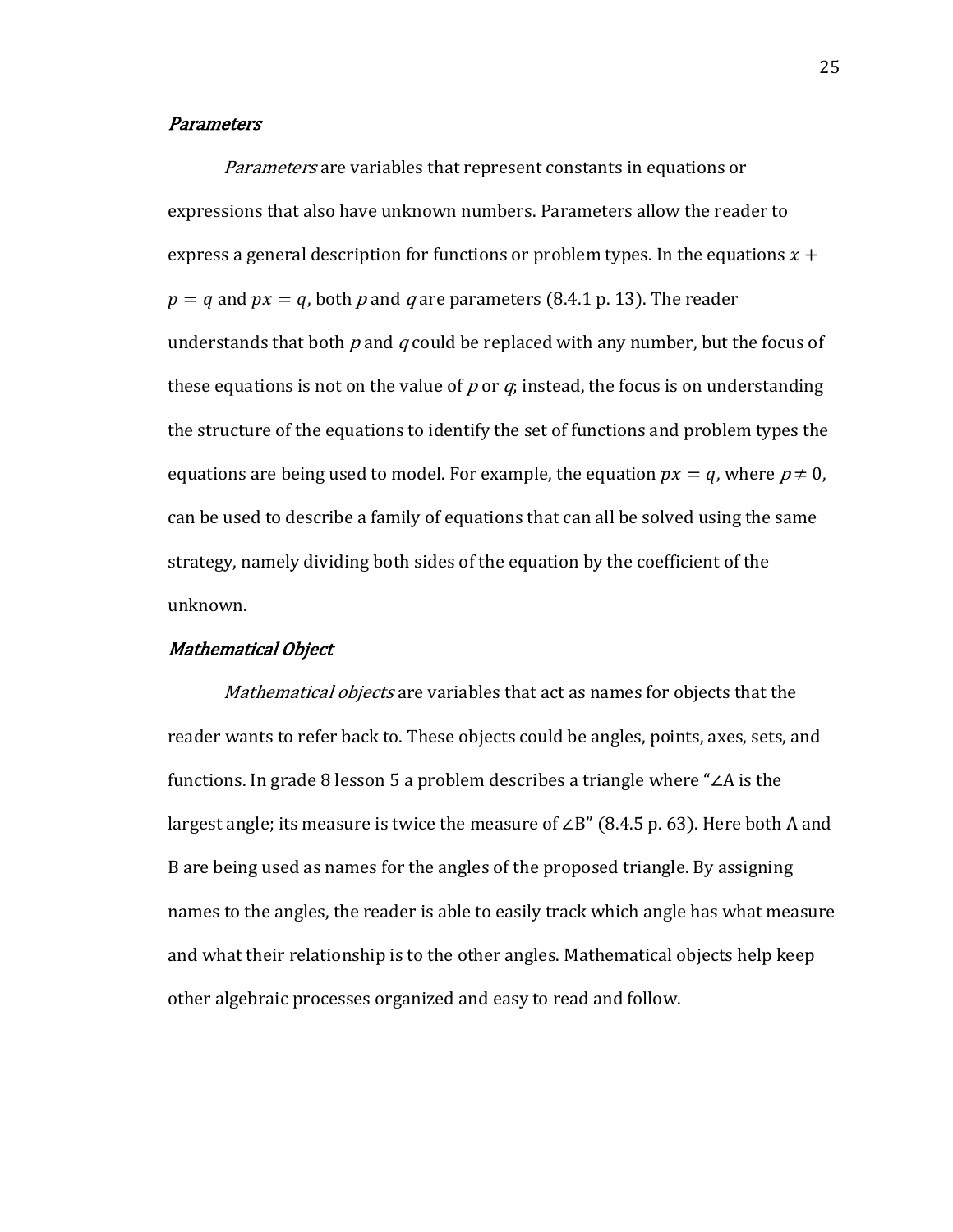## Table 4

| Define or Name Variables |  |
|--------------------------|--|
|--------------------------|--|

| Variable name       | Definition                                                                           | Example                                                   |
|---------------------|--------------------------------------------------------------------------------------|-----------------------------------------------------------|
| Generalized number  | Represent algebraic patterns or<br>identities                                        | $s+r=r+s$                                                 |
| Parameter           | Represent constants in equations or<br>expressions that also have unknown<br>numbers | The variables $p$ and $q$ in<br>the equation: $x + p = q$ |
| Mathematical object | Act as a name for objects the reader<br>will refer back to                           | $\angle A$ is the largest angle                           |

## Reinterpreting Symbols

Sometimes a single variable instance must be interpreted in more than one way, so the variable is classified as two types. These cases are when the reader must reinterpret symbols. A slash is used to indicate that a variable is being read as two types of variables. In this process, the reader will think of a variable as one type in order to make sense of the surrounding context or to perform operations, but then must reinterpret how they are thinking of the variable in order to continue in the next algebraic process.

Reinterpreting symbols can happen *within* one algebraic process, such as a variable being classified as an unknown object/solution. Unknown object/solution variables are common in the constrain and solve process. Once the reader has gone through the operations necessary to get an unknown object equal to a constant, they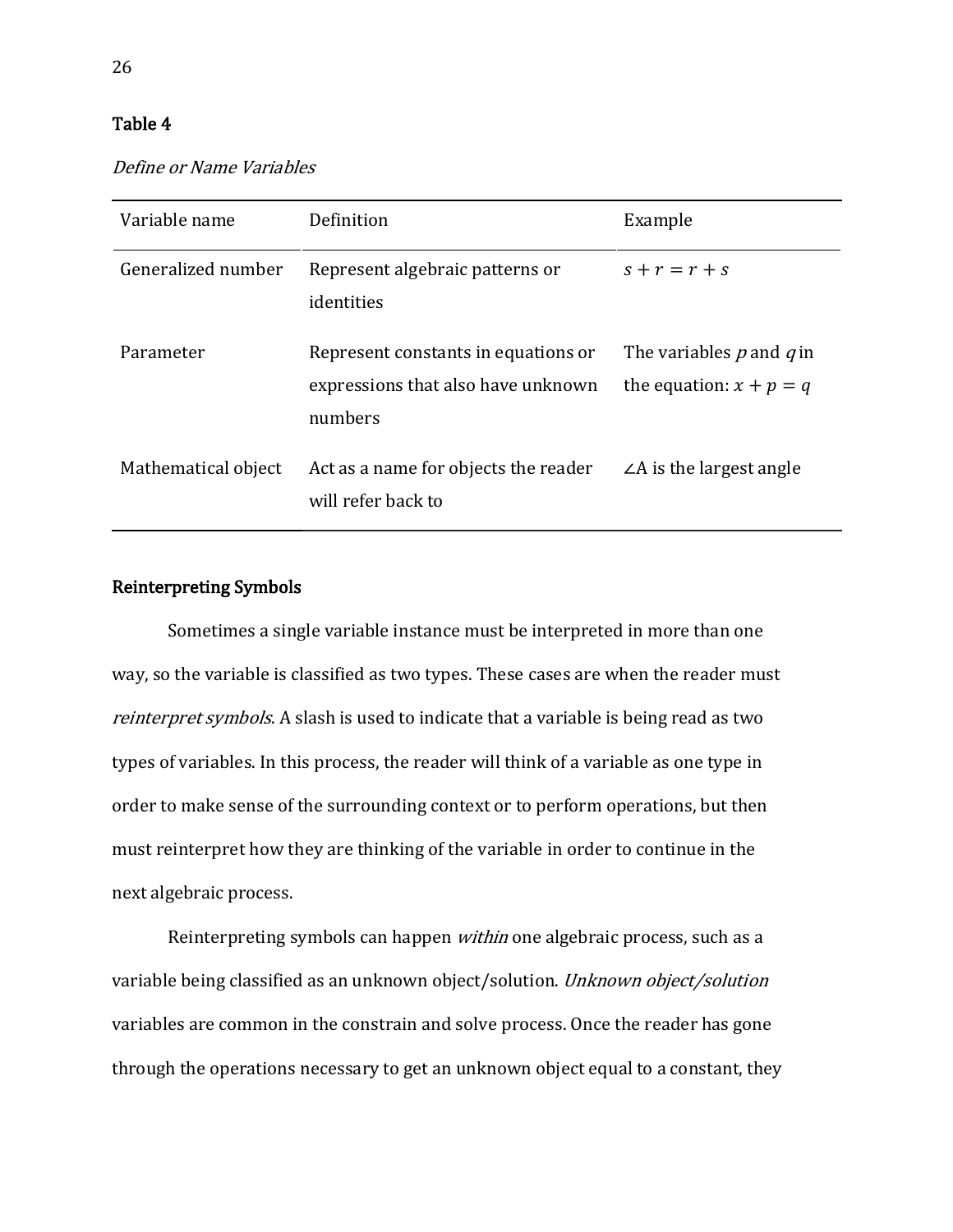must reinterpret the unknown object as a solution. In grade 8 lesson 5 the reader is given the equation  $x + 3x - 5 = 143$  and are asked to solve for x. The process of solving is then given:

$$
x + 3x - 5 = 143
$$
  
(1 + 3)x - 4 = 143  

$$
4x - 5 = 143
$$
  

$$
4x - 5 + 5 = 143 + 5
$$

$$
4x = 148
$$
  

$$
x = 37
$$
 (8.4.5 p. 54)

The first 5 lines all use  $x$  as an unknown object as algebraic manipulations are done without thinking of the variable as having a value, so the reader is thinking of  $xx$  as an unknown object when they reach the final line. However, once the reader reaches the final line, they also recognized that  $x = 37$  is the solution to the equation, so they must reinterpret what type of variable  $x$  is.

This process can also happen *across* algebraic processes. One example of this transition is a placeholder/unknown number variable. In grade 6 lesson 4 a relation between division and repeated subtraction is explored in a table shown in Figure 2:

## Figure 2

| <b>Division</b> | Divisor Indicates the Size of the | <b>Tape Diagram</b>                                    | What is     |
|-----------------|-----------------------------------|--------------------------------------------------------|-------------|
| Equation        | Unit                              |                                                        | $x, y, z$ ? |
| $12 \div x = 4$ | $12 - x - x - x - x = 0$          | $12 - 3 - 3 - 3 - 3 = 0$ : $x = 3$ units in each group | $x=3$       |

## A Table used to Explore Division Properties

(6.4.4 p. 43)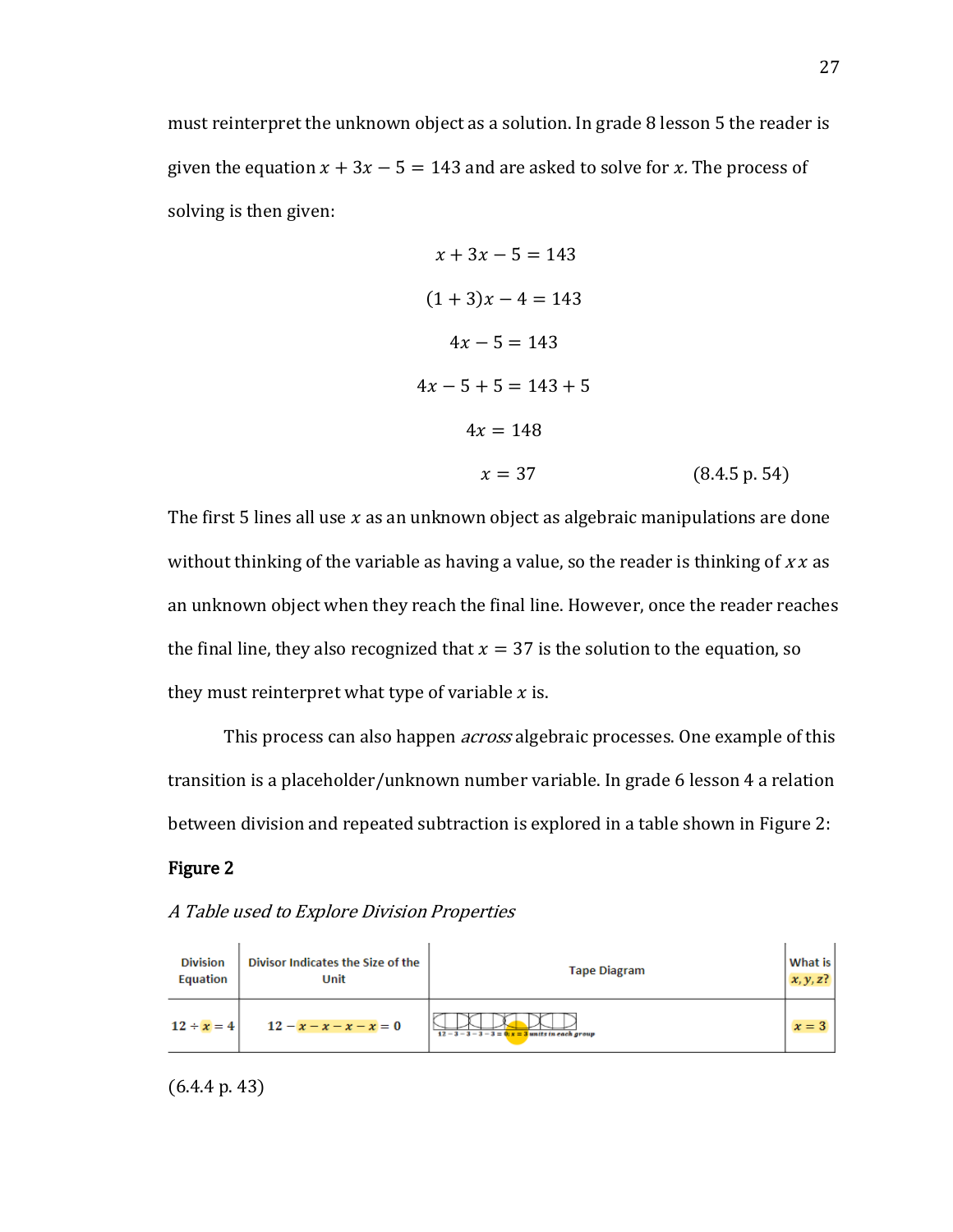The use of  $x$  in the first column is a placeholder as the reader knows that  $x$  has a value, but is not yet interested in what that value is. The  $x$ 's in the second column represents the same value as in the first column, so they can still be thought of as placeholders. Note that while attending to the first two columns, the reader is focusing on understanding the relationship between division and repeated subtraction, and not on solving for  $x$ . However, in the third column the reader's purpose changes to finding the value of  $x$ . In order to transition to the solving process, the  $x'$ s in the second column must be thought of as unknown numbers as well. Thus, the switch in how the reader interprets the variable accompanies the change in the reader's purpose.

## Frequency of Variable Types

Because of the small size of the sample and the likelihood that variable use is dependent upon the mathematical topics being taught, I cannot make general claims about how common variable types were across the textbook series, nor can these results be generalized to middle school mathematics textbooks in general. Nevertheless, I present the tallies of the different types to show the frequency of variable types in the sample and emphasize the many different types of variables students must navigate even in a small sample of the textbook series (see Table 5).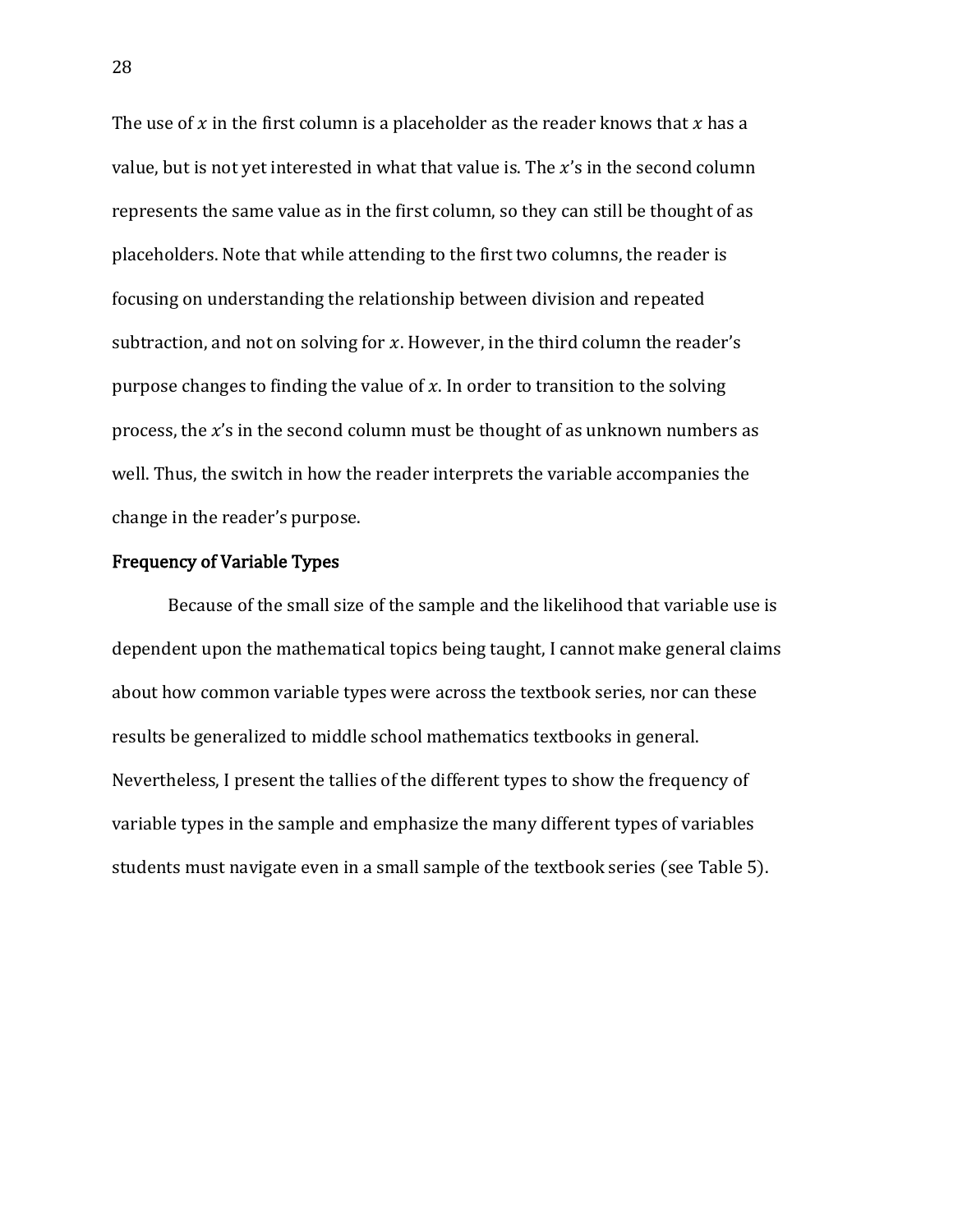## Table 5

## Variable Frequency by Grade

| Algebraic<br>process   | Variable type             | # of uses | Grade 6          | Grade 7          | Grade 8 |
|------------------------|---------------------------|-----------|------------------|------------------|---------|
| Signify and<br>operate | Object                    | 1861      | $\boldsymbol{0}$ | 1490             | 349     |
| Signify and<br>operate | Placeholder               | 1057      | 243              | 432              | 408     |
| Signify and<br>operate | <b>Specified Number</b>   | 405       | 6                | 227              | 172     |
| Constrain<br>and solve | Unknown Object            | 763       | $\boldsymbol{0}$ | $\boldsymbol{0}$ | 763     |
| Constrain<br>and solve | Solution                  | 150       | 38               | $\boldsymbol{0}$ | 112     |
| Constrain<br>and solve | <b>Unknown Number</b>     | 139       | 83               | 6                | 50      |
| Define or<br>Name      | <b>Generalized Number</b> | 437       | 325              | 18               | 94      |
| Define or<br>Name      | Mathematical Object       | 26        | $\boldsymbol{0}$ | $\boldsymbol{0}$ | 26      |
| Define or<br>Name      | Parameter                 | 10        | $\mathbf{0}$     | $\mathbf{0}$     | 10      |
|                        | Total                     |           | 4,848 695        | 2,173            | 1,984   |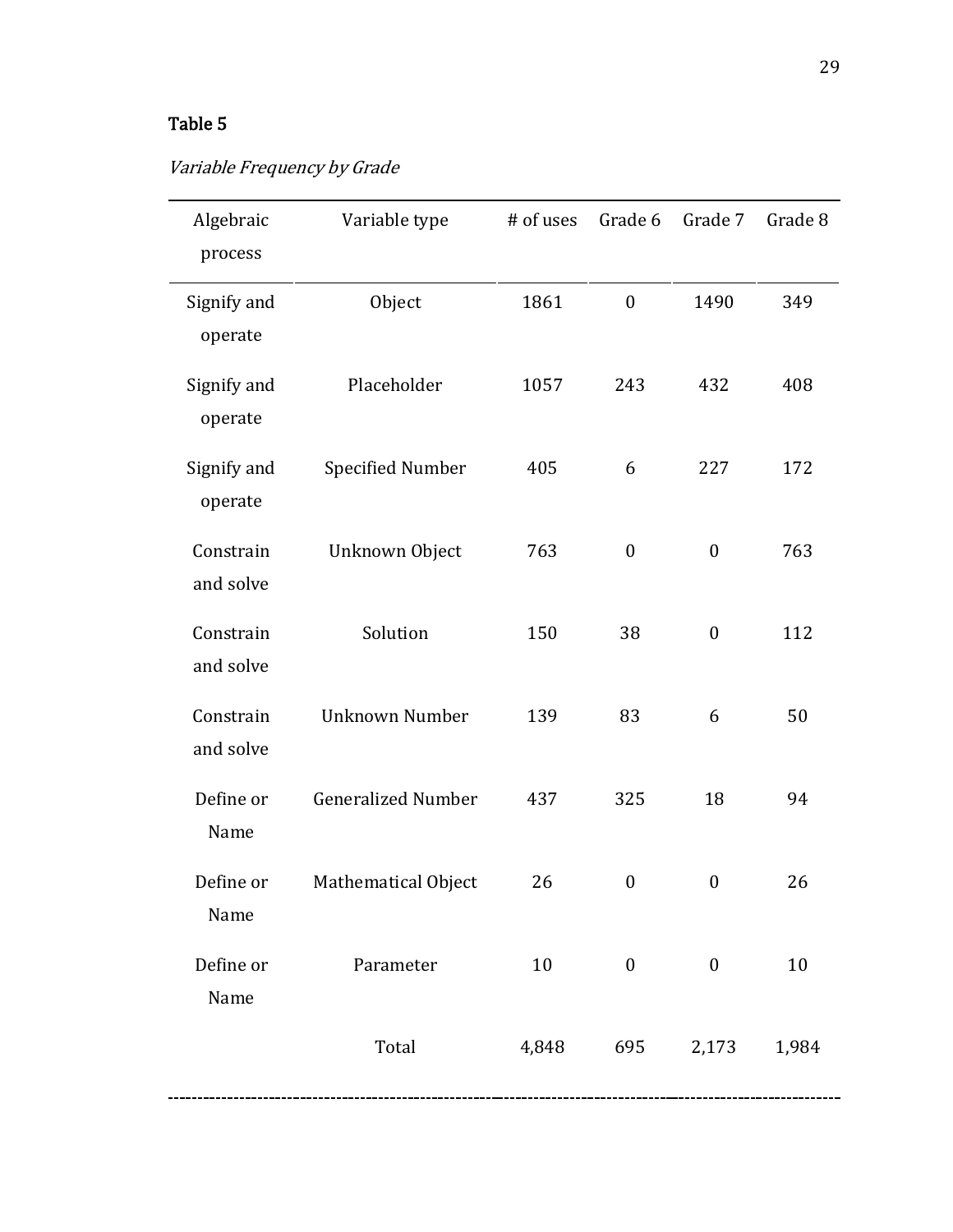| Object/Specified<br>Number            | 153 | $\boldsymbol{0}$ | 131              | 22               |
|---------------------------------------|-----|------------------|------------------|------------------|
| Object/Placeholder                    | 55  | $\boldsymbol{0}$ | 11               | 44               |
| Unknown<br>Object/Solution            | 53  | $\boldsymbol{0}$ | $\boldsymbol{0}$ | 53               |
| Placeholder/Unknown<br>Number         | 48  | 44               | $\overline{4}$   | $\boldsymbol{0}$ |
| Placeholder/Specified<br>Number       | 37  | $\boldsymbol{0}$ | $\boldsymbol{0}$ | 37               |
| Unknown<br>Object/Specified<br>Number | 22  | $\boldsymbol{0}$ | $\boldsymbol{0}$ | 22               |

Note. The slash codes were counted as one of each variable type they represented i.e., 55 object/placeholders were counted as 55 objects and 55 placeholders. Entries below the dotted line represent the slash codes.

In total, 4,848 variables were coded from 17 lessons. The most frequently used type of variable was object followed by placeholder. Both of these variables are part of the signify and operate process, which could mean that this process was the one that most of the sample was involved in. Because this is a fairly small sample, it is difficult to say if the signify and operate process is the most commonly found algebraic process across all texts. However, with 3,323 of the coded variables being involved in the signify and operate process, it is clear that this process is one of the most variable heavy processes and there is a significant need for students to understand how variables are being used in the process.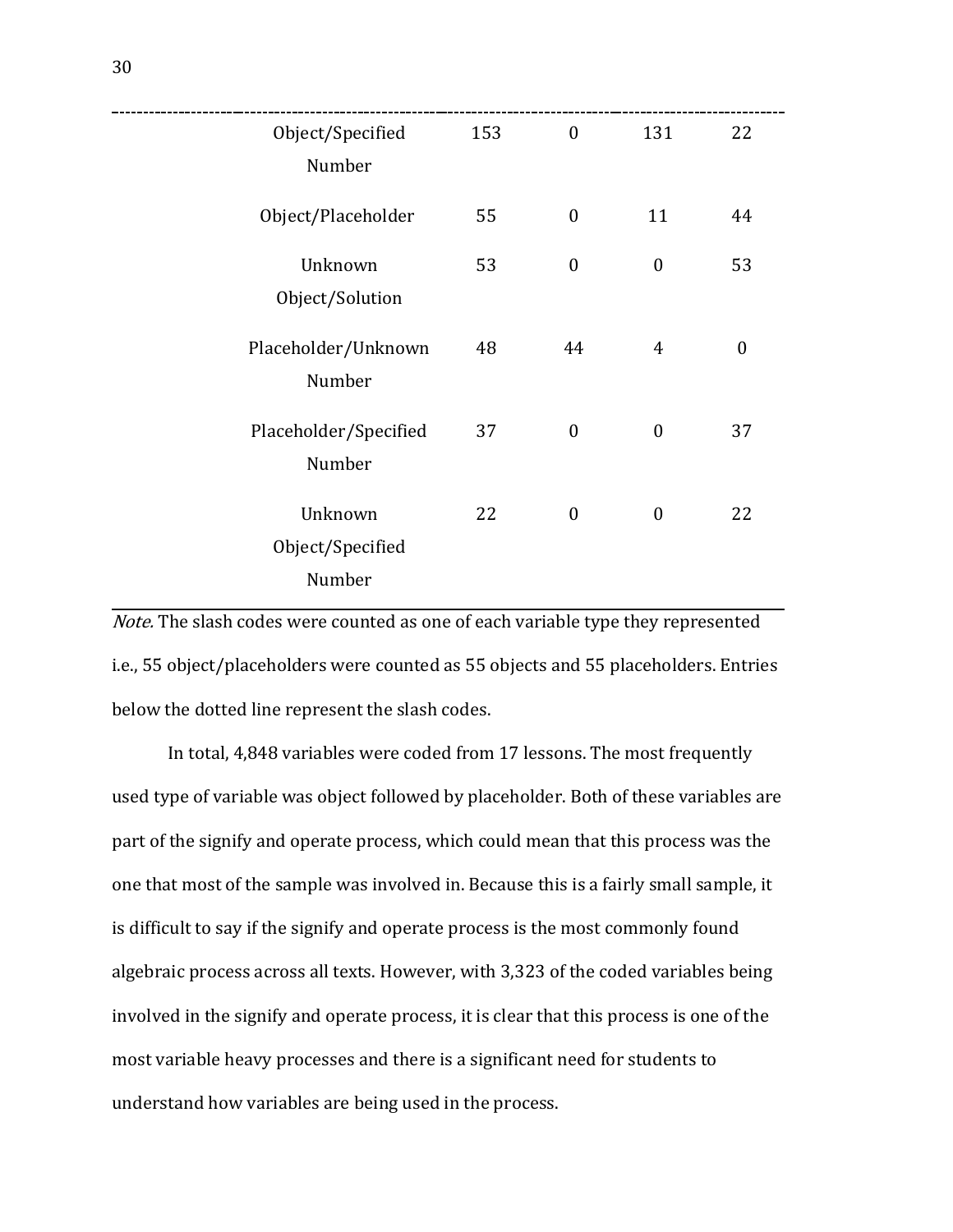Objects and unknown objects were used 2,624 times, so 54.13% of the uses of variables were objects and unknown objects. One of the reasons objects were used so much is because the textbook laid out every step in the simplification or solving process. This is usually several lines of algebraic work, and each line contains several uses of an object or unknown object. When an object is used it typically appears multiple times in a small section. This frequency of use implies that this is a variable type that students are likely to encounter, so they need to be comfortable and confident in using variables as objects. With objects being used so frequently, there is a risk that students will begin to assume that all variables should be treated like objects, so the difference between objects and other variable types needs to be emphasized to students.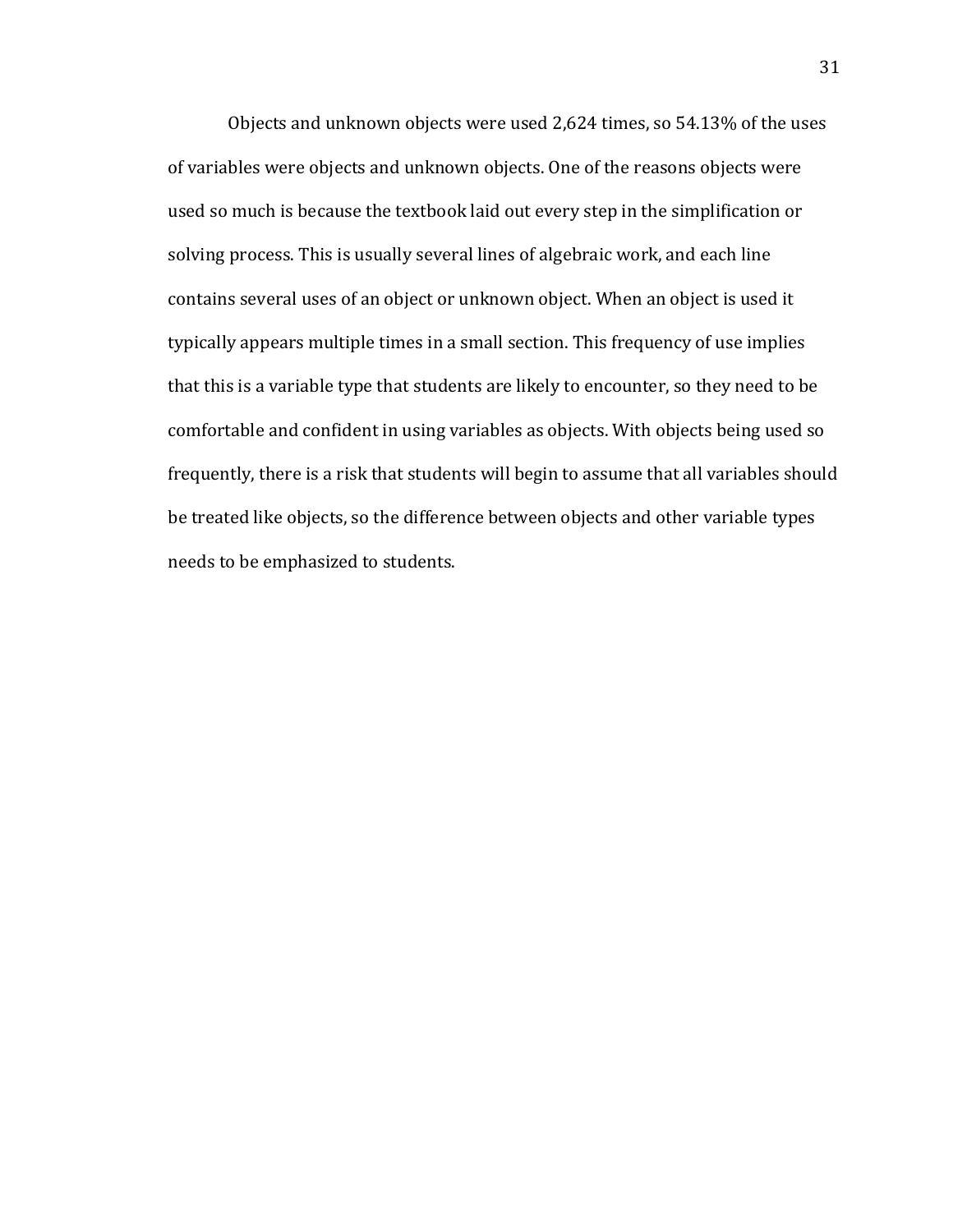#### V. Discussion

 There are several points of interest from the research that are explored more fully in this discussion. The first part explores the findings of the research, looking at the complexity of variable use and similarities across variable types. The next section compares my findings to those of Usiskin, as Usiskin's variable types were the original starting point of this study.

## Research Findings

## Complexity in Variable Types

 The data produced by this research suggests a growing complexity in the use of variables throughout middle school. Despite the small sample size, it is clear that even in grade 6 variables are being used in complex ways that require students to frequently translate between types and processes. All three algebraic processes were used in all three of the grades and every grade had at least one use of a slash code. This illustrates how complicated variable use is in middle school mathematics. Being aware of different variable types and learning to recognize what variable type is being used is central to meaningful use of variables.

In grade 6 there are 5 different variable types used from 3 algebraic processes and 1 type of slash code used. Lessons contained from 1-5 variable types with an average of 2.2 variable types per lesson. This tells us that even in 6th grade the complexity level of variable use is high. The first three lessons only use 1 variable type, so these lessons may be considered simple in terms of variable use. However, grade 6 lesson 4 uses 5 variable types, including 44 uses of the placeholder/unknown number slash code. This slash code adds to the complexity as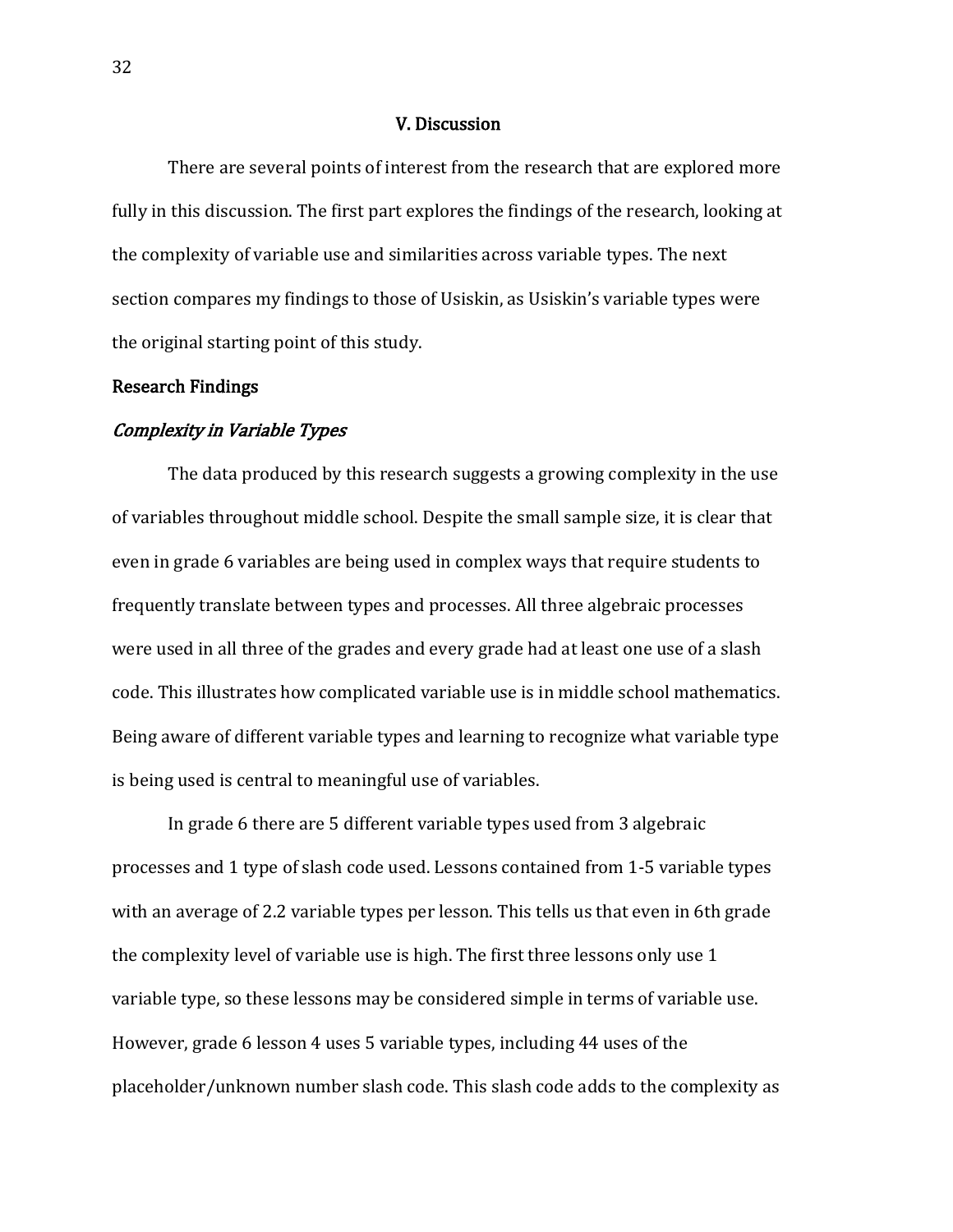students not only have to reinterpret variable types in a problem but also must reinterpret which algebraic process they are working with. There are many different variable uses in this small sample which suggest that students are expected to transition between variable types and processes frequently. The variables used in grade 7 suggest a growing complexity as there are 8 types of variables used in the sample and 3 types of slash codes. Lessons have from 2-6 variable types with an average of 3.33 variable types per lesson. There is also a large jump in the number of variables used from 6th grade to 7th, with 695 variables used in 6th grade and 2,173 variables used in 7th grade. Thus, the data suggests that not only is the complexity increased from 6th to 7th grade, but also the frequency of variable use. Grade 8 makes use of all 9 variable types and 5 types of slash codes, making it the most diverse grade in the sample. Lessons have from 3-9 variable types with an average of 6.5 variable types per lesson. This increase of variable types used and the need to reinterpret symbols in multiple ways suggests an evolution of variable usage across middle school.

## Variable Type Similarities Across Processes

While the variable types associated with the define and name process clearly differ in nature from other variable types, there are striking similarities between the variable types associated with the processes *signify and operate* and *constrain and* solve Placeholders are similar to unknown numbers because they both refer to unspecified numbers. *Objects* are similar to *unknown objects* because they both are treated as "marks on paper." And *specified numbers* are similar to *solutions* in that they both represent specified numbers. It appears that these variable types could be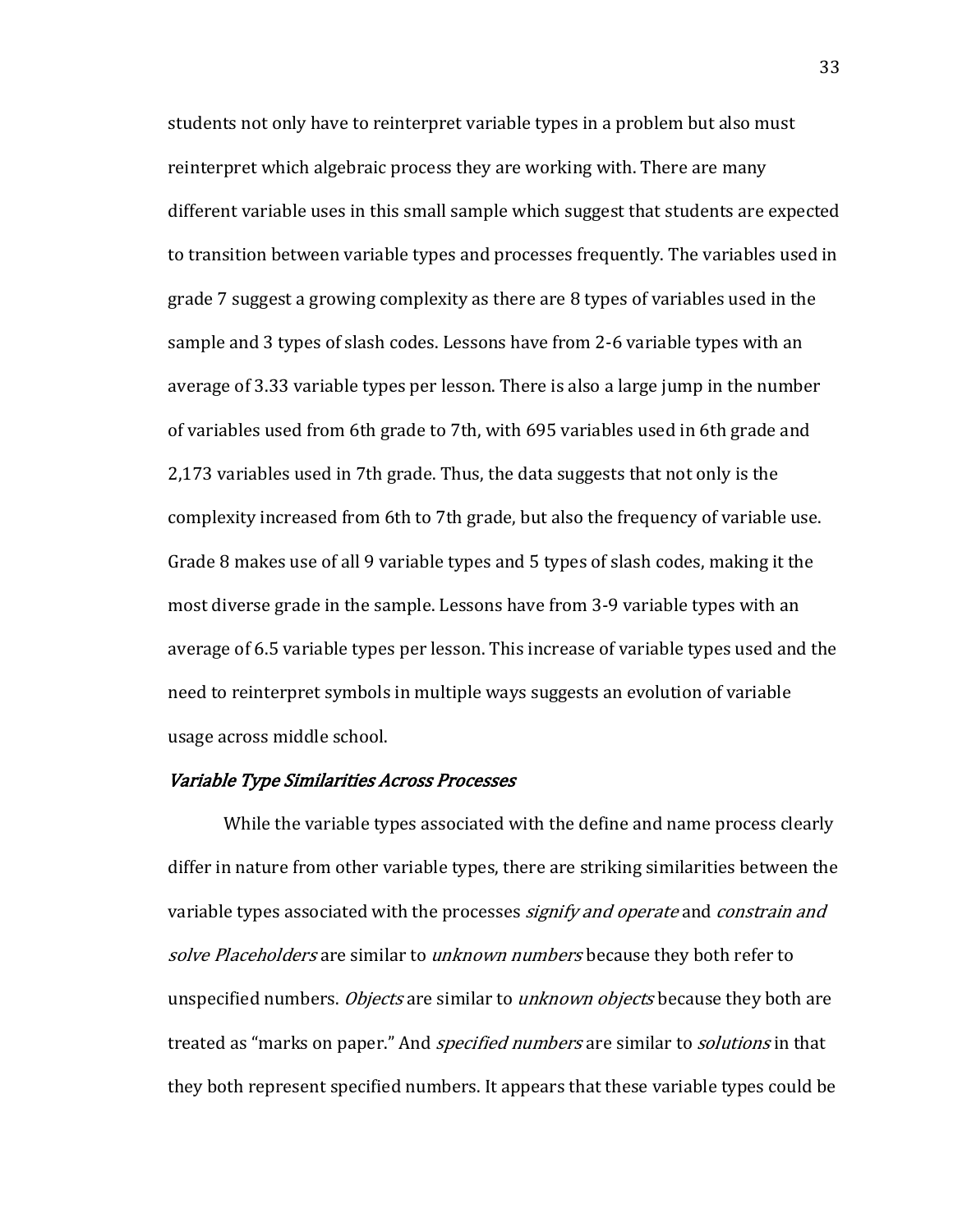combined because of their similarities. However, these variable types are distinct and there is value in separating them.

Variable types are identified based on what algebraic process they are involved in. In the signify and operate process, the focus of the reader is on representing relationships and performing operations. The value of the variables used during this process is not the focus of the process. While value may be assigned to a variable, as with specified numbers, the emphasis is on the structure of expressions or equations and the operations done to them. In the constrain and solve process, the focus of the reader is on the variables and their numeric values. This shift of focus from representing to solving creates two distinct reasons for using variables. For example, objects and unknown objects are used in similar ways while performing operations but are embedded in different processes. Objects will remain objects or become specified numbers and the operations done to objects are for the purpose of simplification. The operations done to unknown objects are done with the intent to solve for the unknown object and find the solution. Although both objects and unknown objects have operations done to them the reader has very different goals and motives when using them, and consequently operates differently on them.

This distinction in variable type based on algebraic processes may not seem necessary to experienced mathematics users because their fluency with variable types and algebraic processes may cause them to miss subtle differences in variable types and uses. In contrast, students may be more likely to link variable types with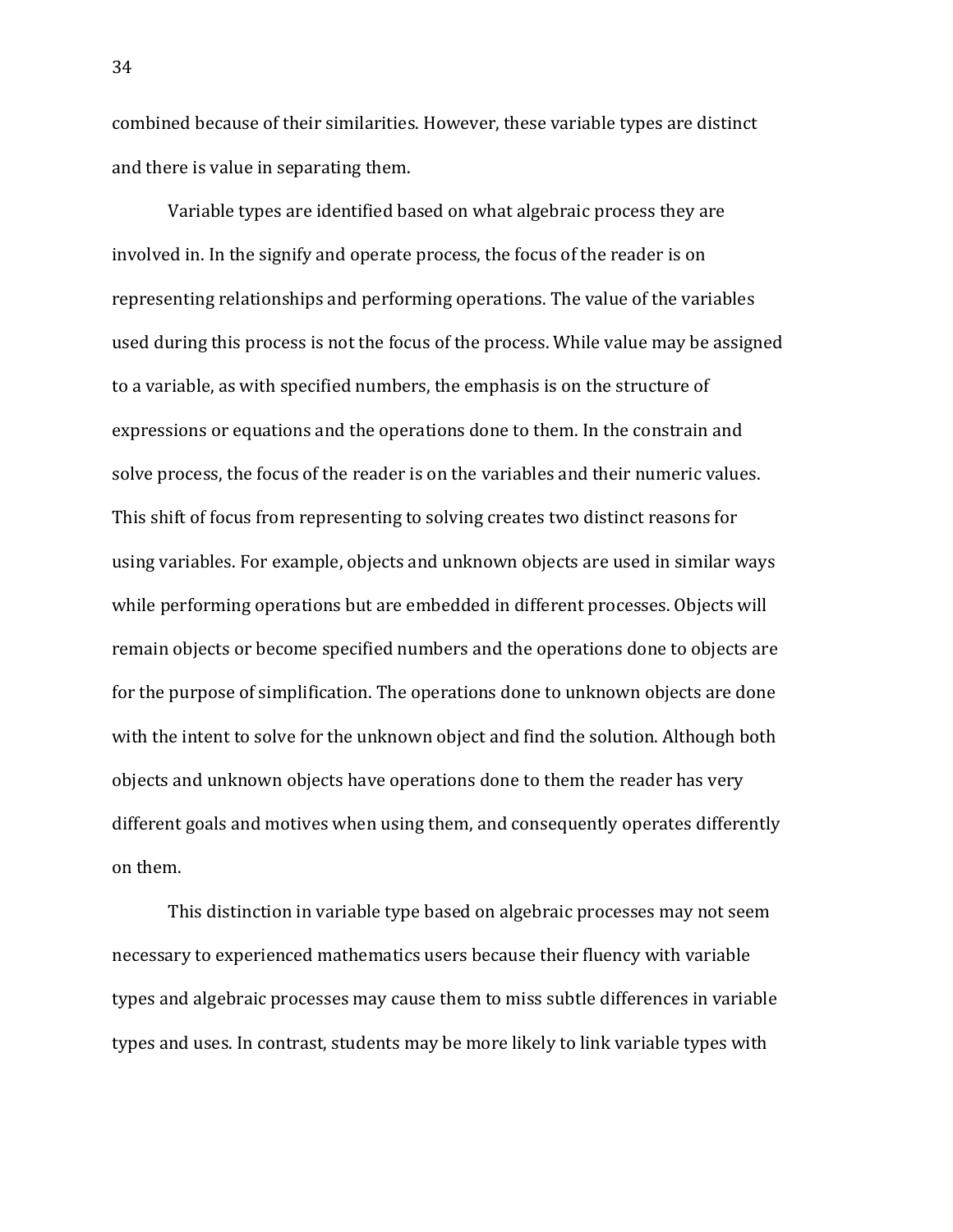algebraic processes as a way to make sense of variable usage. The distinctions made by this study are intended to aid student understanding of variable use.

## Comparison to Usiskin

While my research was originally based on the variable types, definitions, and framework presented by Usiskin (1988), I eventually constructed a new framework and new variable types. My research and variable coding are distinct from Usiskin in my use of processes rather than conceptions, and in the specific variable types I identified.

## Process Vs. Conception

Usiskin described four algebraic conceptions and categorizes variable types using these conceptions. These conceptions serve as a framework to understand variable use in school algebra. While these conceptions are useful to Usiskin and his purpose of his article, they ultimately are not the most practically useful way of distinguishing variable types. I chose to separate variable types into different algebraic processes rather than conceptions.

One reason I made this choice is because when teaching middle school mathematics, it makes more sense to teach students about different processes of algebra rather than conceptions. Processes are action based and easily identified in algebra lessons. Conceptions are useful when looking at mathematics education from a theoretical or historical standpoint but are less useful to teachers as they engage in the day-to-day teaching of algebra.

Another reason I use processes instead of conceptions is because processes are more directly linked to variable types. In order to determine what algebraic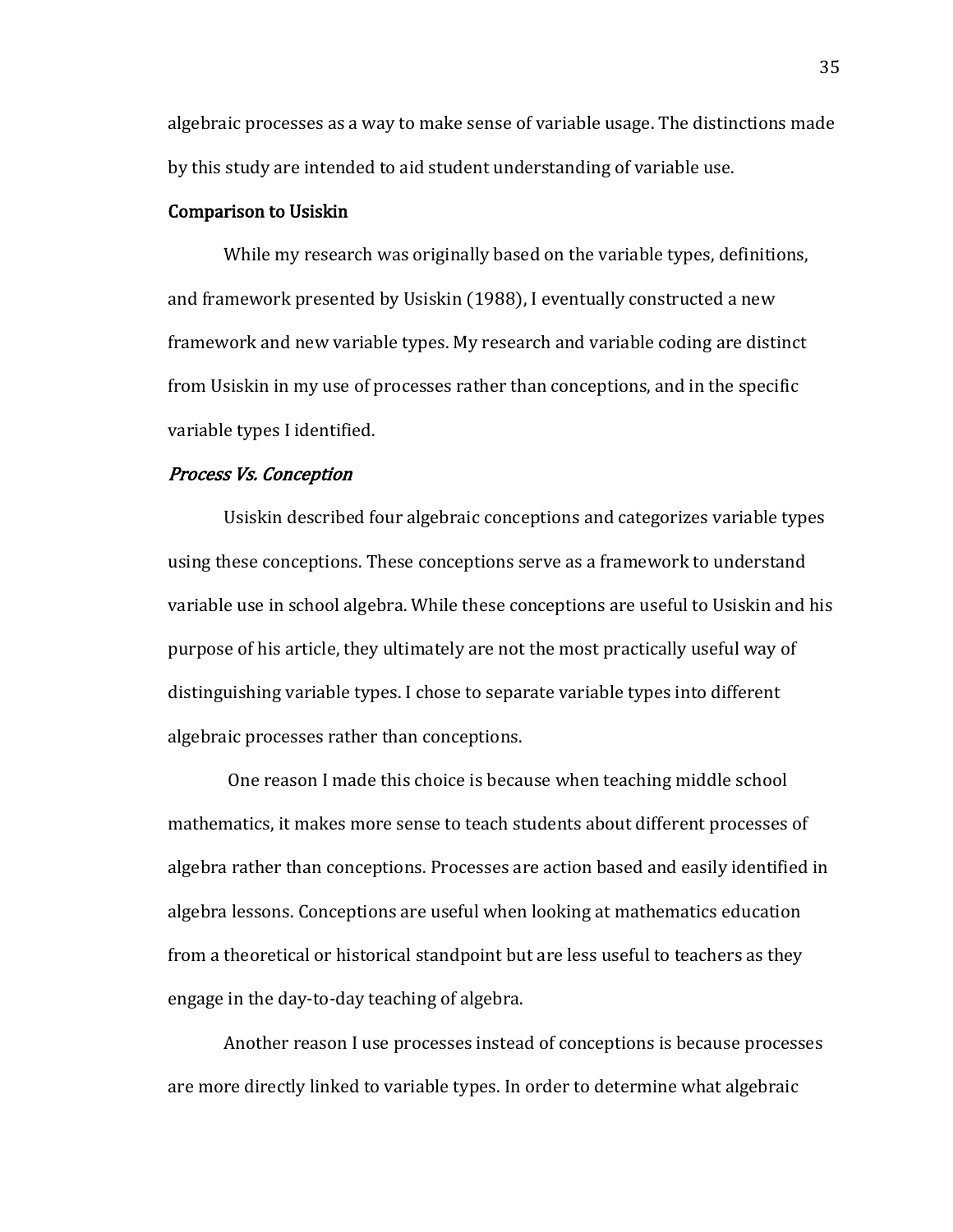conception is being used, the reader must first think about what algebraic process is being used. For example, if a reader was trying to identify which algebraic conception is being used in the problem "solve  $16x + 2 = 20$ ," they would first need to identify the fact that the variable  $x$  is being solved for, which means it is in the constrain and solve process. From here the reader could conclude that this problem falls under Usiskin's second conception of algebra. However, the extra step of identifying a conception seems to provide little additional understanding or insight beyond that provided by identifying the process. Simply put, it is a more direct path to go from variable type to algebraic process.

## Variable Types

 Usiskin identified six variable types while my research identified nine variable types. There is some overlap in variable types and definitions as well as some key differences, which are explored below and summarized in Table 6.

There were several similarities between Usiskin's variable types and those used in this study. Parameters were used the same way in Usiskin's study as in this study and retained the same name. Usiskin's constants and my specified numbers are also used in similar ways across studies. Pattern generalizers are similar to generalized numbers, as both are used to express algebraic patterns and properties. Usiskin's "marks on paper" are called objects in my study, but both terms emphasize that these variables are not thought of as numbers, but rather are thought of as objects with their own set of operations and procedures. I separated Usiskin's variable type unknowns into two types, unknown numbers and unknown objects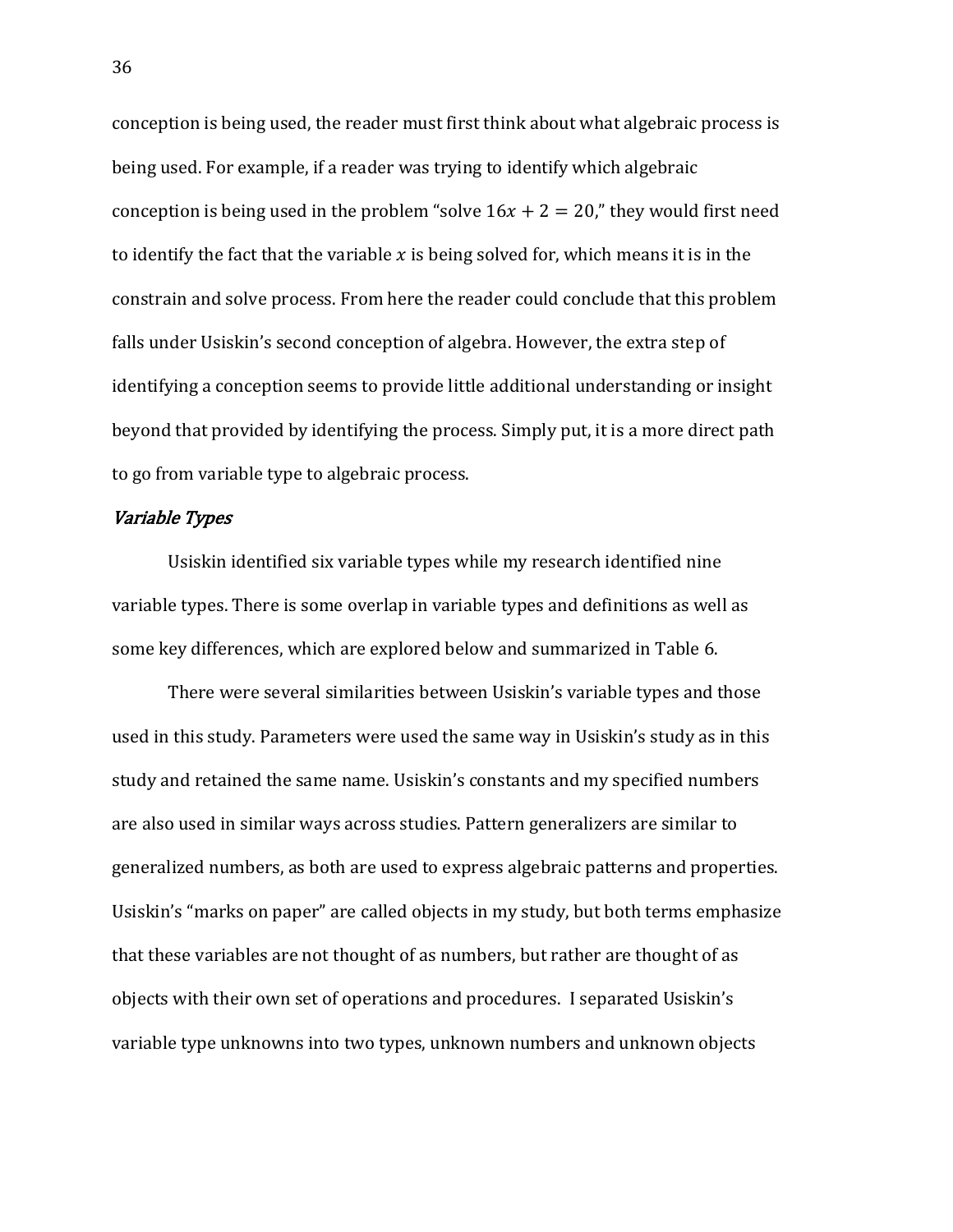because sometimes unknowns are thought of as numbers and other times as objects.

## Table 6

Comparison of Usiskin's Variable Types to Mine

| Usiskin's     | Similar variable type | Key differences                           |
|---------------|-----------------------|-------------------------------------------|
| variable type |                       |                                           |
|               |                       |                                           |
| Pattern       | Generalized number    | Separated out variables that generalize   |
| generalizer   | and placeholder       | properties and variables that represent   |
|               |                       | specific cases                            |
|               |                       |                                           |
| Unknown       | Unknown number and    | Distinguished between variables used to   |
|               | unknown object        | represent a value and variables that are  |
|               |                       | treated as objects                        |
|               |                       |                                           |
| Constant      | Specified number      | No observed differences                   |
| Argument      |                       | Arguments not observed in sample          |
|               |                       |                                           |
| Parameter     | Parameter             | No observed differences                   |
| Marks on      | Objects               | Objects are not strictly used in studying |
|               |                       |                                           |
| paper         |                       | structure                                 |
|               | Solution              | No comparable variable type               |
|               |                       |                                           |
|               | Mathematical object   | No comparable variable type               |
|               |                       |                                           |

Many of the differences in variable types between my framework and Usiskin's (1988) reflect my attempt to be clearer about the algebraic processes in which the variables are typically used. For example, Usiskin's pattern generalizer is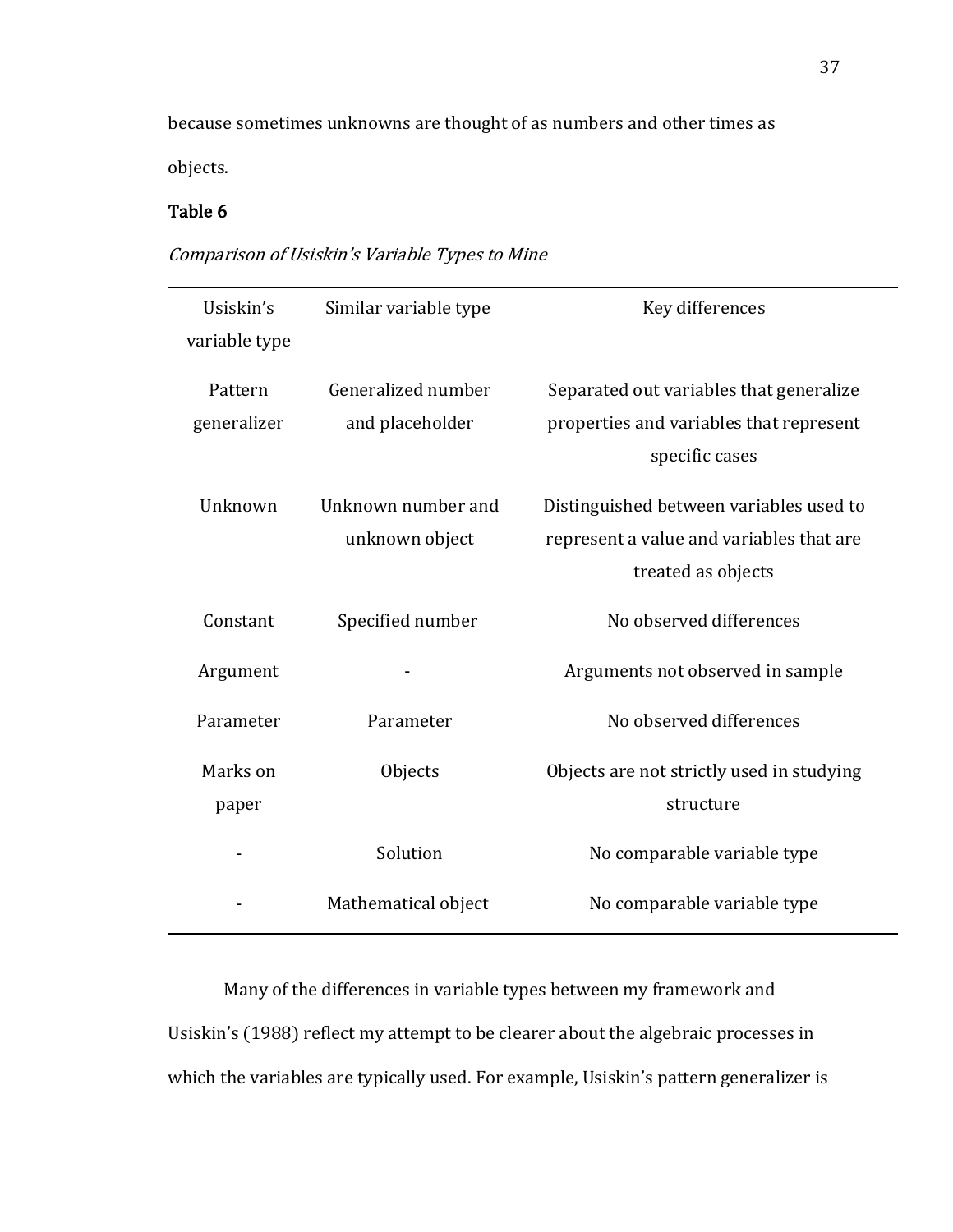used to represent general algebraic patterns, but also patterns that are drawn from real world contexts. I separated these two uses by creating the variable types generalized numbers, which represent universal patterns, and placeholders, which represent more specific cases. A similar separation happened with Usiskin's unknowns. My variable types distinguish between unknowns that are thought of as a number and unknowns that are thought of as objects.

There are some variable types that are unique to each study. Usiskin's argument variable type was not observed in the sample, and thus, there is no comparable variable type in my framework. My framework includes the variable types solutions and mathematical objects, both of which were not discussed by Usiskin.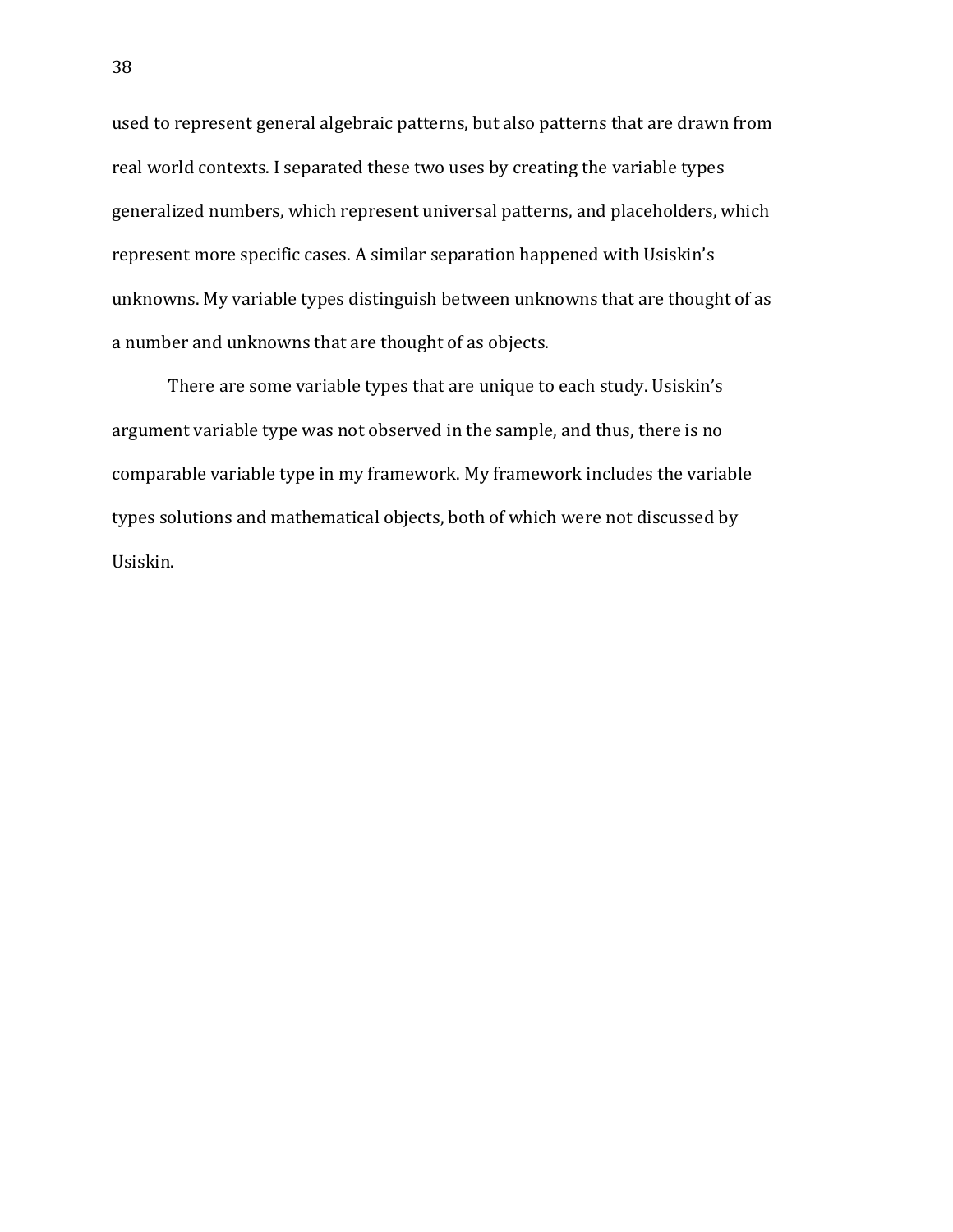#### VI. Contributions

This study makes important contributions to the existing literature. One important finding from this study is the confirmation that variable type is tied to algebraic processes. This connection was implied by Usiskin, (1988) who claimed that variables were tied to conceptions of algebra, which, based on the examples that Usiskin gave, involved different algebraic processes. In my research I found that variable types were directly related to the algebraic processes that they were used for.

This research also created a list of variable types that are likely to be found in middle school mathematics classes. This list, while originally based on Usiskin's variable types, includes several new variable types. Two variable types, mathematical objects and solutions, are unrelated to Usiskin's variable types. These variable types describe nuances in variable usage that are not discussed in existing literature. My research also introduces several variable types that are modifications of Usiskin's types. My variable types capture a clearer picture of how variables are used in middle school text and make connections between variable type and algebraic process.

Another contribution made by this research is the recognition of the complexity of variable use, even early on in mathematics learning. Usiskin's variable types suggest that variable usage is complex in algebra in general, and do not investigate the complexity of variable use in any specific grade. My research suggests that this complexity starts as early as 6th grade and continues to increase from there.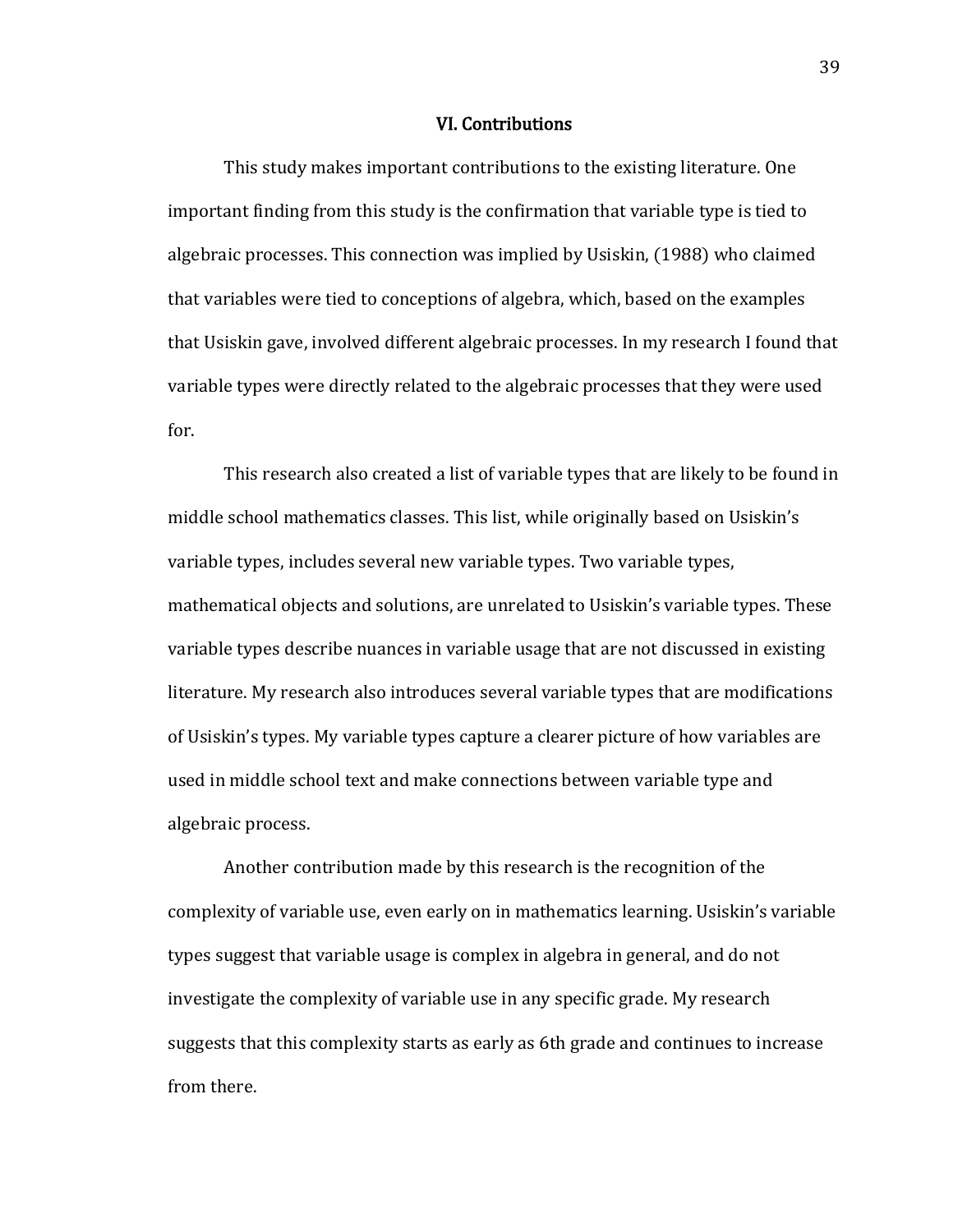#### VII. Implications

This research is meant to ultimately help mathematics educators be better prepared and able to support their students in learning how to interpret and use variables in meaningful and correct ways. The findings in this study are not meant to be taught directly to middle school students, as middle school mathematics teachers already face daunting curriculum to cover in the course of the school year. Adding more concepts to teach to middle school mathematics students is not practical. These findings serve as a resource for educators as they prepare and teach lessons.

Few students are taught about the nuances in variable use or the fact that there are many different types of variables with different uses. Even in higher level mathematics these differences are not taught explicitly; rather, learners infer them from the mathematical activity they see modeled by their teachers and textbook authors. Consequently, learners' knowledge of these distinctions become implicit understanding. This study takes implicit knowledge and makes it explicit. By becoming aware of variable types, mathematics teachers can deepen their mathematical understanding. This deeper understanding can help teachers anticipate student struggle better when it comes to variables. For example, experienced mathematics educators understand that when solving linear equations, the solving process is complete once they are left with the variable equal to a constant, as that means they have found the solution. However, students sometimes struggle to recognize when they are done solving an equation. This study offers one possible explanation for their struggle—when solving linear equations, the variable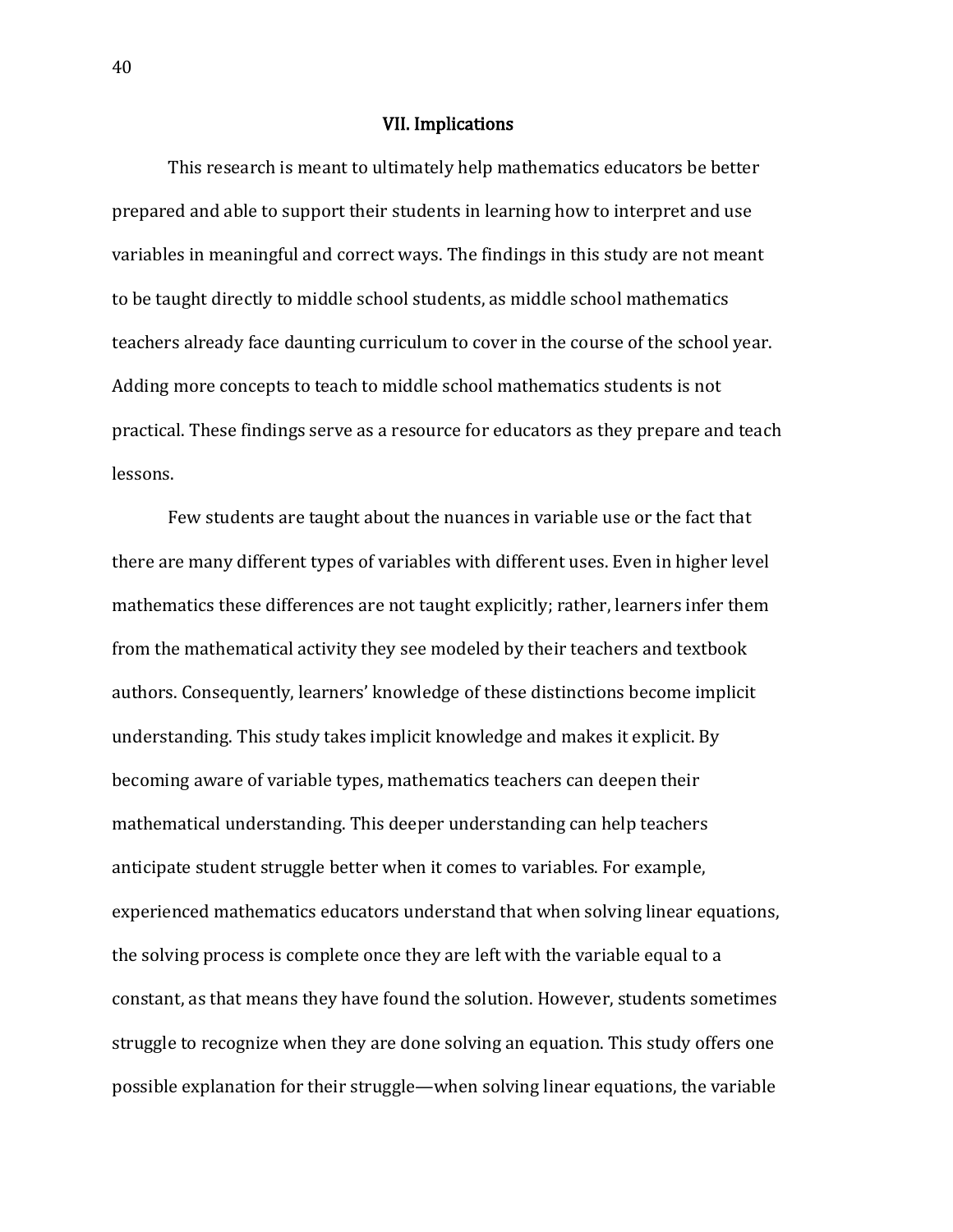being used is thought of as an unknown object, but once the student reaches the point where they have the variable equal to a constant, they must reinterpret the variable as a solution. By understanding the different types of variables used, and especially the times when variable type changes within a problem, educators will be better prepared to anticipate and address students' struggles with variables.

Another way this research can assist mathematics teachers is by helping them anticipate what algebraic processes will be used in specific grades. For example, the data suggests that the most frequently used variable type in grade 6 is generalized number. From this information teachers can anticipate that the major algebraic process to focus on in grade 6 is define and name and can plan lessons accordingly.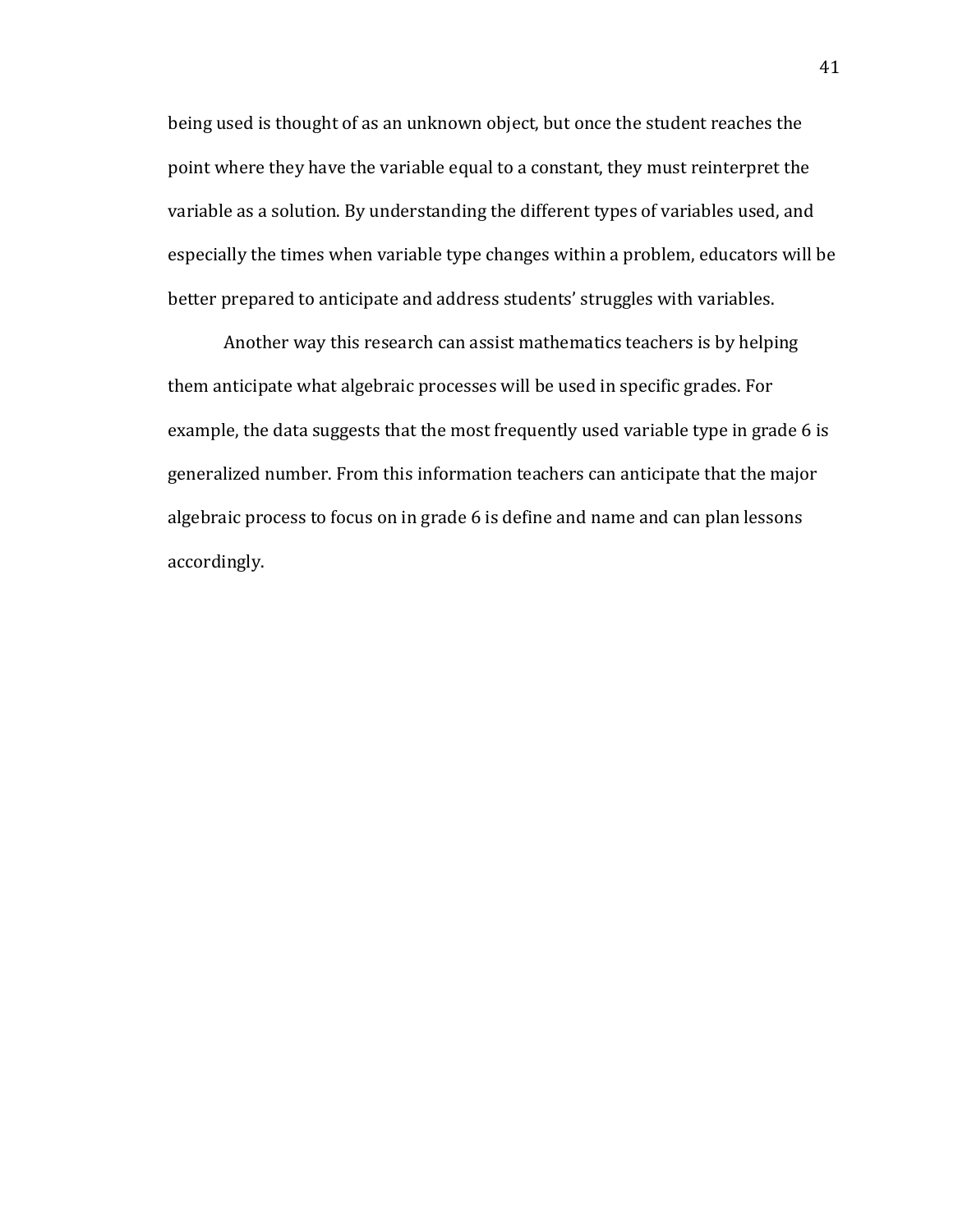## VIII. Limitations and Future Research

There are clear limitations to this study, as well as clear paths to extend the research on variable types. The most obvious limitation of this study is the sample size. This exploratory study looked at one curriculum series and only part of one module for each of the grades. Consequently, only tentative conclusions can be made regarding variable types in middle school mathematics. This limitation gives clear direction for future research. The next step in continuing this research is to repeat the variable coding process with a larger sample from *Eureka Math* or with another textbook series. Researchers may wish to conduct a much larger study that would include multiple textbook series across grades 6 through 8. This large-scale study would help reveal what is common across curricula and patterns in middle school variable use.

Another limitation of this study is that it only looks at how variables are used in textbooks and does not examine how they are actually used in middle school mathematics classrooms. Mathematics teachers and students may be using variables in ways that are different from how the textbook uses variables. This provides another opportunity for continued research. A future study could research how variables are being used in middle school classrooms and compare that usage with the variable types used in the adopted textbook or curricular materials.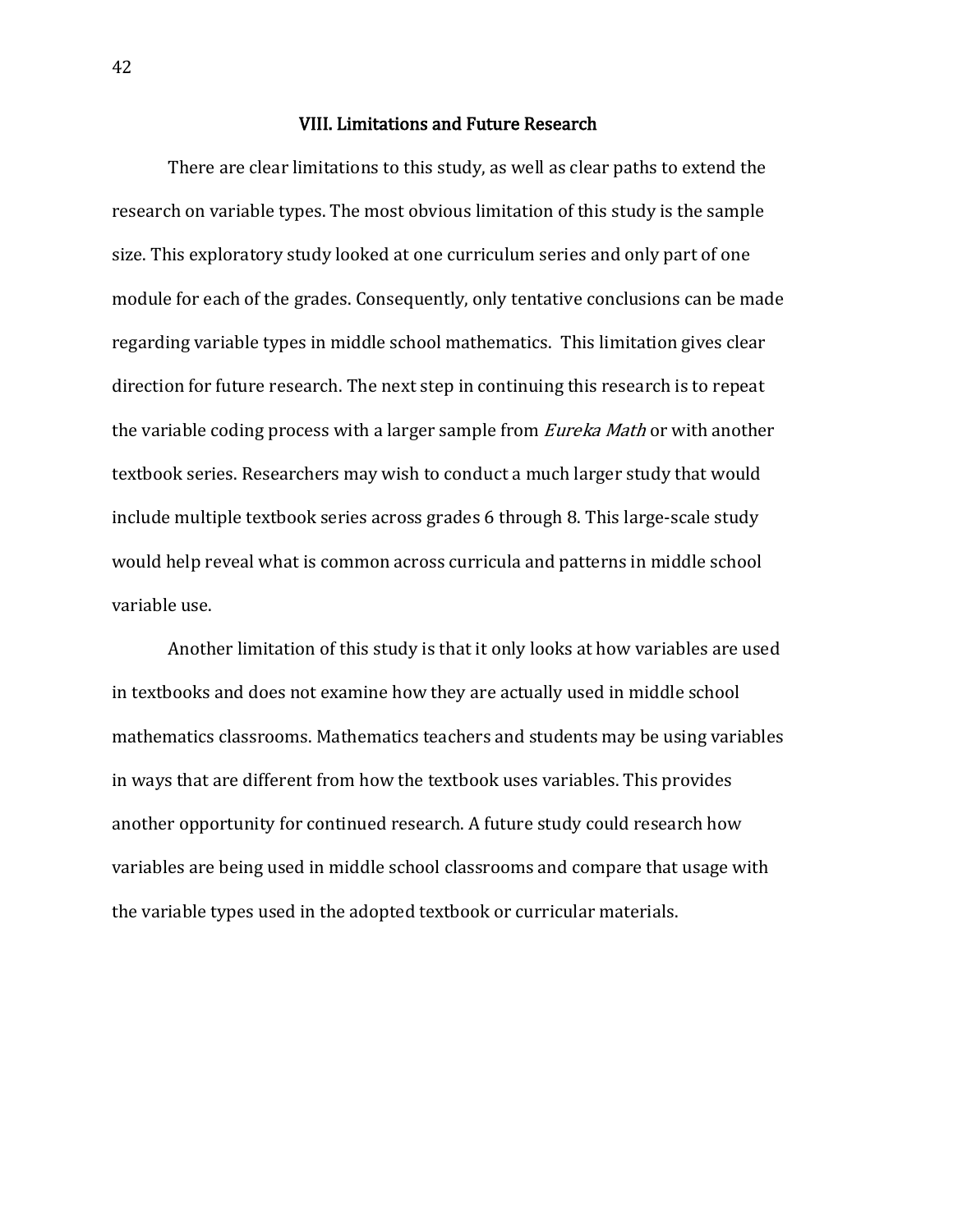## IX. Conclusion

 Variable usage is one of the most powerful tools in mathematics and is critical for students to understand. It is important for students to be able to make sense of and use variables meaningfully in middle school mathematics because this is the time when they begin a serious study of variables. If students can gain a solid, foundational understanding of variable usage they will be more prepared for the increasingly technical and STEM driven world they find themselves in. Understanding variable types and the processes they are related to is a good first step towards understanding the complex and compelling world of variable use.